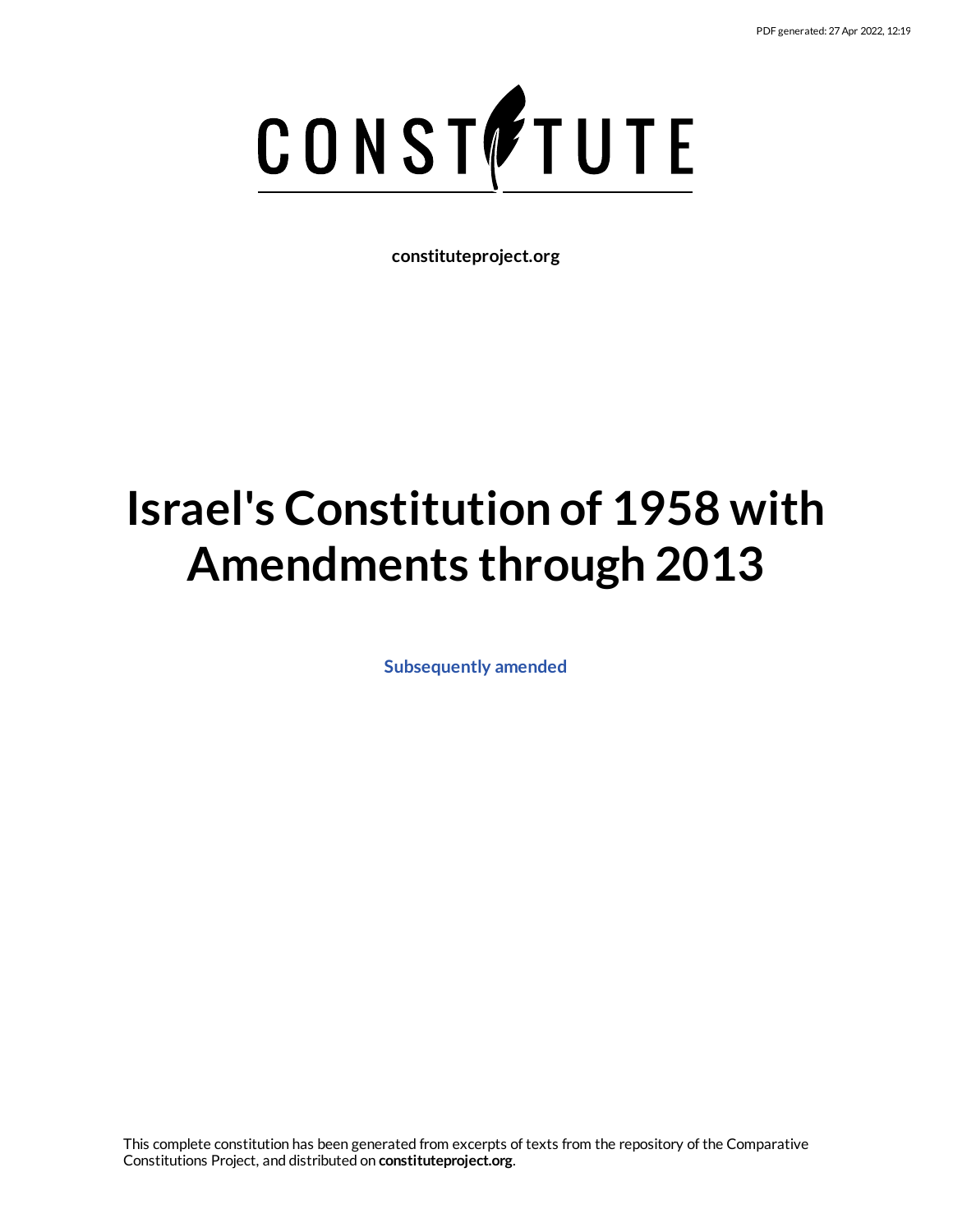### **Table of contents**

| 6A. Restriction on the candidacy of a Knesset member seceding from his faction (Amendments 12, 21 and |  |
|-------------------------------------------------------------------------------------------------------|--|
|                                                                                                       |  |
| 7A. Prevention of participation of candidates' list (Amendments 9, 35, and 39)                        |  |
|                                                                                                       |  |
|                                                                                                       |  |
|                                                                                                       |  |
|                                                                                                       |  |
|                                                                                                       |  |
|                                                                                                       |  |
|                                                                                                       |  |
|                                                                                                       |  |
| 15. Declaration of allegiance by members of the Knesset (Amendment 23)  10                            |  |
|                                                                                                       |  |
| 16A. Failure to make declaration due to dual citizenship (Amendment 22)  10                           |  |
|                                                                                                       |  |
|                                                                                                       |  |
|                                                                                                       |  |
| 20. Chairman and Vice-Chairmen (Amendments 24, 27, 34 and 37)  11                                     |  |
| 20A. Acting Chairman and Interim Chairman of Knesset (Amendments 4, 24 and 27)  11                    |  |
|                                                                                                       |  |
| 21A. Knesset supervision of secondary legislation (Amendment 30)  12                                  |  |
|                                                                                                       |  |
|                                                                                                       |  |
|                                                                                                       |  |
|                                                                                                       |  |
|                                                                                                       |  |
|                                                                                                       |  |
|                                                                                                       |  |
|                                                                                                       |  |
|                                                                                                       |  |
|                                                                                                       |  |
|                                                                                                       |  |
|                                                                                                       |  |
|                                                                                                       |  |
| 35. Date of elections after dissolution of the Knesset (Amendment 30)  13                             |  |
|                                                                                                       |  |
|                                                                                                       |  |
|                                                                                                       |  |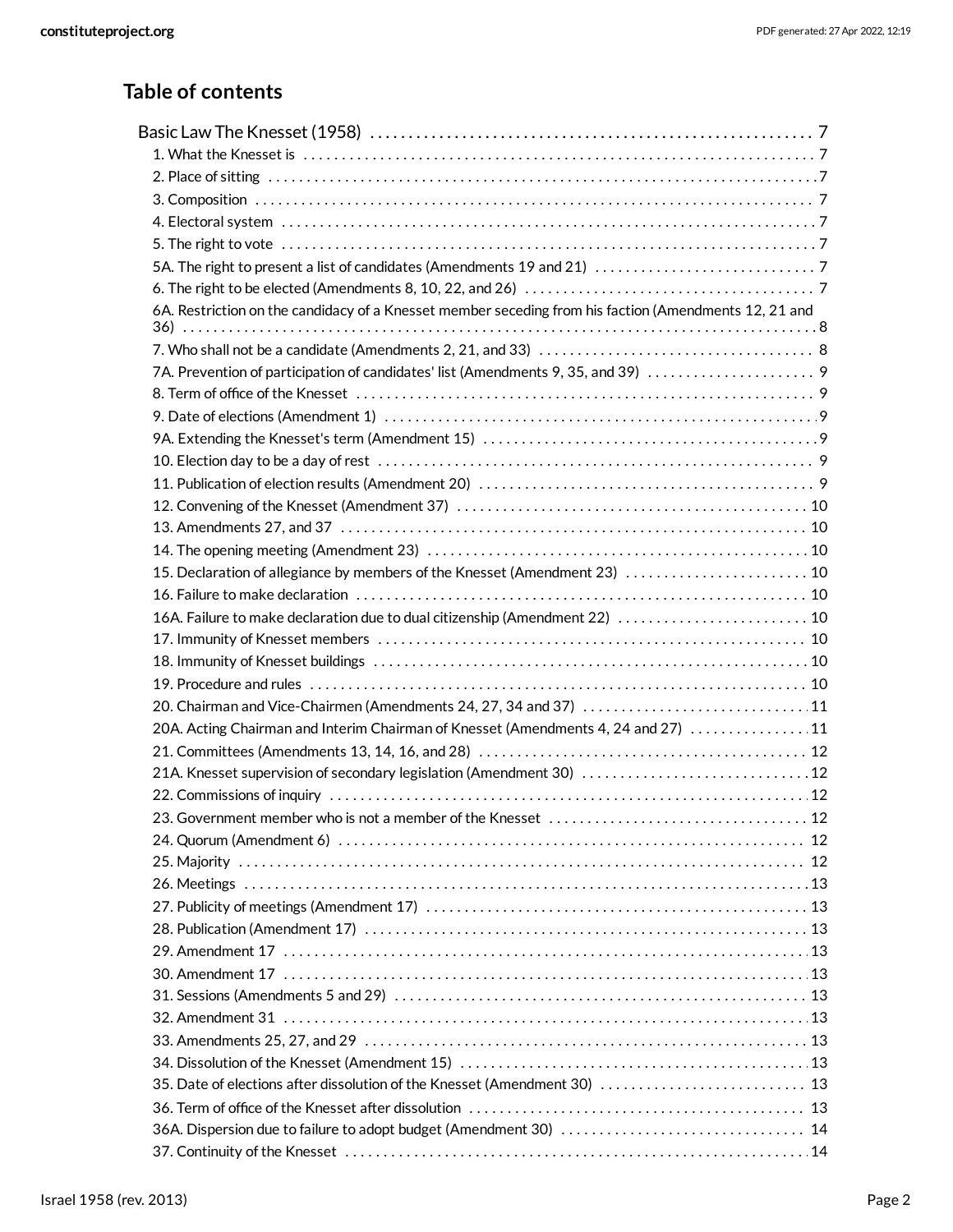| 42A. Knesset member who has been convicted (Amendments 7, 18, 26, and 32)  15    |  |
|----------------------------------------------------------------------------------|--|
|                                                                                  |  |
|                                                                                  |  |
|                                                                                  |  |
|                                                                                  |  |
|                                                                                  |  |
|                                                                                  |  |
|                                                                                  |  |
|                                                                                  |  |
|                                                                                  |  |
|                                                                                  |  |
|                                                                                  |  |
|                                                                                  |  |
|                                                                                  |  |
|                                                                                  |  |
|                                                                                  |  |
|                                                                                  |  |
|                                                                                  |  |
|                                                                                  |  |
|                                                                                  |  |
|                                                                                  |  |
|                                                                                  |  |
| 10. Making of declaration and commencement of period of tenure (Amendment 4)  18 |  |
|                                                                                  |  |
|                                                                                  |  |
|                                                                                  |  |
|                                                                                  |  |
|                                                                                  |  |
|                                                                                  |  |
|                                                                                  |  |
|                                                                                  |  |
|                                                                                  |  |
|                                                                                  |  |
|                                                                                  |  |
|                                                                                  |  |
|                                                                                  |  |
|                                                                                  |  |
|                                                                                  |  |
|                                                                                  |  |
|                                                                                  |  |
|                                                                                  |  |
|                                                                                  |  |
|                                                                                  |  |
|                                                                                  |  |
|                                                                                  |  |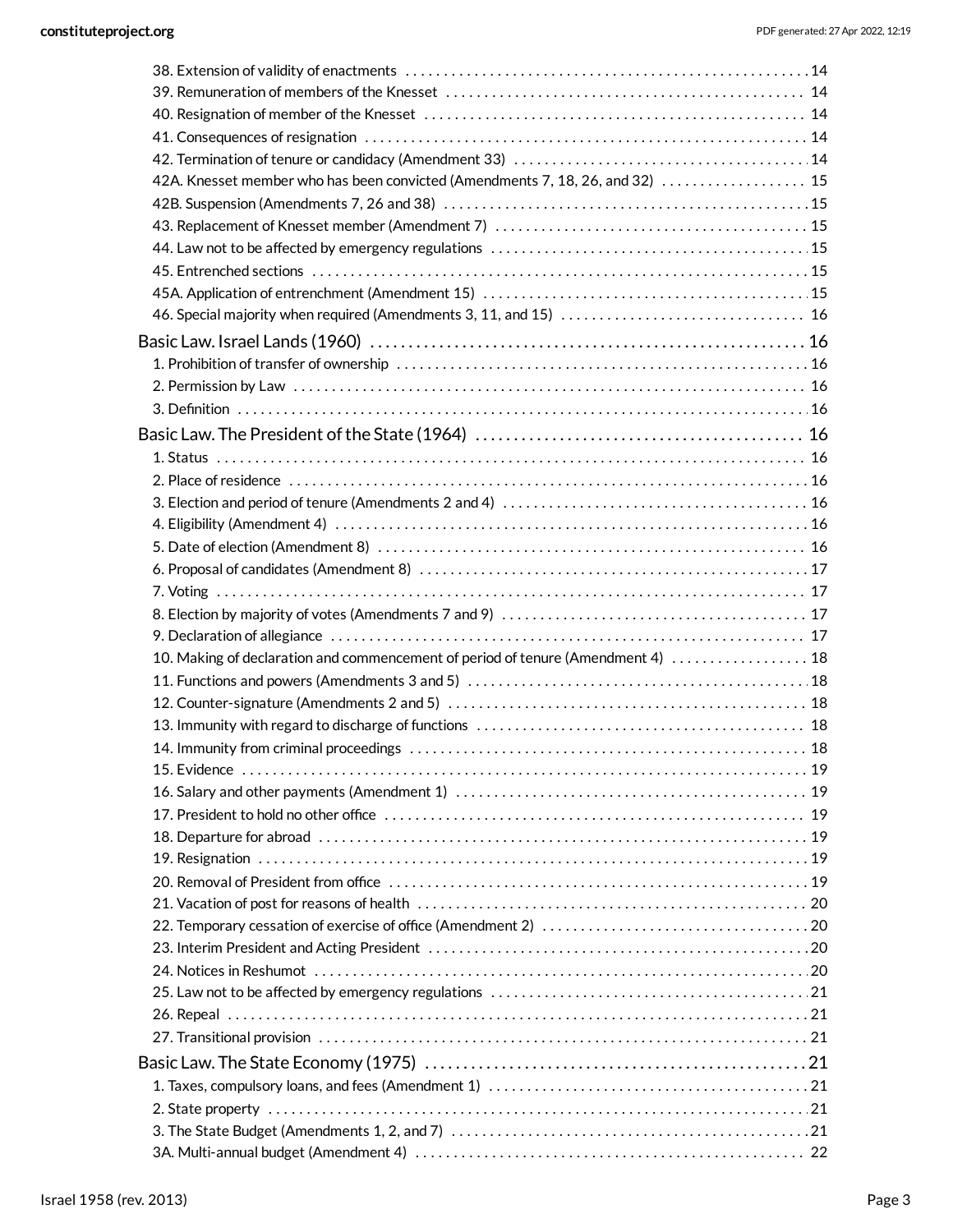| 3C. Legislation requiring a budget (Amendment 6, Announcements 1 and 2)  22     |  |
|---------------------------------------------------------------------------------|--|
|                                                                                 |  |
|                                                                                 |  |
|                                                                                 |  |
|                                                                                 |  |
|                                                                                 |  |
|                                                                                 |  |
|                                                                                 |  |
|                                                                                 |  |
|                                                                                 |  |
|                                                                                 |  |
|                                                                                 |  |
| 2. Seat of the President, the Knesset, the Government and the Supreme Court  24 |  |
|                                                                                 |  |
|                                                                                 |  |
|                                                                                 |  |
|                                                                                 |  |
|                                                                                 |  |
|                                                                                 |  |
|                                                                                 |  |
|                                                                                 |  |
|                                                                                 |  |
|                                                                                 |  |
|                                                                                 |  |
|                                                                                 |  |
|                                                                                 |  |
|                                                                                 |  |
|                                                                                 |  |
|                                                                                 |  |
|                                                                                 |  |
|                                                                                 |  |
|                                                                                 |  |
|                                                                                 |  |
|                                                                                 |  |
|                                                                                 |  |
|                                                                                 |  |
|                                                                                 |  |
|                                                                                 |  |
|                                                                                 |  |
|                                                                                 |  |
|                                                                                 |  |
|                                                                                 |  |
|                                                                                 |  |
|                                                                                 |  |
|                                                                                 |  |
|                                                                                 |  |
|                                                                                 |  |
|                                                                                 |  |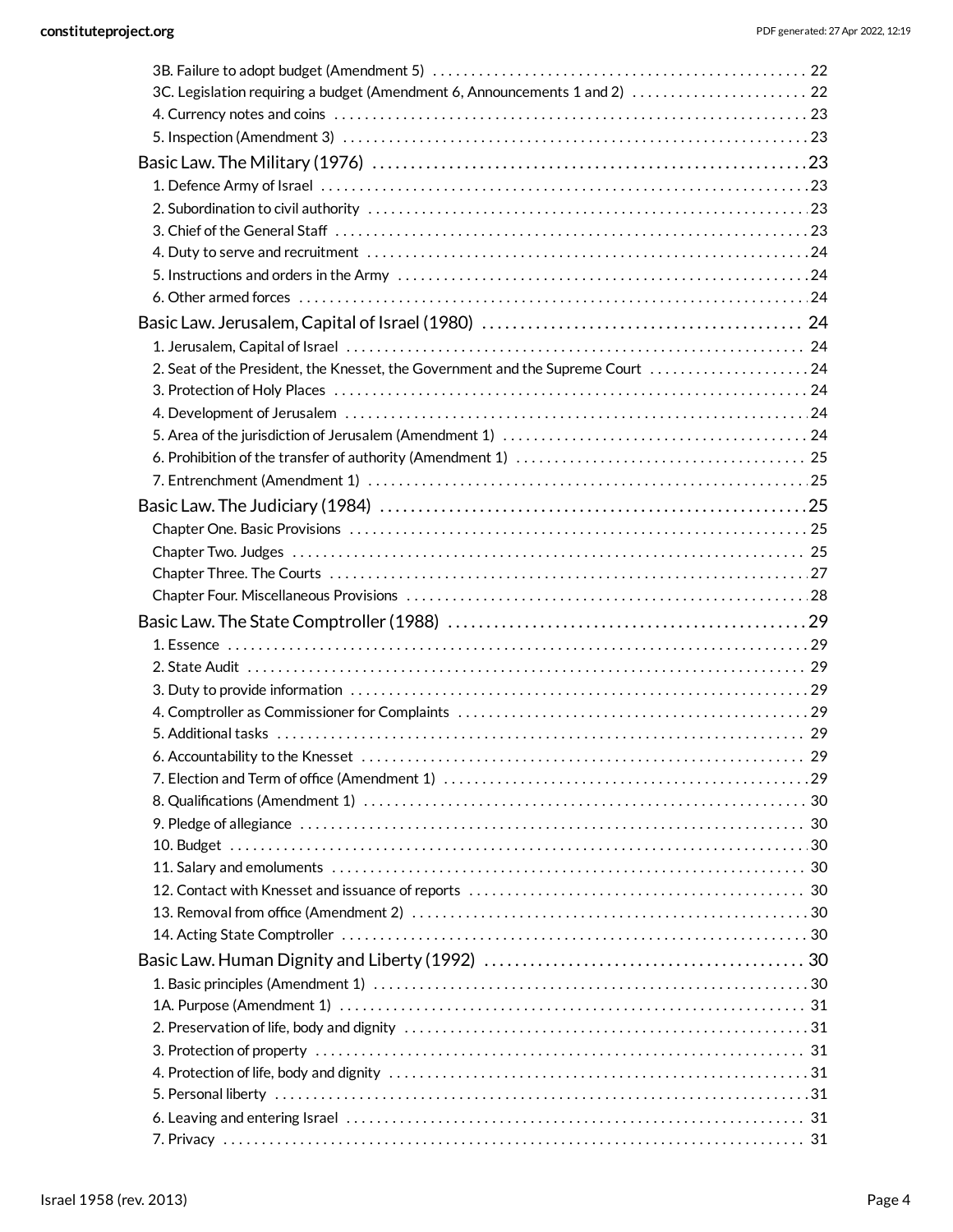| 21. Prime Minister or Acting Prime Minister ceasing to function as members of Knesset 37 |  |
|------------------------------------------------------------------------------------------|--|
|                                                                                          |  |
|                                                                                          |  |
|                                                                                          |  |
|                                                                                          |  |
|                                                                                          |  |
|                                                                                          |  |
|                                                                                          |  |
|                                                                                          |  |
|                                                                                          |  |
|                                                                                          |  |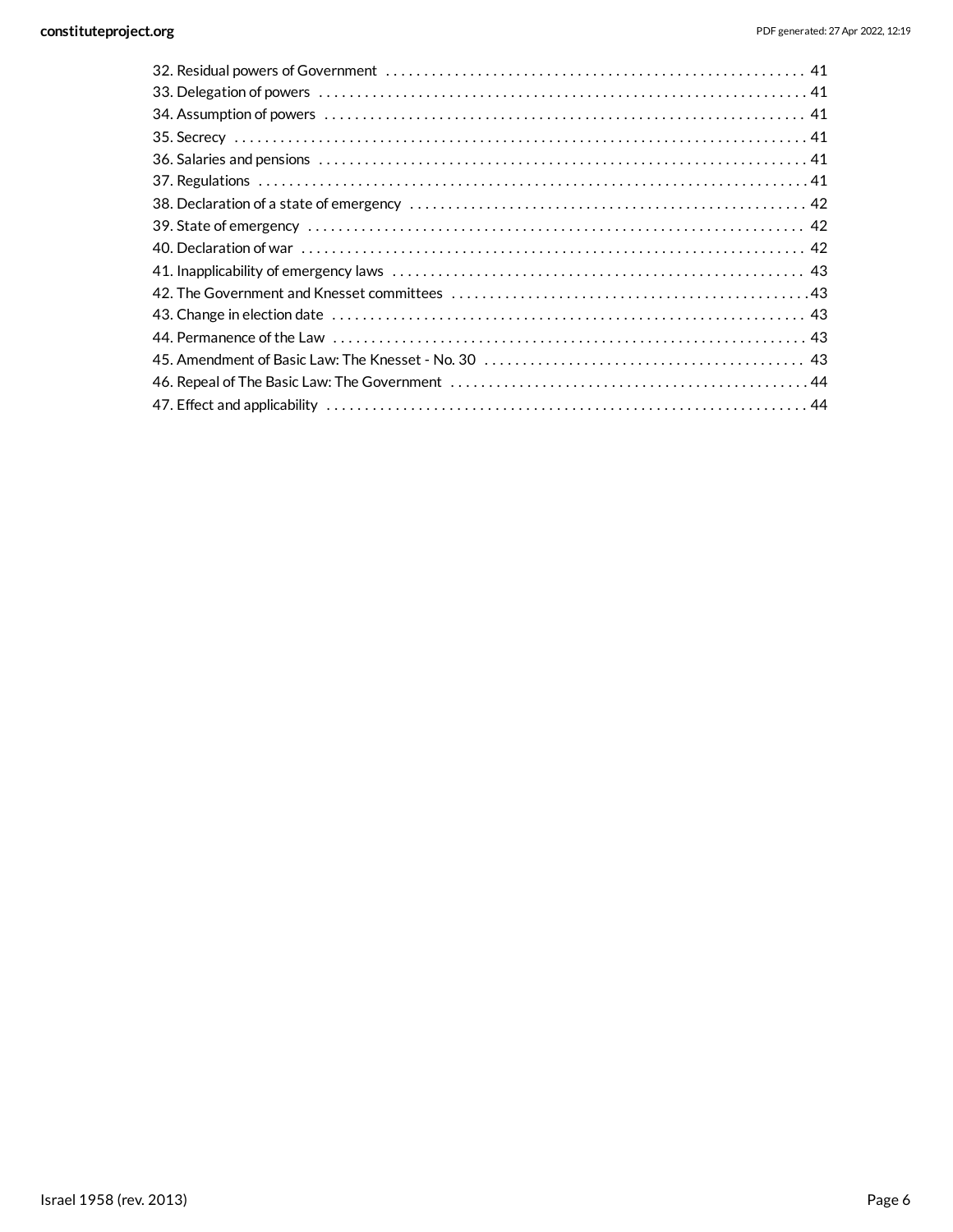## <span id="page-6-5"></span><span id="page-6-4"></span><span id="page-6-3"></span><span id="page-6-2"></span><span id="page-6-1"></span><span id="page-6-0"></span>**Basic Law The Knesset (1958)**

| • Structure of legislative chamber(s)                          | 1. What the Knesset is                                                                                                                                                                                                                                                                                                                                                                                                                                                                                                                                                                                                                                                                                                                                                |
|----------------------------------------------------------------|-----------------------------------------------------------------------------------------------------------------------------------------------------------------------------------------------------------------------------------------------------------------------------------------------------------------------------------------------------------------------------------------------------------------------------------------------------------------------------------------------------------------------------------------------------------------------------------------------------------------------------------------------------------------------------------------------------------------------------------------------------------------------|
|                                                                | The Knesset is the parliament of the State.                                                                                                                                                                                                                                                                                                                                                                                                                                                                                                                                                                                                                                                                                                                           |
|                                                                | 2. Place of sitting                                                                                                                                                                                                                                                                                                                                                                                                                                                                                                                                                                                                                                                                                                                                                   |
|                                                                | The place of sitting of the Knesset is Jerusalem.                                                                                                                                                                                                                                                                                                                                                                                                                                                                                                                                                                                                                                                                                                                     |
| Size of first chamber                                          | 3. Composition                                                                                                                                                                                                                                                                                                                                                                                                                                                                                                                                                                                                                                                                                                                                                        |
|                                                                | The Knesset shall, upon its election, consist of one hundred and twenty members.                                                                                                                                                                                                                                                                                                                                                                                                                                                                                                                                                                                                                                                                                      |
| First chamber selection<br>Secret ballot                       | 4. Electoral system                                                                                                                                                                                                                                                                                                                                                                                                                                                                                                                                                                                                                                                                                                                                                   |
|                                                                | The Knesset shall be elected by general, national, direct, equal, secret and proportional<br>elections, in accordance with the Knesset Elections Law; this section shall not be varied<br>save by a majority of the members of the Knesset.                                                                                                                                                                                                                                                                                                                                                                                                                                                                                                                           |
| Claim of universal suffrage                                    | 5. The right to vote                                                                                                                                                                                                                                                                                                                                                                                                                                                                                                                                                                                                                                                                                                                                                  |
|                                                                | Every Israel national of or over the age of eighteen years shall have the right to vote in<br>elections to the Knesset, unless a court has deprived him of that right by virtue of any<br>Law; the Elections Law shall determine the time at which a person shall be considered to<br>be eighteen years of age for the purpose of the exercise of the right to vote in elections<br>to the Knesset.                                                                                                                                                                                                                                                                                                                                                                   |
| First chamber selection                                        | 5A. The right to present a list of candidates (Amendments<br>19 and 21)                                                                                                                                                                                                                                                                                                                                                                                                                                                                                                                                                                                                                                                                                               |
|                                                                | A list of candidates for the Knesset shall be submitted only by a party; The means of<br>association and registering of parties and the conditions for submitting a list of<br>candidates shall be determined by law.                                                                                                                                                                                                                                                                                                                                                                                                                                                                                                                                                 |
| • Electoral commission                                         | 6. The right to be elected (Amendments 8, 10, 22, and 26)                                                                                                                                                                                                                                                                                                                                                                                                                                                                                                                                                                                                                                                                                                             |
| Minimum age for first chamber<br>Eligibility for first chamber | a. Every Israel national who on the day of the admission of a candidates list<br>containing his name is twenty-one years of age or over shall have the right to be<br>elected to the Knesset, unless a court has deprived him of that right by virtue of<br>Law, or he has been sentenced, by a final judgment, to a penalty of actual<br>imprisonment for a term exceeding three months and on the day of submission of<br>the list of candidates seven years have not yet passed since the day when he<br>terminated his period of imprisonment, unless the chairman of the Central<br>Elections Committee has determined that the offence of which he has been<br>convicted, in accordance with the circumstances, does not bear moral turpitude.<br>b. [Annulled] |

- <span id="page-6-7"></span><span id="page-6-6"></span>**c.** A candidate for the Knesset who has been sentenced as specified in subsection (a) and whose judgment has become final after the submission of the list of candidates and before he has assumed tenure as a Knesset member, will be deemed to have withdrawn from the list of candidates that includes his name, or from his tenure in the Knesset, as relevant, unless the chairman of the Central Elections Committee has determined that the offence of which he has been convicted, in accordance with the circumstances, does not bear moral turpitude.
- **d.** The determination of the chairman of the Central Elections Committee under subsections (a) and (c) is not required if the court has stated by law that the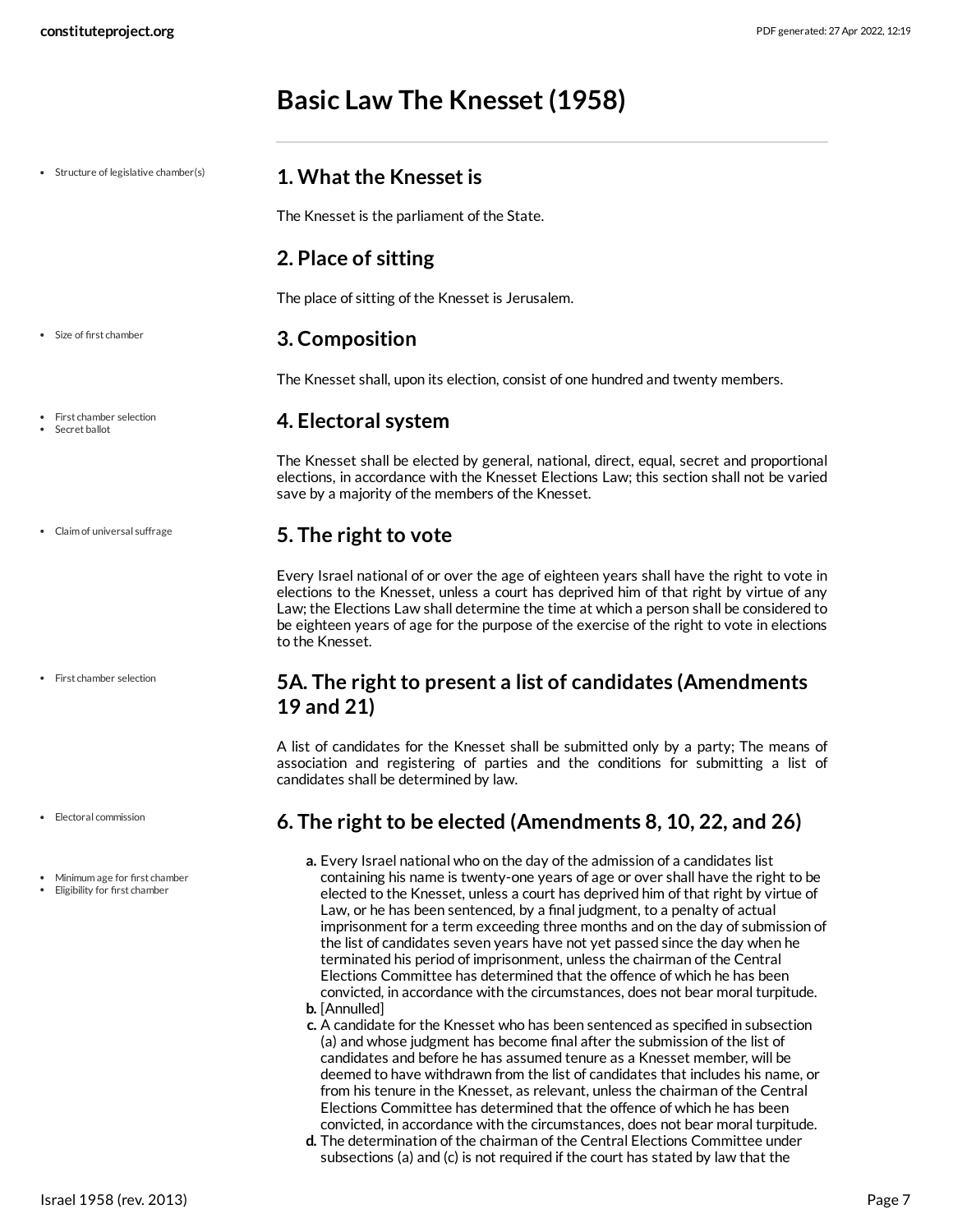- **d.** offence, in accordance with the circumstances, does bear moral turpitude.
- **e.** For the purpose of this section
	- "Actual imprisonment" means the sum of all terms of actual imprisonment the convicted person must serve in a single continuous period, even if ordered in different sentences, including suspended sentences that have been activated;
	- "Offence" means each of the offences for which a period of actual imprisonment has been ordered.

### <span id="page-7-0"></span>**6A. Restriction on the candidacy of a Knesset member seceding from his faction (Amendments 12, 21 and 36)**

- **a.** A Knesset member seceding from his faction and failing to tender his resignation as a Knesset member in close proximity to his secession, shall not be included, in the election for the next Knesset, in the list of candidates submitted by a party that was represented by a faction of the outgoing Knesset; This provision does not apply to the splitting of a faction under the conditions prescribed by law. **b.** For the purposes of this section –
- - "Secession from a faction " including voting in the Knesset plenum not in accordance with the faction's position regarding the expression of confidence or no confidence in the government; however, such voting shall not be deemed as secession if the Knesset member has not received any consideration in exchange for his vote;
	- "Consideration " means directly or indirectly, by a promise or future commitment, including the assurance of a place on a list of candidates for the Knesset, or the appointment of the Knesset member himself or someone else to a certain position.

### <span id="page-7-1"></span>**7. Who shall not be a candidate (Amendments 2, 21, and 33)**

The following shall not be candidates for the Knesset:

- **1.** the President of the State;
- **2.** the two Chief Rabbis;
- **3.** a judge (shofet);
- **4.** a judge (dayan) of a religious court;
- **5.** the State Comptroller;
- **6.** the Chief of the General Staff of the Defense Army of Israel;
- **7.** rabbis and ministers of other religions, while holding paid office;
- **8.** senior State employees and Army officers of such grades or ranks and in such functions as shall be determined by Law.
- **9.** policemen and prison warders of such ranks and positions as shall be determined by law;
- **10.** employees of corporations established by law of such ranks and positions as shall be determined by law.

<span id="page-7-2"></span>Unless they have ceased to serve in the aforementioned position or office, prior to the date for submitting the lists of candidates for the Knesset, and if an earlier date has been set by law prior to the set date.

Eligibility for first chamber

- Eligibility for first chamber
- Outside professions of legislators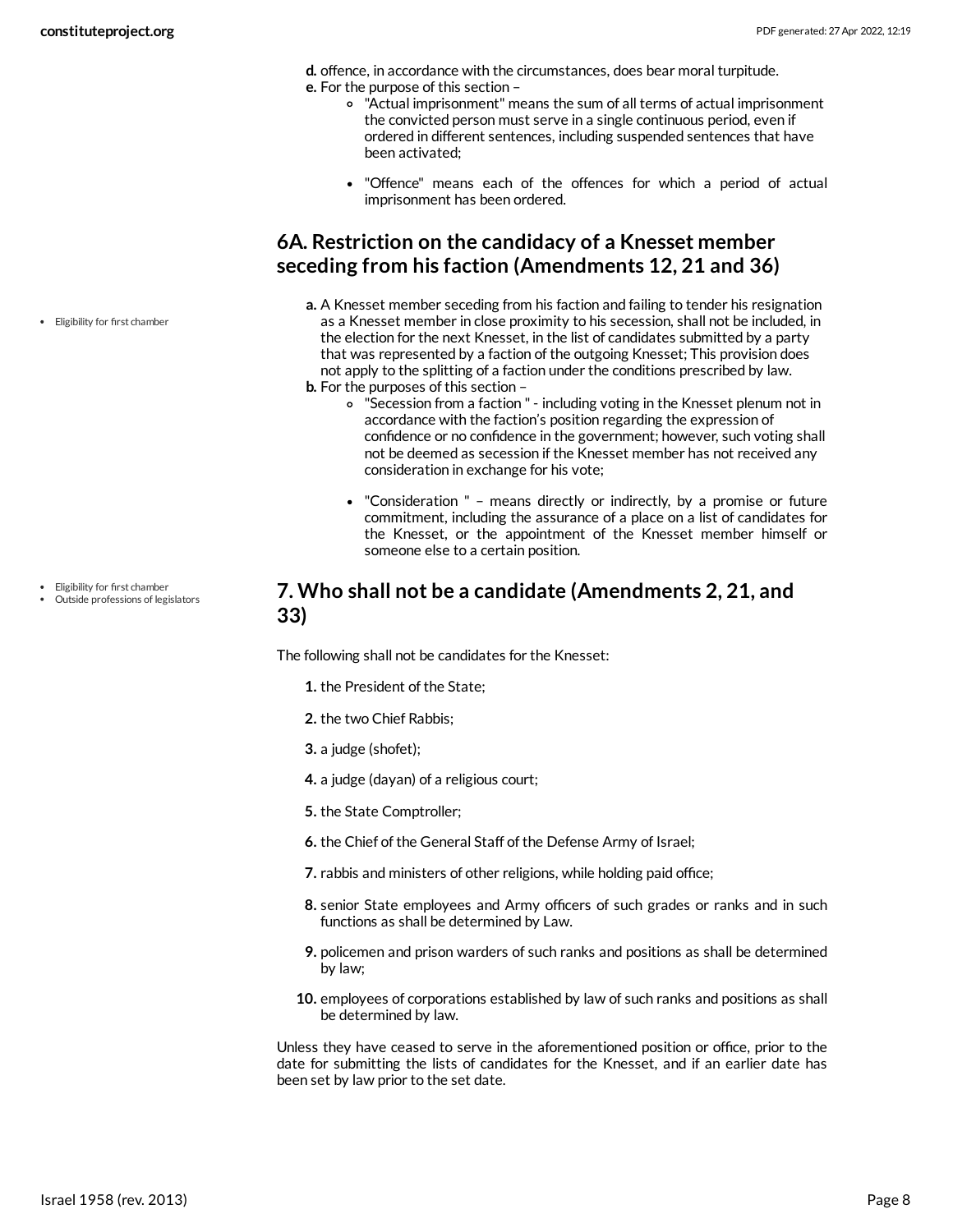### <span id="page-8-0"></span>**7A. Prevention of participation of candidates' list (Amendments 9, 35, and 39)**

- **a.** A candidates' list shall not participate in elections to the Knesset, and a person shall not be a candidate for election to the Knesset, if the objects or actions of the list or the actions of the person, expressly or by implication, include one of the following:
	- **1.** negation of the existence of the State of Israel as a Jewish and democratic state;
	- **2.** incitement to racism;
	- **3.** support of armed struggle, by a hostile state or a terrorist organization, against the State of Israel.
- **a1.** For the purposes of this section, a candidate that was at a hostile state unlawfully within the seven years preceding the date for submitting the candidates' list, is deemed a person whose actions express support of armed struggle against the State of Israel, as long as he has not proven otherwise.
- **b.** The decision of the Central Elections Committee that a candidate is prevented from participating in the elections requires the affirmation of the Supreme Court of Israel.
- **c.** A candidate will make a declaration for the purposes of this section.
- **d.** Particulars regarding the hearing at the Central Elections Committee and at the Supreme Court of Israel, as well as regarding a declaration under subsection (c) shall be prescribed by law.

### <span id="page-8-1"></span>**8. Term of office of the Knesset**

The term of office of the Knesset shall be four years from the day on which it is elected.

### <span id="page-8-2"></span>**9. Date of elections (Amendment 1)**

The elections to the Knesset shall take place on the third Tuesday of the month of Cheshvan in the year in which the tenure of the outgoing Knesset ends, But if the year which preceded that year was a leap year, the elections shall take place on the first Tuesday of that month.

### <span id="page-8-3"></span>**9A. Extending the Knesset's term (Amendment 15)**

- **a.** The Knesset shall not extend its term except by law passed by a majority of eighty members of the Knesset and only if special circumstances exist that prevent holding the elections at their proper time; the period of extension shall not exceed the time necessary due to the aforementioned circumstances; the election date shall be fixed by the aforementioned law.
- **b.** Without prejudice to the provisions of section 34, the Knesset may, by a resolution passed by the majority of its members, advance the date of elections fixed under subsection (a), provided that the new date is no earlier than the date fixed for Knesset elections under section 9.

### <span id="page-8-4"></span>**10. Election day to be a day of rest**

Election Day shall be a day of rest, but transport services and other public services shall function normally.

### <span id="page-8-5"></span>**11. Publication of election results (Amendment 20)**

The results of the elections shall he published in "Reshumot" within eight days from Election Day.

- Terrorism
- Eligibility for first chamber

Eligibility for first chamber

- Supreme court powers
- Electoral commission
- Term length for first chamber
- Scheduling of elections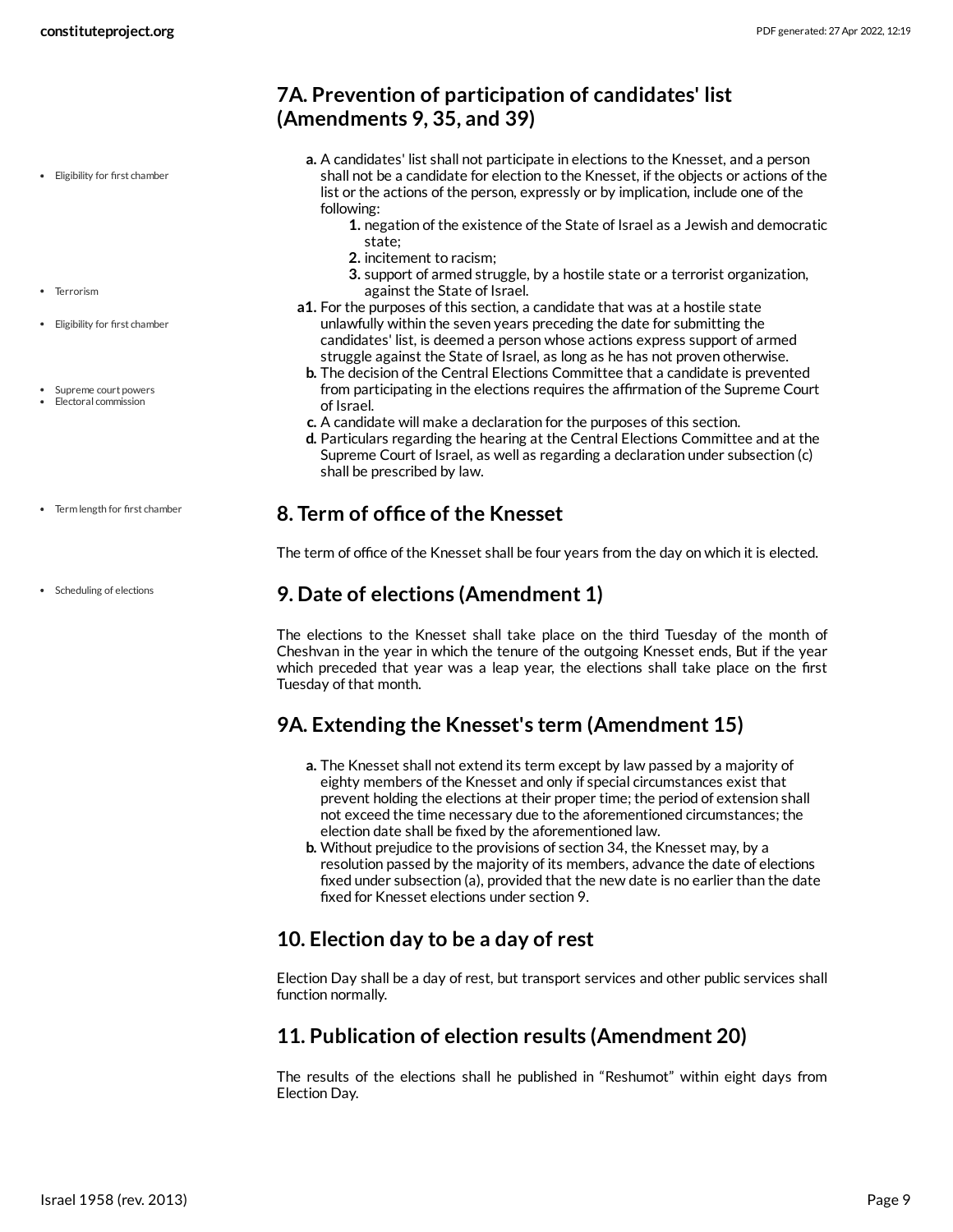### <span id="page-9-0"></span>**12. Convening of the Knesset (Amendment 37)**

The Knesset shall convene for its first meeting, after the election results are published, within fourteen days of Election Day on the date fixed by law, unless an earlier date is prescribed by law due to a rest day, holiday, festival day, memorial day, or due to proximity to one of them, or due to the intermediate days of certain Jewish festivals.

### <span id="page-9-1"></span>**13. Amendments 27, and 37**

[Annulled]

### <span id="page-9-2"></span>**14. The opening meeting (Amendment 23)**

The procedures of the opening meeting shall be prescribed by law and shall express the character of the State of Israel and its heritage.

### <span id="page-9-3"></span>**15. Declaration of allegiance by members of the Knesset (Amendment 23)**

**a.** A Knesset member shall make a declaration of allegiance; the declaration shall read as follows:

"I pledge myself to bear allegiance to the State of Israel and faithfully to discharge my mandate in the Knesset."

**b.** Procedures for the declarations shall be prescribed by law.

### <span id="page-9-4"></span>**16. Failure to make declaration**

Where the Chairman of the Knesset has called upon a member of the Knesset to make his declaration of allegiance and the member has not done so, the member shall not enjoy the rights of a member of the Knesset so long as he has not made the declaration.

### <span id="page-9-5"></span>**16A. Failure to make declaration due to dual citizenship (Amendment 22)**

Has the Knesset member been the holder of an additional non-Israeli citizenship, and the laws of the country whose citizenship he holds permit his release from such citizenship, he shall not declare allegiance until after he has done everything required on his part to be released from such citizenship, and he shall not enjoy the rights of a Knesset member until he makes his declaration.

### <span id="page-9-6"></span>**17. Immunity of Knesset members**

The members of the Knesset shall have immunity; particulars shall be prescribed by Law.

### <span id="page-9-7"></span>**18. Immunity of Knesset buildings**

The building of the Knesset shall have immunity; particulars shall be prescribed by Law.

### <span id="page-9-8"></span>**19. Procedure and rules**

The Knesset shall itself prescribe its procedure; in so far as such procedure has not been prescribed by Law, the Knesset shall prescribe it by its Rules; so long as the procedure

Eligibility for first chamber

• Immunity of legislators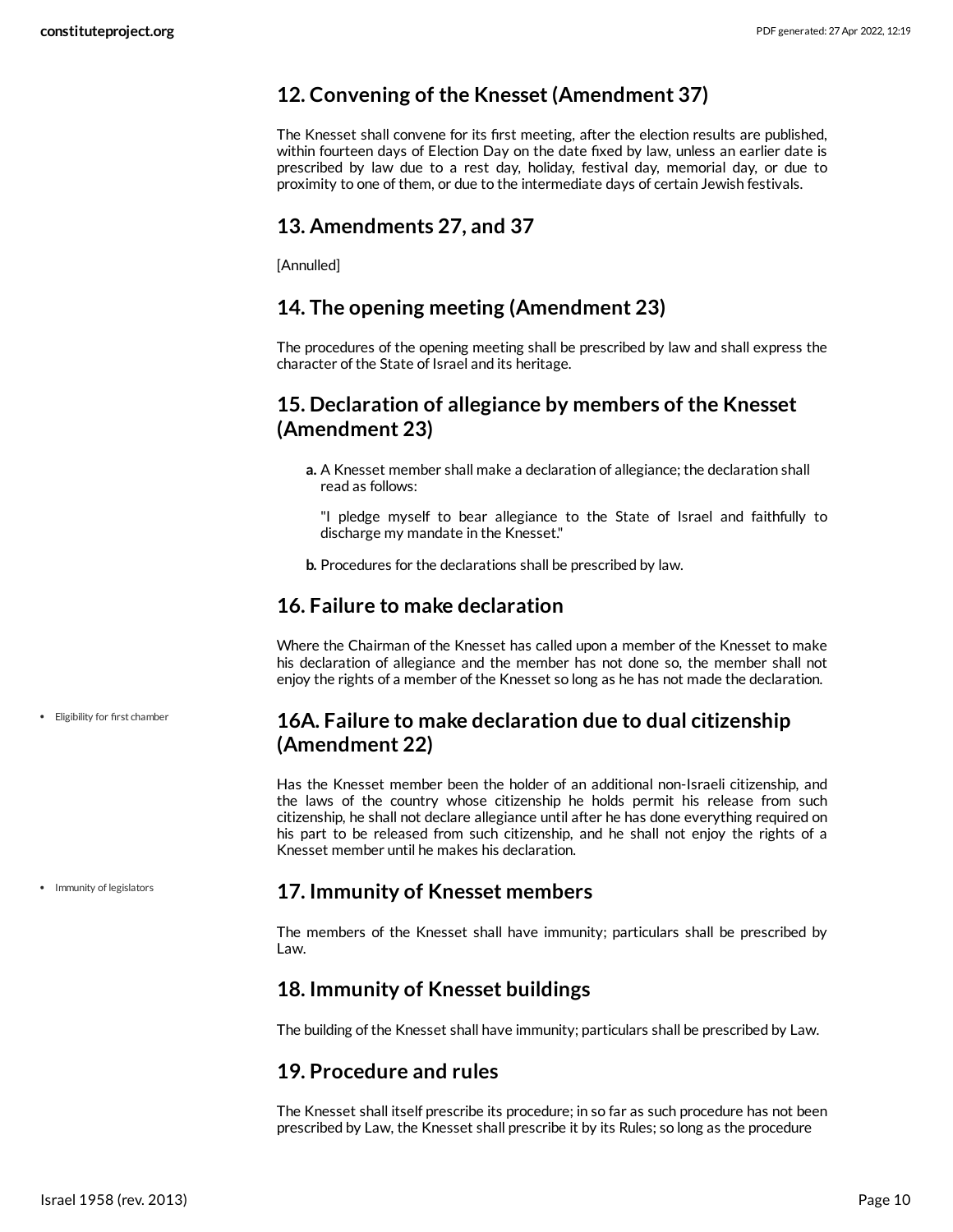has not been prescribed as aforesaid, the Knesset shall follow its accepted practice and routine

Leader of first chamber

### <span id="page-10-0"></span>**20. Chairman and Vice-Chairmen (Amendments 24, 27, 34 and 37)**

- **a.** The Knesset shall elect from among its members a Chairman and Vice-Chairmen. Until the Chairman is elected, the most senior Knesset member who is not the Prime Minister, a Minister or Deputy Minister, shall serve as Interim Chairman. In this section, "senior" means the one whose term of office in the Knesset is the longest, consecutively or non-consecutively, and among those with equal seniority - the oldest.
- **b.** The Knesset may, in its Rules, set restrictions on the election of a Knesset member to serve as Chairman or Vice-Chairman.
- **c.** The Knesset may, by a resolution passed by a majority of its members, suspend the Chairman or a Vice-Chairman or set restrictions on their post; particulars to be set by law.
- **d.** The Knesset may, by a resolution passed by a majority of its members or by a larger majority as may be prescribed by law, to remove from post the Chairman or a Vice-Chairman; particulars to be set by law.

### <span id="page-10-1"></span>**20A. Acting Chairman and Interim Chairman of Knesset (Amendments 4, 24 and 27)**

- **a.** Whenever the Chairman of the Knesset leaves the territory of the State, a Vice-Chairman shall serve as Acting Chairman until his return.
- **b.** Whenever the Chairman of the Knesset notifies the House Committee, or if the House Committee decides, that for reasons of health the Chairman of the Knesset is temporarily unable to carry out his functions, or the Chairman announces that he is temporarily unable to perform his duties and the House Committee acknowledges his announcement, a Vice-Chairman shall serve as Acting Chairman until the Chairman notifies the House Committee or until the House Committee decides that the Chairman is no longer unable to carry out his functions.
- **c.** When the post of Chairman of the Knesset has fallen vacant because the Chairman has resigned or has died or because the House Committee has decided that for reasons of health he is permanently unable to carry out his functions - a Vice-Chairman shall serve as Interim Chairman until the Knesset elects a new Chairman.

### **c1**

- **1.** If the Chairman of the Knesset is suspended from his post by a decision under Section 20(c), a Vice-Chairman shall serve as Acting Chairman until the suspension is lifted or until the election of a new Chairman, as relevant.
- **2.** If the Chairman of the Knesset is removed from his post by a decision under Section 20(d), a Vice-Chairman shall serve as Acting Chairman until the election of a new Chairman.
- **d.** The Vice-Chairman who is to serve as Acting Chairman or Interim Chairman of the Knesset shall be elected in that behalf by the House Committee.
- **e.** During his tenure as Acting Chairman or Interim Chairman of the Knesset, the Vice-Chairman shall serve in every capacity assigned to the Chairman of the Knesset by law, shall carry out every function imposed upon the Chairman of the Knesset by law and shall exercise every power vested in the Chairman of the Knesset by law.
- **f.** The provisions of this section shall also apply, mutatis mutandis, if the circumstances envisaged in subsection (a), (b), (c) or (c1) with regard to the Chairman of the Knesset exist with regard to a Vice-Chairman who is serving as Acting Chairman or Interim Chairman.

Leader of first chamber

Legislative committees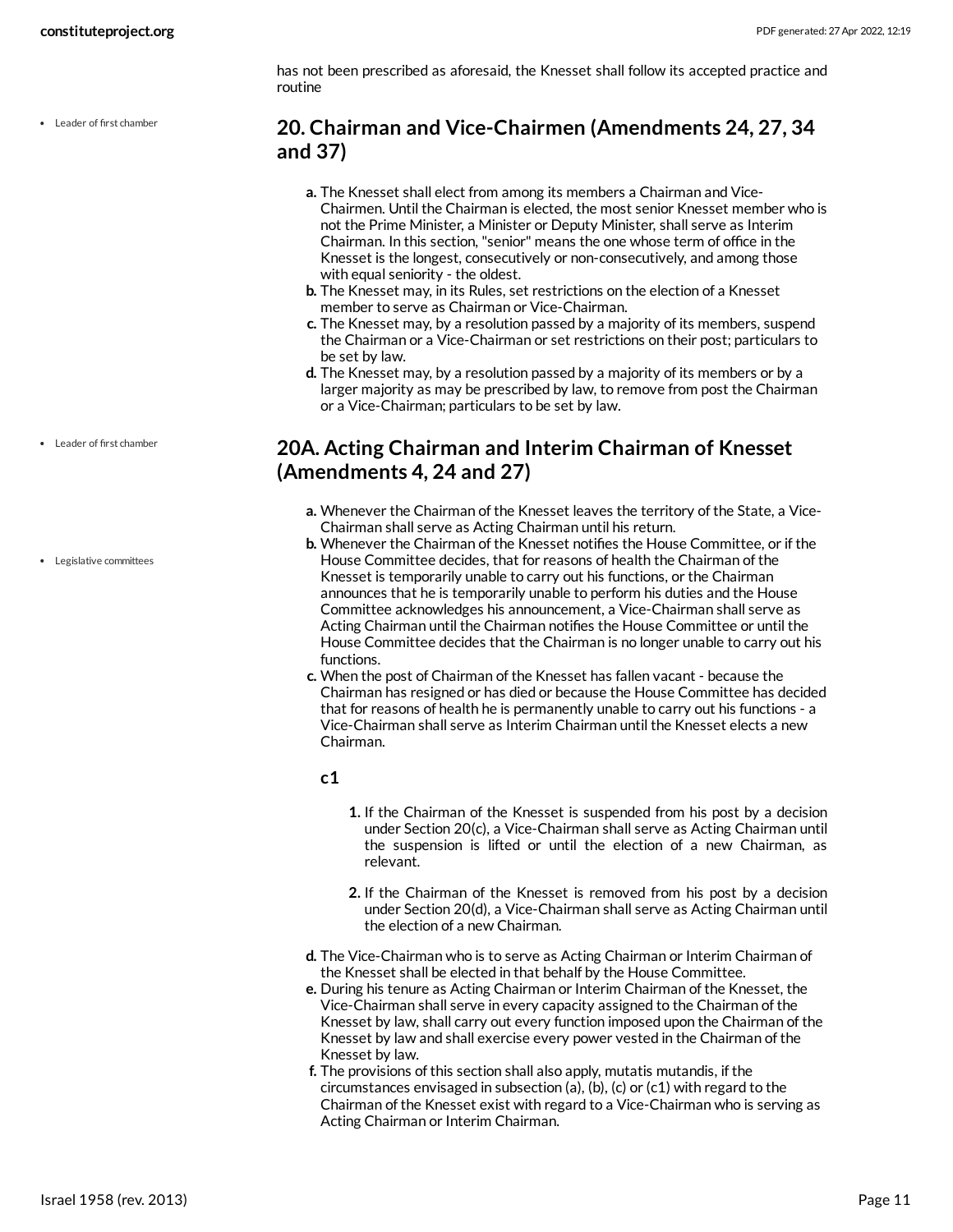- Legislative committees
- Standing committees

Legislative committees

Legislative oversight of the executive

Establishment of cabinet/ministers

Quorum for legislative sessions

### <span id="page-11-0"></span>**21. Committees (Amendments 13, 14, 16, and 28)**

- **a.** The Knesset shall elect from among its members permanent committees, and it may elect from among its members committees for specific matters; the functions, powers and procedure of the committees shall, in so far as they are not prescribed by Law, be prescribed by the Rules.
- **b.** The Rules may prescribe provisions concerning the committees' authority to summon an office holder or a functionary of the Civil Service, municipal authority, religious council, corporation established by law or government corporation, and to oblige him to provide information on the activity of the body in which he serves, unless such disclosure entails a violation of a law, or of a professional duty or an obligation of trust to which he is bound by law, and he shall be assured the rights of a witness before a court; the summon shall be issued under the auspices of the relevant Minister or with his knowledge, and for someone who is not in the Civil Service under the auspices of the head of the body in which the invitee serves; However, the appointed Minister or the head of the body in which the invitee serves may inform the committee that he himself will appear in place of the invitee.
- **c.** [Annulled]

### <span id="page-11-1"></span>**21A. Knesset supervision of secondary legislation (Amendment 30)**

- **a.** Regulations enacted by a Minister whose violation entails criminal punishment shall not enter into force, unless they have been approved prior to publication by a committees of the Knesset committees responsible for that matter; should the committee fail to approve or reject the regulations within 45 days of receiving the regulations, the regulations will be deemed approved.
- **b.** The provisions of this subsection do not prejudice the provisions of any Basic Law or other law regarding regulations.

### <span id="page-11-2"></span>**22. Commissions of inquiry**

The Knesset may appoint commissions of inquiry - either by empowering one of the permanent committees in that behalf or by electing a commission from among its members - to investigate matters designated by the Knesset; the powers and functions of a commission of inquiry shall be prescribed by the Knesset; every commission of inquiry shall include also representatives of factions which do not participate in the Government, in accordance with the relative strength of the factions in the Knesset.

### <span id="page-11-3"></span>**23. Government member who is not a member of the Knesset**

A member of the Government who is not a member of the Knesset shall, as to everything relating to the Knesset, have the same status as a member of the Government who is a member of the Knesset, except that he shall not have the right to vote.

### <span id="page-11-4"></span>**24. Quorum (Amendment 6)**

The Knesset shall hold debates and pass decisions whatever the number of members present, save as otherwise provided by Law.

### <span id="page-11-5"></span>**25. Majority**

Save as otherwise provided by Law, the Knesset shall pass its decisions by a majority of those participating in the voting - those abstaining not being reckoned as participating and the voting procedure shall be prescribed by the Rules.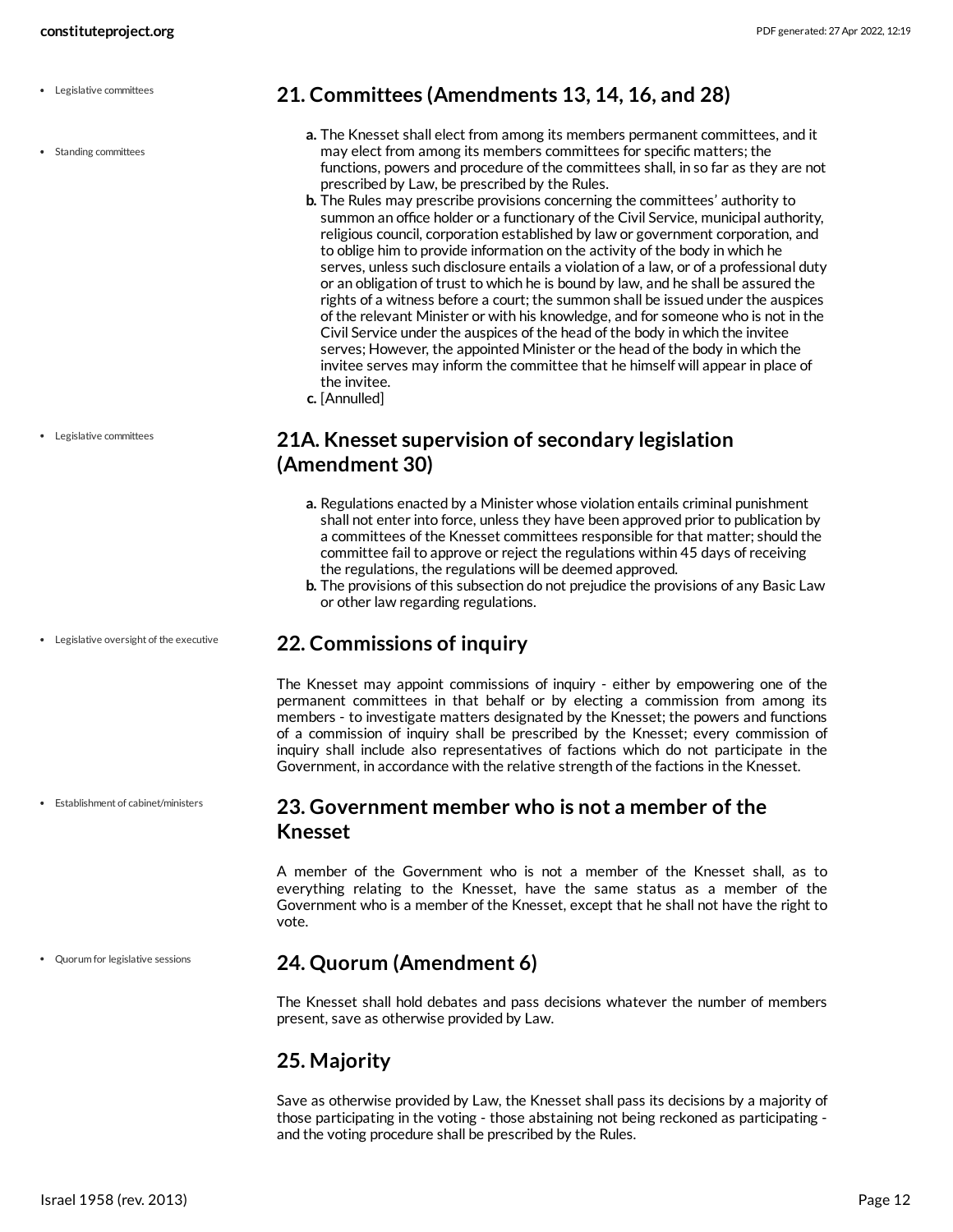### <span id="page-12-0"></span>**26. Meetings**

The meetings of the Knesset shall be held at its place of sitting: Provided that in special circumstances the Chairman of the Knesset may, in consultation with the Vice-Chairmen, convene the Knesset elsewhere. The meetings of the Knesset shall take place on workdays.

### <span id="page-12-1"></span>**27. Publicity of meetings (Amendment 17)**

The Knesset shall sit in public.

Publication of deliberations

Public or private sessions

### <span id="page-12-2"></span>**28. Publication (Amendment 17)**

The publication of proceedings taken and utterances made at an open meeting is not restricted and does not entail any criminal or civil liability.

### <span id="page-12-3"></span>**29. Amendment 17**

[Annulled]

### <span id="page-12-4"></span>**30. Amendment 17**

[Annulled]

Length of legislative sessions

### <span id="page-12-5"></span>**31. Sessions (Amendments 5 and 29)**

Orders concerning the periods of Knesset sessions and the convening of the Knesset out of session shall be prescribed by law.

### <span id="page-12-6"></span>**32. Amendment 31**

[Annulled]

### <span id="page-12-7"></span>**33. Amendments 25, 27, and 29**

[Annulled]

Dismissal of the legislature

### <span id="page-12-8"></span>**34. Dissolution of the Knesset (Amendment 15)**

The Knesset shall not decide to dissolve itself before the expiration of its term of office save by adopting a Law for that purpose passed by a majority of the members of the Knesset.

### <span id="page-12-9"></span>**35. Date of elections after dissolution of the Knesset (Amendment 30)**

The Law concerning the dissolution of the Knesset shall contain a provision as to the date of the elections to the next Knesset, which shall be no later than five months from the day the law is passed.

• Term length for first chamber

### <span id="page-12-10"></span>**36. Term of office of the Knesset after dissolution**

If the Knesset decides to dissolve itself, the term of office of the next Knesset shall run until the month of Cheshvan next following the termination of four years from the day of its election.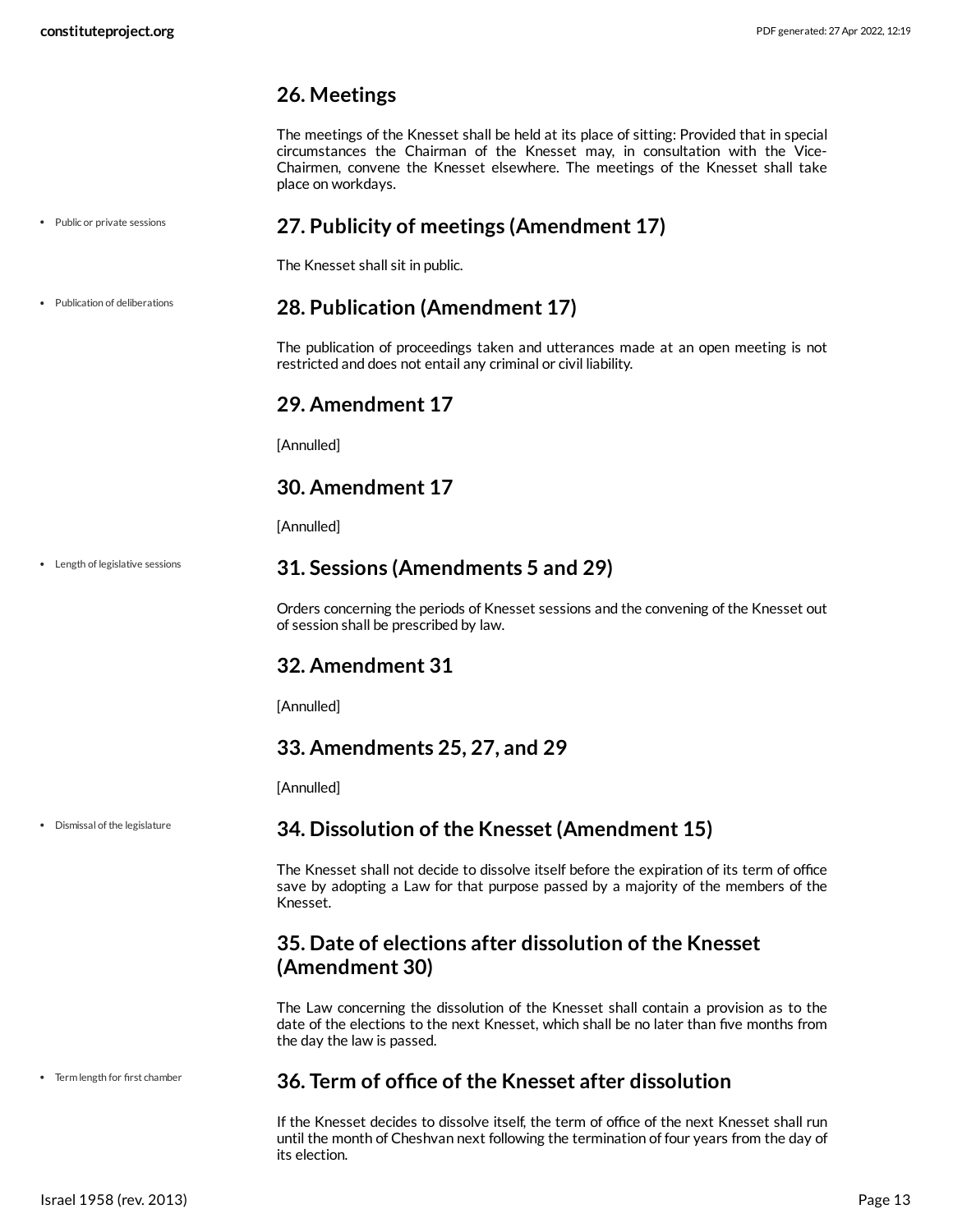Budget bills Dismissal of the legislature

### <span id="page-13-0"></span>**36A. Dispersion due to failure to adopt budget (Amendment 30)**

- **a.** Non-adoption of the Budget Law within three months subsequent to the beginning of the fiscal year will be considered to be a Knesset decision on its dispersion, prior to the completion of its term of service, on the day following the end of this period (hereafter: the determining date), and early elections will be held on the last Tuesday before the end of 90 days of the determining date, unless the Knesset decides by a majority vote of its members, within five days of the determining date, that because of the proximity of the date of elections to a holiday, festival day or memorial day, to postpone the elections to a date no later than 100 days from the determining date.
- **b.** Notwithstanding the provisions of subsection (a), should the President of the State begin procedures to form a new Government under section 30 of The Basic Law: The Government, or should a law be adopted to disperse the Knesset, or should elections to the Knesset be held, after the date for submission of the Draft Budget under section 3 of The Basic Law: The State Economy and before the passage of three months from the beginning of the fiscal year, the determining day under subsection (a), shall be three months from the beginning of the fiscal year or 45 days from the constitution of the Government, whichever is later.

### <span id="page-13-1"></span>**37. Continuity of the Knesset**

The outgoing Knesset shall continue to hold office until the convening of the incoming Knesset.

### <span id="page-13-2"></span>**38. Extension of validity of enactments**

Any enactment due to expire during the last two months of the term of office of the outgoing Knesset or within four months after the Knesset has decided to dissolve itself or during the first three months of the term of office of the incoming Knesset shall continue in force until the expiration of the said three months.

Compensation of legislators

### <span id="page-13-3"></span>**39. Remuneration of members of the Knesset**

The members of the Knesset shall receive a remuneration as provided by Law.

### <span id="page-13-4"></span>**40. Resignation of member of the Knesset**

A member of the Knesset may resign his office; resignation shall be by personal presentation of a letter of resignation by the resigning member to the Chairman of the Knesset or, if the member is unable to present the letter of resignation personally, by transmission thereof in the manner prescribed by the Rules; the letter of resignation shall be signed on the day of the presentation or transmission.

### <span id="page-13-5"></span>**41. Consequences of resignation**

If a member of the Knesset tenders his resignation, his membership of the Knesset shall cease forty-eight hours after the letter of resignation reaches the Chairman of the Knesset, unless the member withdraws resignation before then.

Removal of individual legislators

### <span id="page-13-6"></span>**42. Termination of tenure or candidacy (Amendment 33)**

If a member of the Knesset, or a candidate to the Knesset, is elected or appointed to one of the posts the holders of which are debarred from being candidates for the Knesset, his membership of the Knesset or his candidacy to the Knesset, as relevant, shall cease upon his election or appointment to one of the above positions; For this purpose, "a candidate for the Knesset" – means one whose name is included in the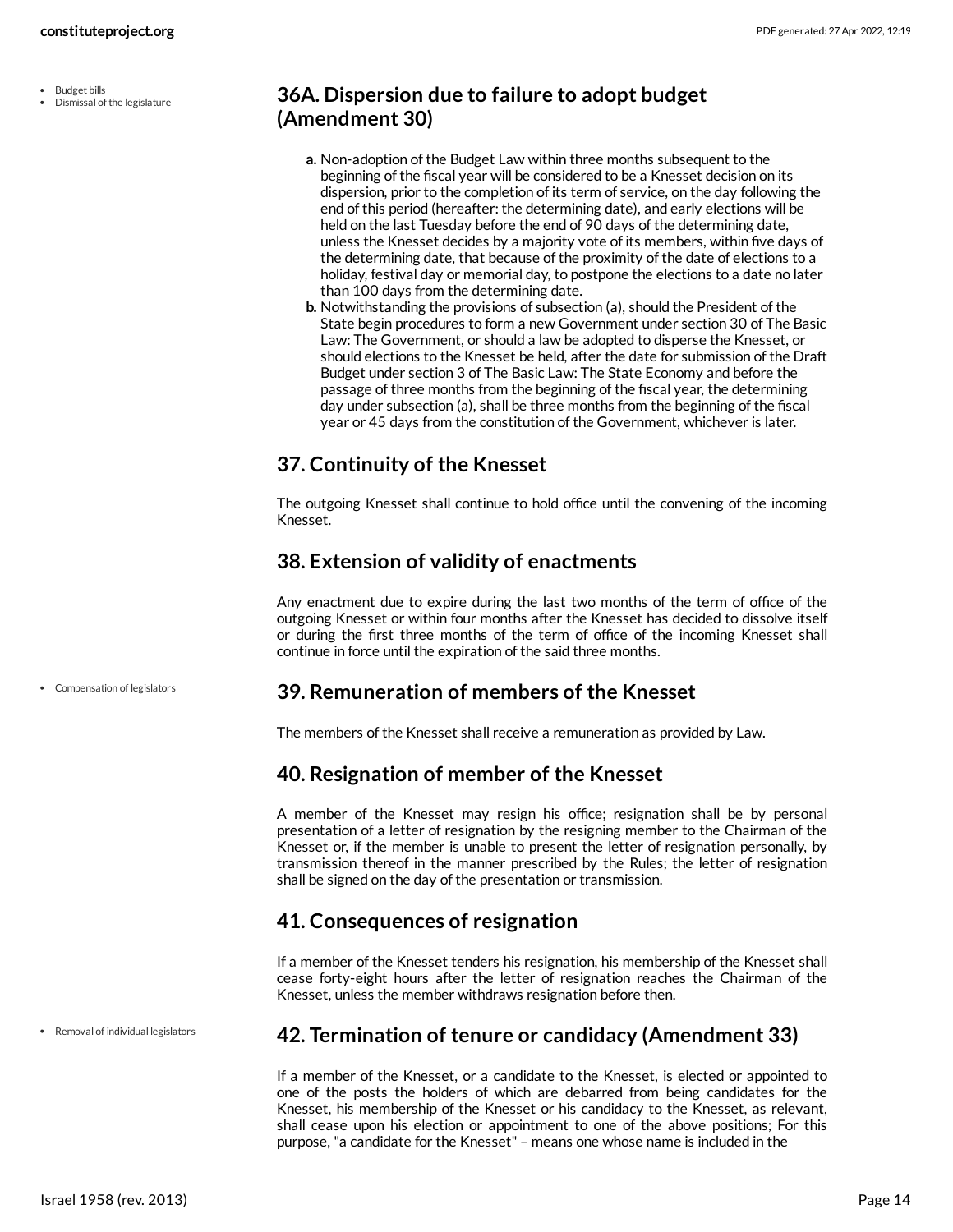candidates' list for the Knesset, from the day the list is submitted until the day of the beginning of his tenure as a member of the Knesset.

### <span id="page-14-0"></span>**42A. Knesset member who has been convicted (Amendments 7, 18, 26, and 32)**

- **a.** Should a Knesset member be convicted, by final judgment, of a criminal offence, and the court, by its own initiative or at the request of the Attorney-General has stated that the offence carry moral turpitude, his membership of the Knesset shall end on the day the judgment becomes final, no matter if the offence was committed when he was a member of that same Knesset, a member of a previous Knesset, or before he was a member of the Knesset.
- **b.** Subsection (a) shall apply also to a Knesset member whose judgment became final after he began to serve as a member of the Knesset; the request of the Attorney-General in accordance with subsection (a) may be submitted as long as the judgment has not become final; the request shall be submitted to the court that handed the judgment, and if an appeal has been filed, to the court of appeal.

### <span id="page-14-1"></span>**42B. Suspension (Amendments 7, 26 and 38)**

- **a.** Where a Knesset member has been convicted of a criminal offence, and the court, by its own initiative or at the request of the Attorney-General has stated that the offence carry moral turpitude, he shall be suspended from office as a Knesset member from the day the court's judgment was handed and until the time when the judgment becomes final.
- **b.** Where a Knesset member has been convicted of a criminal offence and sentenced to imprisonment, he shall be suspended from his office as a Knesset member for the period during which he is undergoing his penalty of imprisonment.
- **b1.** The orders of this section shall also apply to a Knesset member who has been convicted of an offence as stated in Subsection (a) or (b) before becoming a Knesset member.

### <span id="page-14-2"></span>**43. Replacement of Knesset member (Amendment 7)**

- **a.** If the seat of a member of the Knesset falls vacant, it shall be filled by the candidate who, in the list of candidates which included the name of the late member, figured immediately after the last of the elected candidates.
- **b.** Where a person's membership of the Knesset has been suspended under section 42B, his seat shall become vacant for the period of the suspension and his place shall be taken by the candidate referred to in subsection (a). If he resumes his seat, the last of the list of candidates who became a Knesset member shall cease to hold office, but his right to become again a Knesset member thereafter, by virtue of the provision of subsection (a), shall not be affected thereby.

### <span id="page-14-3"></span>**44. Law not to be affected by emergency regulations**

Notwithstanding the provision of any other law, this Law cannot be varied, suspended, or made subject to conditions, by emergency regulations.

### <span id="page-14-4"></span>**45. Entrenched sections**

Section 44, or this section, shall not be varied save by a majority of eighty members of the Knesset.

### <span id="page-14-5"></span>**45A. Application of entrenchment (Amendment 15)**

Section 45 shall also apply with regard to variation of Section 9A(a).

Attorney general

Removal of individual legislators

Removal of individual legislators

• Replacement of legislators

- Emergency provisions
- Constitution amendment procedure

Constitution amendment procedure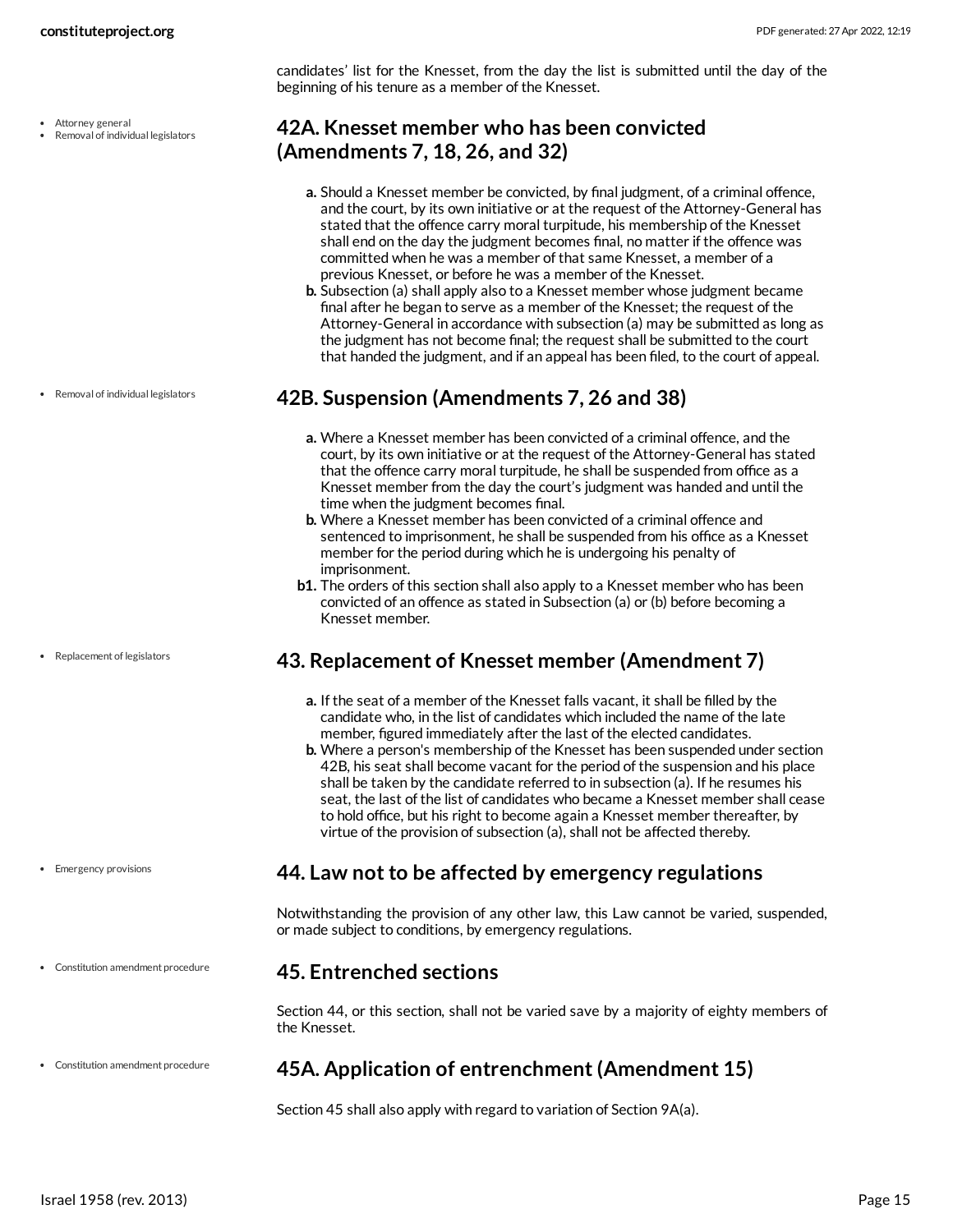Constitution amendment procedure

### <span id="page-15-0"></span>**46. Special majority when required (Amendments 3, 11, and 15)**

The majority required by this Law for a variation of section 4, 9A, 34, 44 or 45 shall be required for decisions of the Knesset plenary at the first, second and third readings. In this section, "variation" means both an express and an implicit variation.

## <span id="page-15-1"></span>**Basic Law. Israel Lands (1960)**

### <span id="page-15-2"></span>**1. Prohibition of transfer of ownership**

The ownership of Israel lands, being the lands in Israel of the State, the Development Authority or the Keren Kayemet Le-Israel, shall not be transferred either by sale or in any other manner.

### <span id="page-15-3"></span>**2. Permission by Law**

Section 1 shall not apply to classes of lands and classes of transactions determined for that purpose by Law.

### <span id="page-15-4"></span>**3. Definition**

In this Law, "lands" means land, houses, buildings and anything permanently fixed to land.

## <span id="page-15-5"></span>**Basic Law. The President of the State (1964)**

### <span id="page-15-6"></span>**1. Status**

A President shall stand at the head of the State.

### <span id="page-15-7"></span>**2. Place of residence**

The place of residence of the President of the State shall be Jerusalem.

### <span id="page-15-8"></span>**3. Election and period of tenure (Amendments 2 and 4)**

**a.** The President of the State shall be elected by the Knesset for seven years. **b.** The President will serve for one term only.

### <span id="page-15-9"></span>**4. Eligibility (Amendment 4)**

Every Israel national who is a resident of Israel is qualified to be a candidate for the office of President of the State.

### <span id="page-15-10"></span>**5. Date of election (Amendment 8)**

The election of the President of the State shall be held not earlier than ninety days and not later than thirty days before the expiration of the period of tenure of the President in office. If the place of the President of the State falls vacant before the expiration of his

- Eligibility for head of state
- Scheduling of elections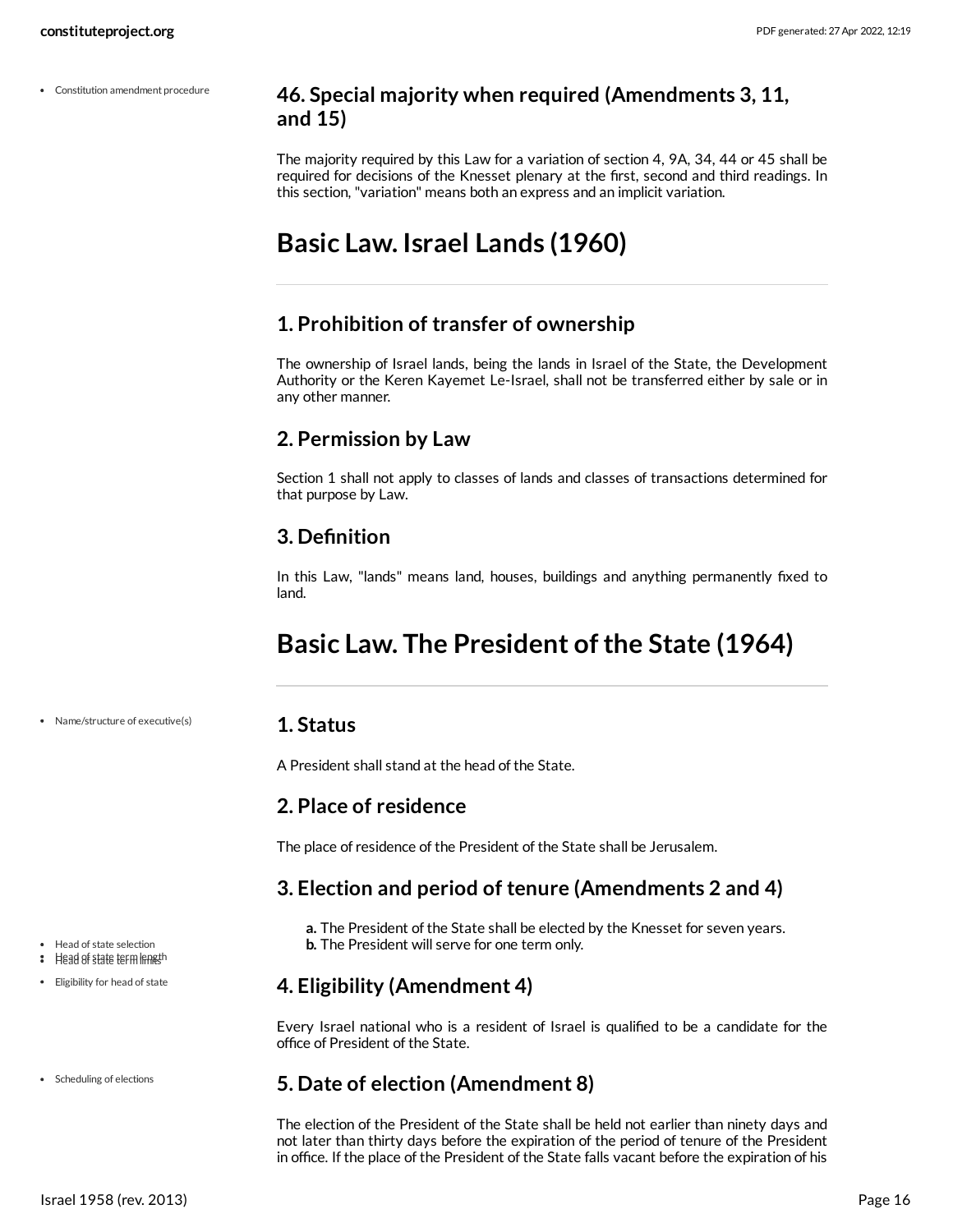period of tenure, the election shall be held within forty-five days from the day on which such place falls vacant. The Chairman of the Knesset, in consultation with the Vice-Chairmen, shall fix the day of the election and shall notify it to all the members of the Knesset in writing at least three weeks in advance. If the day of the election does not fall in one of the session terms of the Knesset, the Chairman of the Knesset shall convene the Knesset for the election of the President of the State.

### <span id="page-16-0"></span>**6. Proposal of candidates (Amendment 8)**

- **a**
- **1.** A proposal of a candidate for President of the State shall be submitted in writing to the Chairman of the Knesset, together with the consent of the candidate in writing, on the fourteenth day before the day of the election; A member of the Knesset shall not sponsor the proposal of more than one candidate;
- **2.** A person any ten or more members of the Knesset proposed his candidacy shall be candidate for President of the State, except if the number of sponsors decreased below ten because of the deletion of the name of a member of the Knesset as described in subsection (3);
- **3.** Where a member of the Knesset sponsored the proposal of more than one candidate, the name of that member of the Knesset shall be deleted from the list of sponsors for all candidates he sponsored; Where the number of sponsors of a candidate decreased below ten because of the deletion of a name from the list of sponsors, a member of the Knesset who did not sponsor any proposal may add his name to the list of sponsors of that candidate, no later than eight days before the day of the election.
- **b.** The Chairman of the Knesset shall notify all the members of the Knesset, in writing, not later than seven days before the day of the election, of every candidate proposed and of the names of the members of the Knesset who have proposed him, and shall announce the candidates at the opening of the meeting at which the election is held.

### <span id="page-16-1"></span>**7. Voting**

The election of the President of the State shall be by secret ballot at a meeting of the Knesset assigned only for that purpose.

### <span id="page-16-2"></span>**8. Election by majority of votes (Amendments 7 and 9)**

- **a.** If there are two candidates or more, the candidate who has received the votes of a majority of the members of the Knesset is elected. If no candidate receives such a majority, a second ballot shall be held. At the second ballot only the two candidates who received the largest number of votes at the first ballot shall stand for election. The candidate who at the second ballot receives a majority of the votes of the members of the Knesset who take part in the voting and vote for one of the candidates is elected. If two candidates receive the same number of votes, voting shall be repeated.
- **b.** If there is only one candidate, the ballot will be in favor or against him and he is elected if the number of votes in his favor outweighs the number of votes against him. If the number of votes in his favor equals the number of votes against him, a second ballot shall be held.
- **c.** If no President of the State is elected under subsection (b), a repeat ballot shall be held within thirty days of the day of the ballot with accordance to Sections 5 to 7 and this Section, but the proposal of a candidate shall be submitted no later than seven days before the day of the election.

### <span id="page-16-3"></span>**9. Declaration of allegiance**

The President-Elect shall make and sign before the Knesset the following declaration of allegiance:

Head of state selection

- Head of state selection
- Head of state selection

Oaths to abide by constitution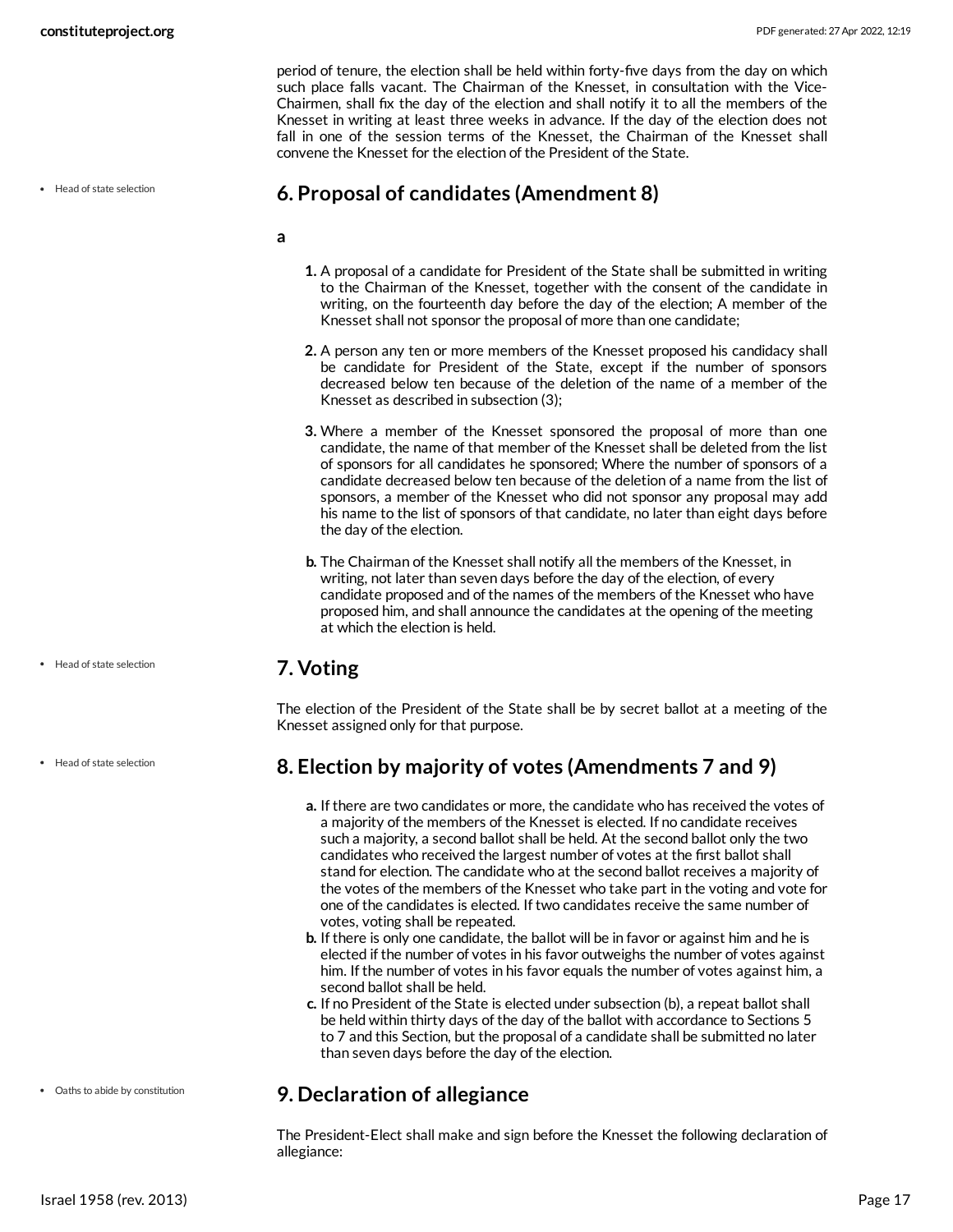"I pledge myself to bear allegiance to the State of Israel and to its laws and faithfully to carry out my functions as President of the State.".

### <span id="page-17-0"></span>**10. Making of declaration and commencement of period of tenure (Amendment 4)**

- **a.** The President-Elect shall make his declaration of allegiance upon the expiration of the period of tenure of the preceding President of the State or as soon as possible beforehand, and shall begin to hold office upon the expiration of the period of tenure of the preceding President of the State.
- **b.** If the place of the preceding President of the State falls vacant before the expiration of his period of tenure, the President-Elect shall make his declaration of allegiance as soon as possible after his election and shall begin to hold office upon making his declaration of allegiance.

### <span id="page-17-1"></span>**11. Functions and powers (Amendments 3 and 5)**

- **a.** The President of the State
	- **1.** shall sign every Law, other than a Law relating to its powers;
	- **2.** shall carry out the functions assigned to him by Basic Law: The Government;
	- **3.** shall receive from the Government a report on its meetings;
	- **4.** shall accredit the diplomatic representatives of the State, shall receive the credentials of diplomatic representatives sent to Israel by foreign states, shall empower the consular representatives of the State and shall confirm the appointments of consular representatives sent to Israel by foreign states;
	- **5.** shall sign such conventions with foreign states as have been ratified by the Knesset;
	- **6.** shall carry out every function assigned to him by Law in connection with the appointment and removal from office of judges and other officeholder's.
- **b.** The President of the State shall have power to pardon offenders and to lighten penalties by the reduction or commutation thereof.
- **c.** The President of the State shall carry out every other function and have every other power assigned to him by Law.

### <span id="page-17-2"></span>**12. Counter-signature (Amendments 2 and 5)**

The signature of the President of State on an official document, other than a document connected with the formation of a Government or the dissolution of a Knesset, shall require the countersignature of the Prime Minister or of such other Minister as the Government may decide.

### <span id="page-17-3"></span>**13. Immunity with regard to discharge of functions**

- **a.** The President of the State shall not be amenable to any court or tribunal, and shall be immune from any legal act, in respect of anything connected with his functions or powers.
- **b.** The President of the State shall not, in giving evidence, have to disclose anything which came to his knowledge in the discharge of his functions as President of the State.
- **c.** The immunity of the President of the State under this section shall continue after he has ceased to be President of the State.

### <span id="page-17-4"></span>**14. Immunity from criminal proceedings**

The President of the State shall not be criminally prosecuted. The period during which, by virtue of this section, the President of the State cannot be prosecuted for an offence shall not be counted in calculating the period of prescription of that offence.

• Head of state powers

Foreign affairs representative

Power to pardon

• Head of state immunity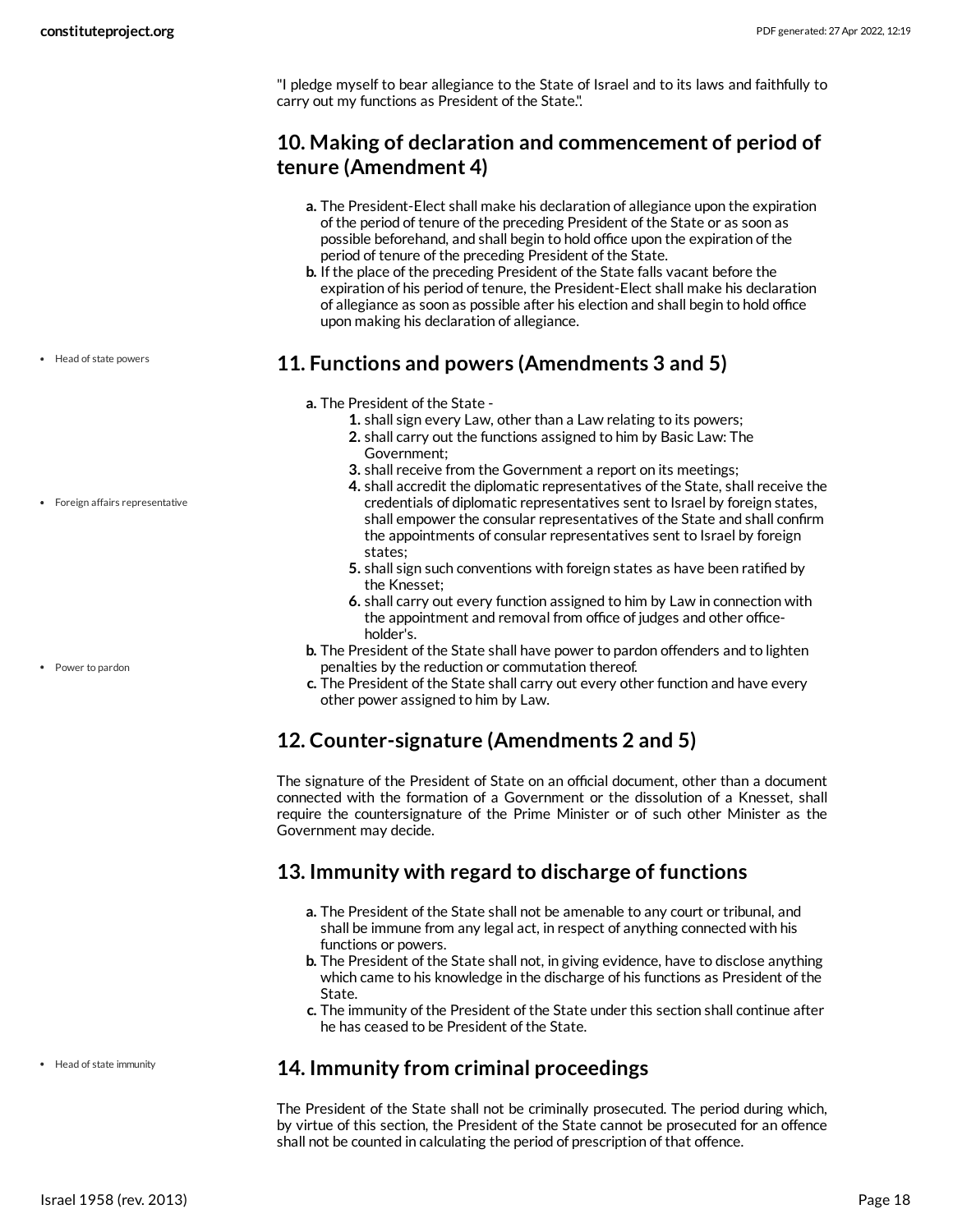Legislative committees

### <span id="page-18-0"></span>**15. Evidence**

If the President of the State is required to give evidence, his evidence shall be taken at such place and time as shall be determined with his sanction.

### <span id="page-18-1"></span>**16. Salary and other payments (Amendment 1)**

The salary of the President of the State, and other payments to be made to him during his period of tenure, shall be fixed by resolution of the Knesset, which may empower the Finance Committee in that behalf. Resolutions under this section shall be published in "Reshumot".

### <span id="page-18-2"></span>**17. President to hold no other office**

- **a.** Save with the sanction of the House Committee of the Knesset, the President of the State shall not hold any post, or exercise any function, other than the post and functions of President of the State.
- **b.** The President of the State shall be exempt from all compulsory service.

### <span id="page-18-3"></span>**18. Departure for abroad**

The President of the State shall not leave the territory of the State save with the sanction of the Government.

### <span id="page-18-4"></span>**19. Resignation**

The President of the State may resign his office by submitting a letter of resignation to the Chairman of the Knesset. The letter of resignation shall not require a countersignature. The place of the President of the State shall become vacant fortyeight hours after the letter of resignation reaches the Chairman of the Knesset.

### <span id="page-18-5"></span>**20. Removal of President from office**

- **a.** The Knesset may, by resolution, remove the President of the State from office if it finds that he is unworthy of his office owing to conduct unbecoming his status as President of the State.
- **b.** The Knesset shall not remove the President of the State from office, save following a complaint brought before the House Committee by at least twenty members of the Knesset and upon the proposal of the House Committee passed by a three-quarters majority of the members of the Committee. A resolution by the Knesset to remove the President from office shall require a three-quarters majority of the members of the Knesset.
- **c.** The House Committee shall not propose the removal of the President of the State from office before he has been given an opportunity to refute the complaint in accordance with procedure prescribed by the Committee with the approval of the Knesset, and the Knesset shall not resolve to remove the President of the State from office before he has been given an opportunity to be heard in accordance with procedure prescribed by the House Committee with the approval of the Knesset.
- **d.** The President of the State may be represented before the House Committee and before the Knesset by an authorized representative. A member of the Knesset shall not act as the representative of the President. The House Committee and the Knesset may summon the President of the State to be present at proceedings under this section.
- **e.** Proceedings of the Knesset under this section shall be taken at a meeting, or successive meetings, assigned solely for that purpose. The proceedings shall begin not later than twenty days after the resolution of the House Committee. The time of their beginning shall be notified by the Chairman of the Knesset to all the members of the Knesset, in writing, at least ten days in advance. If the beginning of the proceedings does not fall in one of the session terms of the

• Head of state removal

Legislative committees Eligibility for head of state

Head of state removal Legislative committees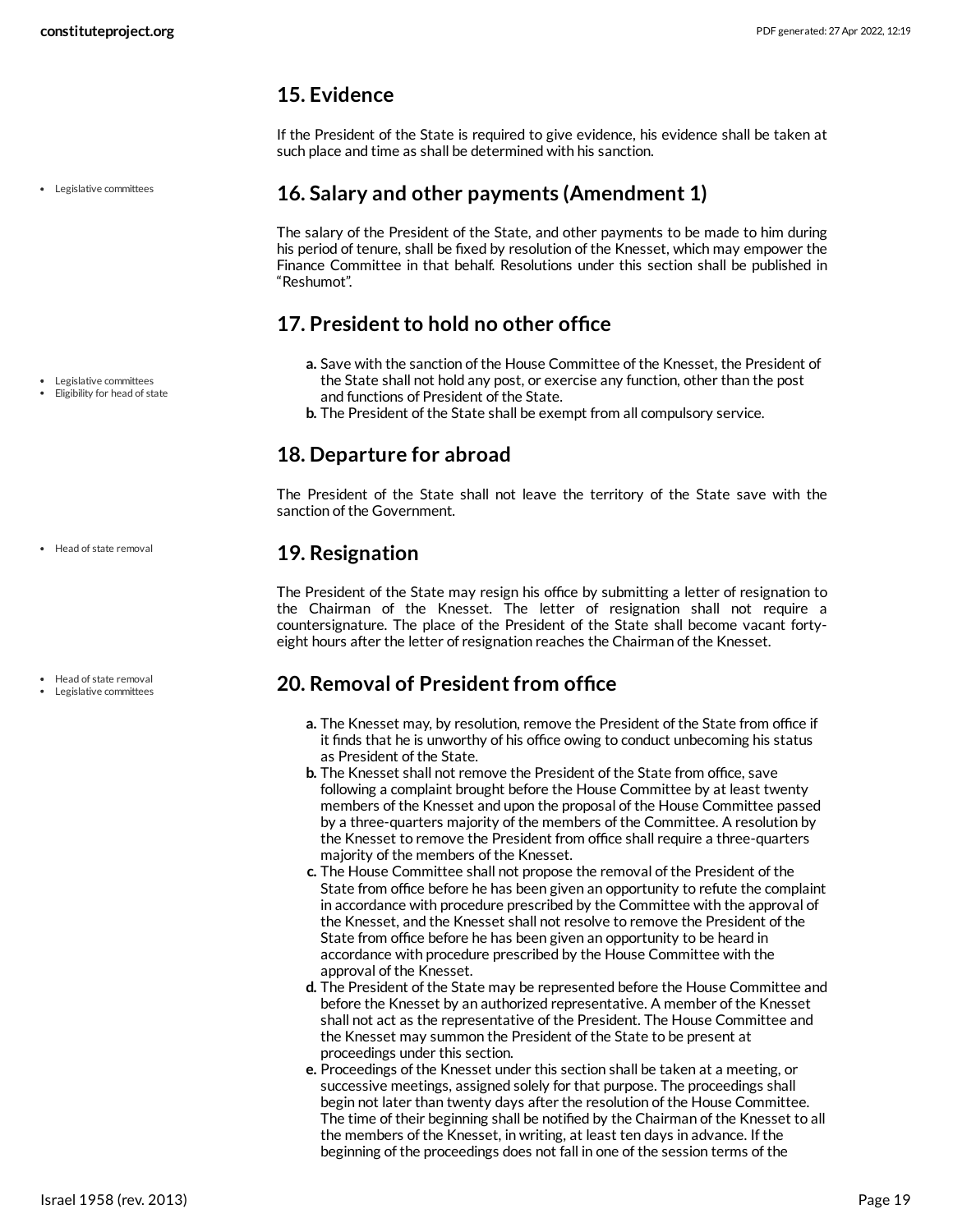• Head of state removal

**e.** Knesset, the Chairman of the Knesset shall convene the Knesset for the proceedings.

### <span id="page-19-0"></span>**21. Vacation of post for reasons of health**

- **a.** The Knesset may, by resolution passed by a majority of its members, declare that for reasons of health the President of the State is permanently unable to carry out his functions.
- **b.** The Knesset shall not pass a resolution as aforesaid save upon the proposal of the House Committee passed by a two-thirds majority of its members on the strength of a medical opinion given in accordance with rules prescribed by the Committee.
- **c.** If the Knesset resolves as aforesaid, the place of the President of the State shall become vacant on the day of the resolution.

### <span id="page-19-1"></span>**22. Temporary cessation of exercise of office (Amendment 2)**

- **a.** The President of the State shall temporarily cease to carry out his functions and exercise his powers –
	- **1.** if he leaves the territory of the State from the time of his leaving until his return;
	- **2.** if he notifies the House Committee that he is temporarily unable to carry out his functions and the Knesset Committee approves his notification by a majority of votes – from the time of the approval of the notification until the expiration of the period fixed by the Committee in its resolution or until the President of the State notifies the House Committee that he is no longer unable to carry out his functions, whichever is the earlier date;
	- **3.** if the House Committee, by a two-thirds majority of its members, on the strength of a medical opinion given in accordance with rules prescribed by the Committee, resolves that for reasons of health the President of the State is temporarily unable to carry out his functions – from the passing of the resolution until the expiration of the period fixed by the House Committee in the resolution or until the House Committee resolves that the President is no longer unable to carry out his functions.
- **b.** The House Committee shall not, under subsection (a)(2) or (3), fix a period exceeding three months. It may extend the period, without a break, up to a maximum of three additional months. Any further extension shall require a resolution of the Knesset passed by a majority of the members of the Knesset upon the proposal of the House Committee.

### <span id="page-19-2"></span>**23. Interim President and Acting President**

- **a.** If the place of the President of the State has fallen vacant, and so long as the new President has not yet begun to hold office, the Chairman of the Knesset shall hold office as Interim President of the State.
- **b.** During a period in which the President of the State has temporarily ceased to carry out his functions and exercise his powers, the Chairman of the Knesset shall hold office as Acting President of the State.
- **c.** While holding office as Interim President of the State or Acting President of the State, the Chairman of the Knesset shall carry out the functions assigned to the President of the State by Law and shall exercise the powers vested in the President of the State by Law.

### <span id="page-19-3"></span>**24. Notices in Reshumot**

- **a.** The Chairman of the Knesset shall publish a notice in "Reshumot" as to
	- **1.** the commencement of the tenure of the President of the State;
	- **2.** the vacancy of the place of the President of the State;
	- **3.** the commencement and termination of the tenure of the Chairman of the Knesset as Acting President of the State under section 22(a)(2) and (3).

Legislative committees

Head of state replacement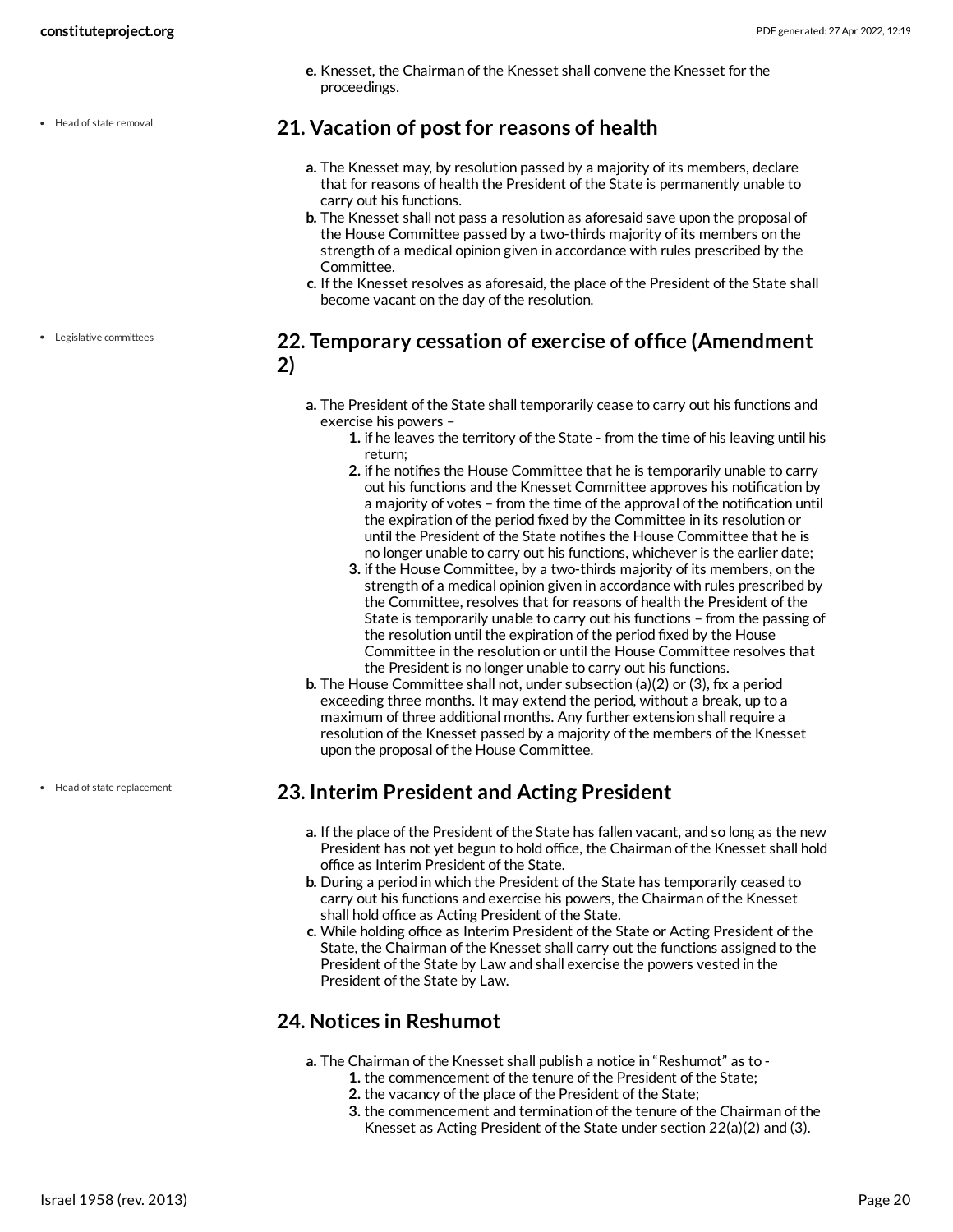**b.** The Prime Minister shall publish a notice in "Reshumot" as to the President's leaving the territory of the State and as to his return.

#### • Emergency provisions

<span id="page-20-0"></span>**25. Law not to be affected by emergency regulations**

Notwithstanding the provisions of any other law, this Law cannot be varied, suspended, or made subject to conditions, by emergency regulations.

### <span id="page-20-1"></span>**26. Repeal**

- **a.** There are hereby repealed
	- **1.** sections 2(c), 6 and 7 of the Transition Law, 5709-1949;
	- **2.** the State President (Tenure) Law, 5712-1951;
- **b.** The State President, Government Members and Chief Rabbis of Israel (Fixing of Salaries) Law, 5711-1950, shall no longer apply to the salary of the President of the State or to payments due to him or his survivors.

### <span id="page-20-2"></span>**27. Transitional provision**

The President of the State who was elected by the Knesset on the 27th Iyar, 5723 (21st May, 1963) shall be deemed to have been elected, and to hold office, under this Law.

## <span id="page-20-3"></span>**Basic Law. The State Economy (1975)**

### <span id="page-20-4"></span>**1. Taxes, compulsory loans, and fees (Amendment 1)**

- **a.** Taxes, compulsory loans and other compulsory payment shall not be imposed, and their amounts shall not be varied, save by or under Law; the same shall apply with regard to fees.
- **b.** Where the amounts of any taxes, compulsory loans or other compulsory payments, or fees, payable to the Treasury are not prescribed in the Law itself, and the Law does not provide that the amounts prescribed therefore by regulations shall require approval by the Knesset or by a committee of the Knesset, the amounts prescribed therefore by regulations shall require approval - in advance or within the period prescribed by the Law - by a decision of the Knesset or of a committee of the Knesset empowered by it in that behalf.

### <span id="page-20-5"></span>**2. State property**

Transactions in State property and the acquisition of rights and assumption of liabilities on behalf of the State shall be effected by a person empowered in that behalf by or under Law.

### <span id="page-20-6"></span>**3. The State Budget (Amendments 1, 2, and 7)**

**a**

**1.** The State Budget shall be prescribed by Law.

**2.** The Budget shall be for one year and shall set out the expected and planned expenditure of the Government.

**b**

<span id="page-20-7"></span>**1.** The Government shall lay the Budget Bill on the table of the Knesset at the time prescribed by the Finance Committee of the Knesset but not later than sixty

Transitional provisions

• Budget bills

**.** Legislative committees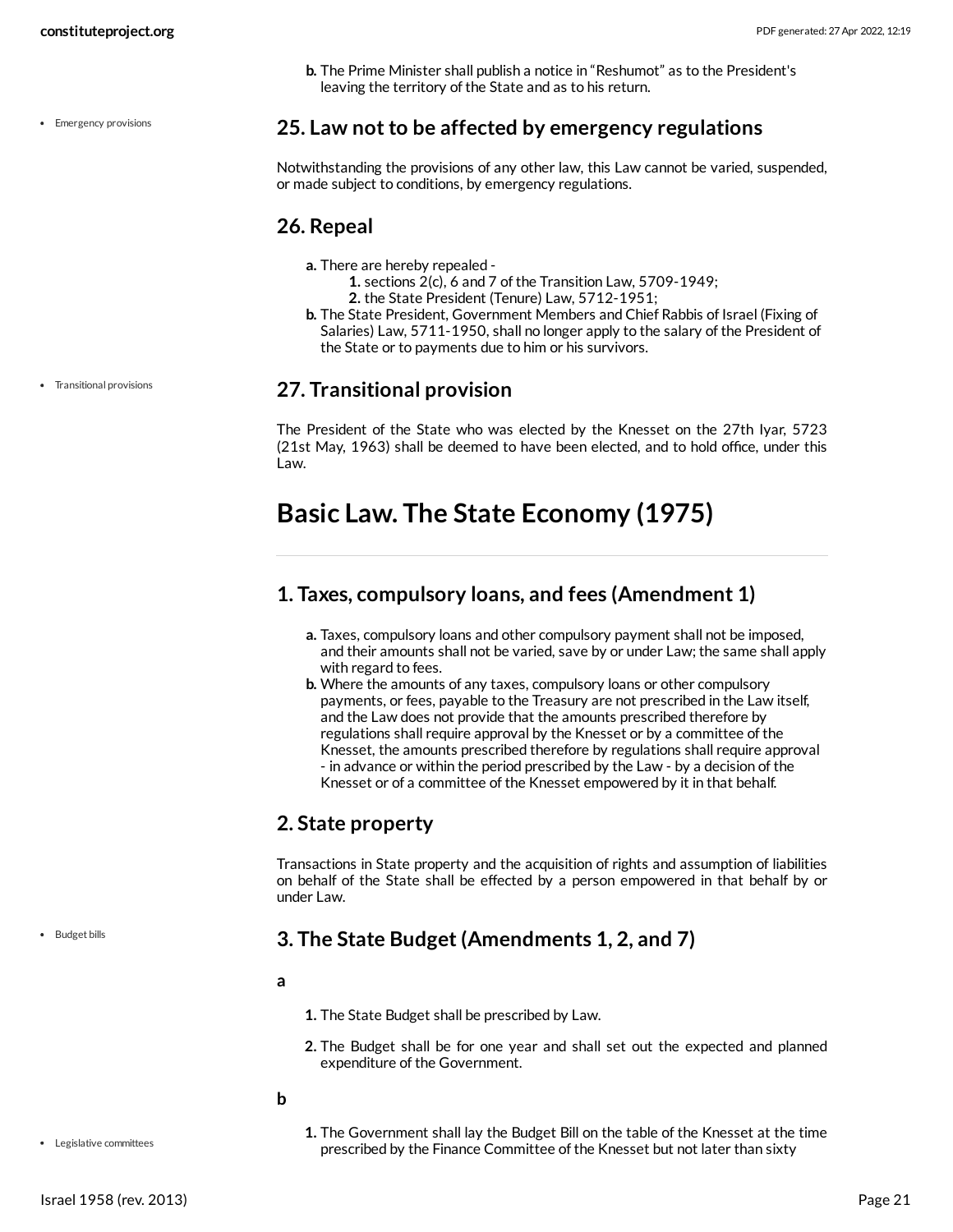- **1.** days before the beginning of the fiscal year
- **2.** The Budget Bill shall be detailed.
- **3.** The detailed Budget Bill of the Ministry of Defense shall not be laid on the table of the Knesset but on the table of a joint committee of the Finance Committee and the Foreign Affairs and Security Committee of the Knesset.
- **4.** The Budget Bill shall be accompanied by an estimate of the sources for financing the Budget.
- **c.** In case of necessity, the Government may bring in an Additional Budget Bill during the fiscal year.
- **d.** Where it appears to the Government that the Budget Law will not be adopted before the beginning of the fiscal year, it may bring in an Interim Budget Bill.
- **e.** The Minister of Finance shall submit to the Knesset every year a report on the implementation of the State Budget. Particulars shall be prescribed by Law.

### <span id="page-21-0"></span>**3A. Multi-annual budget (Amendment 4)**

- **a.** Towards every fiscal year, the Government shall prepare a multi-annual budget plan that will include the Budget Bill for the coming year, as well as a budget plan for the two following consecutive years.
- **b.** The Government shall submit to the Knesset the multi-annual budget plan together with the Budget Bill.
- **c.** Every budget bill submitted by the Government to the Knesset shall be based on the multi-annual budget plan prepared and submitted under with this Section in the previous year.

### <span id="page-21-1"></span>**3B. Failure to adopt budget (Amendment 5)**

- **a.** In case of non-adoption of the Budget Law prior to the beginning of the fiscal year, the Government is entitled to spend every month a sum equal to one twelfth of the previous annual budget, with increase linked to the consumer price index published by the Central Bureau of Statistics.
- **b.** Funds under Subsection (a) shall be designated first of all to fulfill the State's obligations by virtue of law, contracts and treaties. The remainder shall be used by the Government only for the operation of vital services and activities included in the previous Budget Law.
- **c.** This Section may not be altered, save by a majority of the members of the Knesset.

### <span id="page-21-2"></span>**3C. Legislation requiring a budget (Amendment 6, Announcements 1 and 2)**

- **a.** A Budgetary Bill shall not be passed by the Knesset, save with the votes of at least 50 Members of the Knesset. The aforementioned majority is required in the first, second and third readings. However, should a Bill turn into a Budgetary Bill after first reading, the aforementioned majority is required in the second and third readings.
- **b.** A Budgetary Reservation shall not be passed by the Knesset, save with the votes of at least 50 Members of the Knesset. Where a Budgetary Reservation to a bill is passed, the Bill shall not pass the third reading save with the votes of at least 50 members of the Knesset.
- **c.** The determination of the Budgetary Cost, for the purpose of this Section, of a Bill or Reservation, shall be that of the Knesset Committee deliberating that Bill or Reservation (hereinafter - the Committee). The Committee shall determine the Budgetary Cost by the evaluation of the Minister of Finance, or someone authorized by him for that purpose, unless it has been proven to its satisfaction, by another evaluation submitted to it, that the Budgetary Cost is different from that evaluated by the Minister of Finance. Evaluations under this Section shall be submitted together with data and estimates.
- **d.** In this Section
	- "Budgetary Bill" means a bill fulfilling all of the following:

Legislative committees

• Budget bills

• Budget bills

- Constitution amendment procedure
- Budget bills

Legislative committees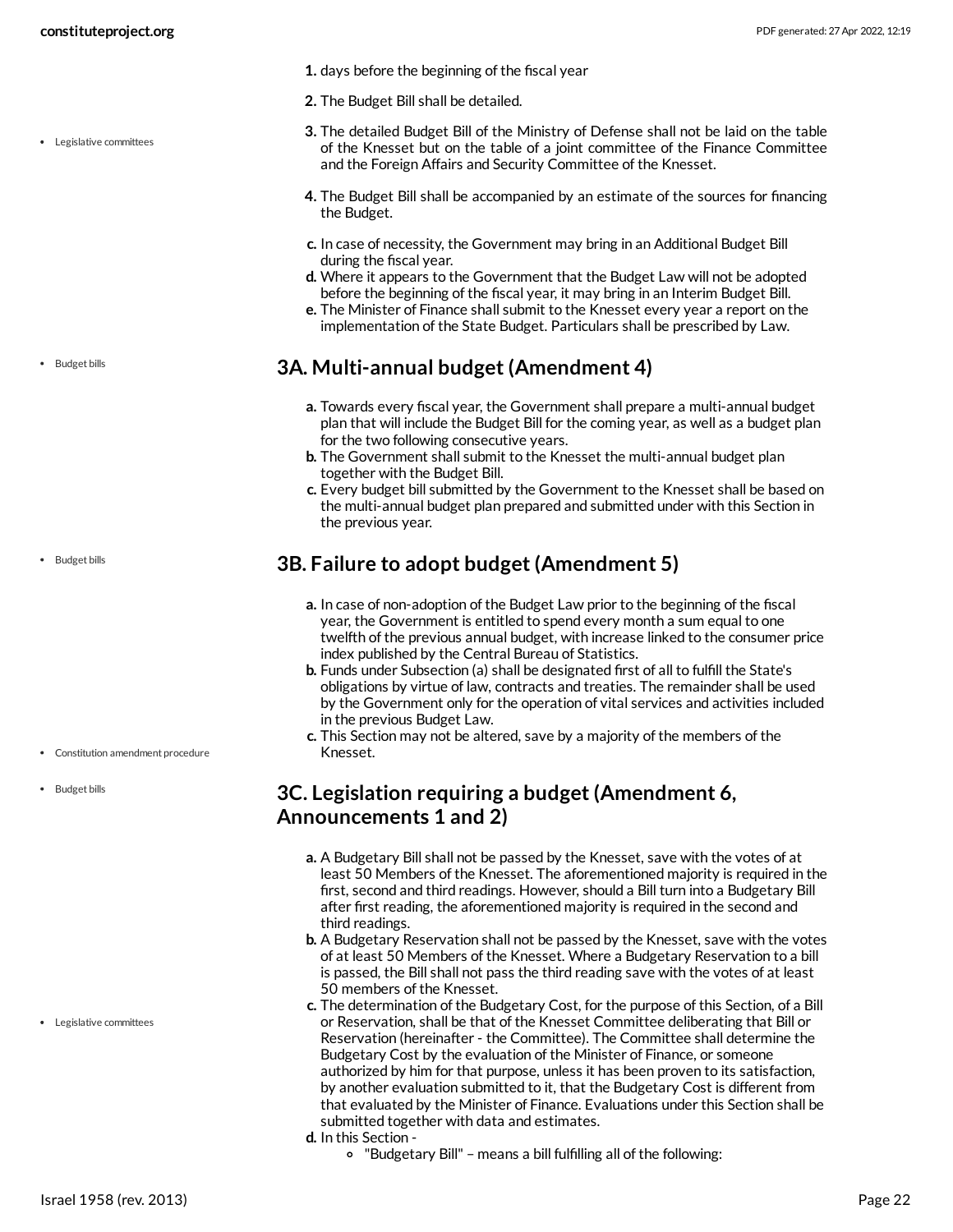- **d.** "Budgetary Reservation" means a reservation to a bill, fulfilling all of the following:
	- **1.** Its implementation involves a Budgetary Cost of 5,991,899 New Israeli Shekels or more, in any budget year;
	- **2.** The Government has not given its consent to the Budgetary Cost;
	- "Budgetary Cost" means Expenditure or a commitment for Expenditure from State Budget, or a Diminution in State Revenues, even if that Expenditure or Diminution is accompanied by a reduction in Expenditure or a commitment for Expenditure from State Budget, or by an increase in State Revenues;
	- "Expenditure from State Budget", "Diminution of State Revenues" including expenditure from the budget of a Budgeted Body, or a diminution in the revenues of a Budgeted Body;
	- "Budgeted Body" as defined by Article 21 of the Foundations of the Budget Act, 5745-1985.
- **e.** The sums specified in the definitions of"Budgetary Bill" and "Budgetary Reservation" in subsection (d) shall be updated on the 1st of January of every year, according to the rate of change in the consumer price index published by the Central Bureau of Statistics.
- **f.** The provisions of this Section shall not apply to a bill regarding the dissolution of the Knesset and holding elections.

### <span id="page-22-0"></span>**4. Currency notes and coins**

The printing of legal tender currency notes and the minting of legal tender coins, and the issue thereof, shall be done under Law.

### <span id="page-22-1"></span>**5. Inspection (Amendment 3)**

The State economy shall be subject to the inspection of the State Comptroller.

## <span id="page-22-2"></span>**Basic Law. The Military (1976)**

### <span id="page-22-3"></span>**1. Defence Army of Israel**

The Defence Army of Israel is the army of the State.

### <span id="page-22-4"></span>**2. Subordination to civil authority**

- **a.** The Army is subject to the authority of the Government.
- **b.** The Minister in charge of the Army on behalf of the Government is the Minister of Defence.

### <span id="page-22-5"></span>**3. Chief of the General Staff**

- **a.** The supreme command level in the Army is the Chief of the General Staff.
- **b.** The Chief of the General Staff is subject to the authority of the Government and subordinate to the Minister of Defence.
- **c.** The Chief of the General Staff shall be appointed by the Government upon the recommendation of the Minister of Defence.

Designation of commander in chief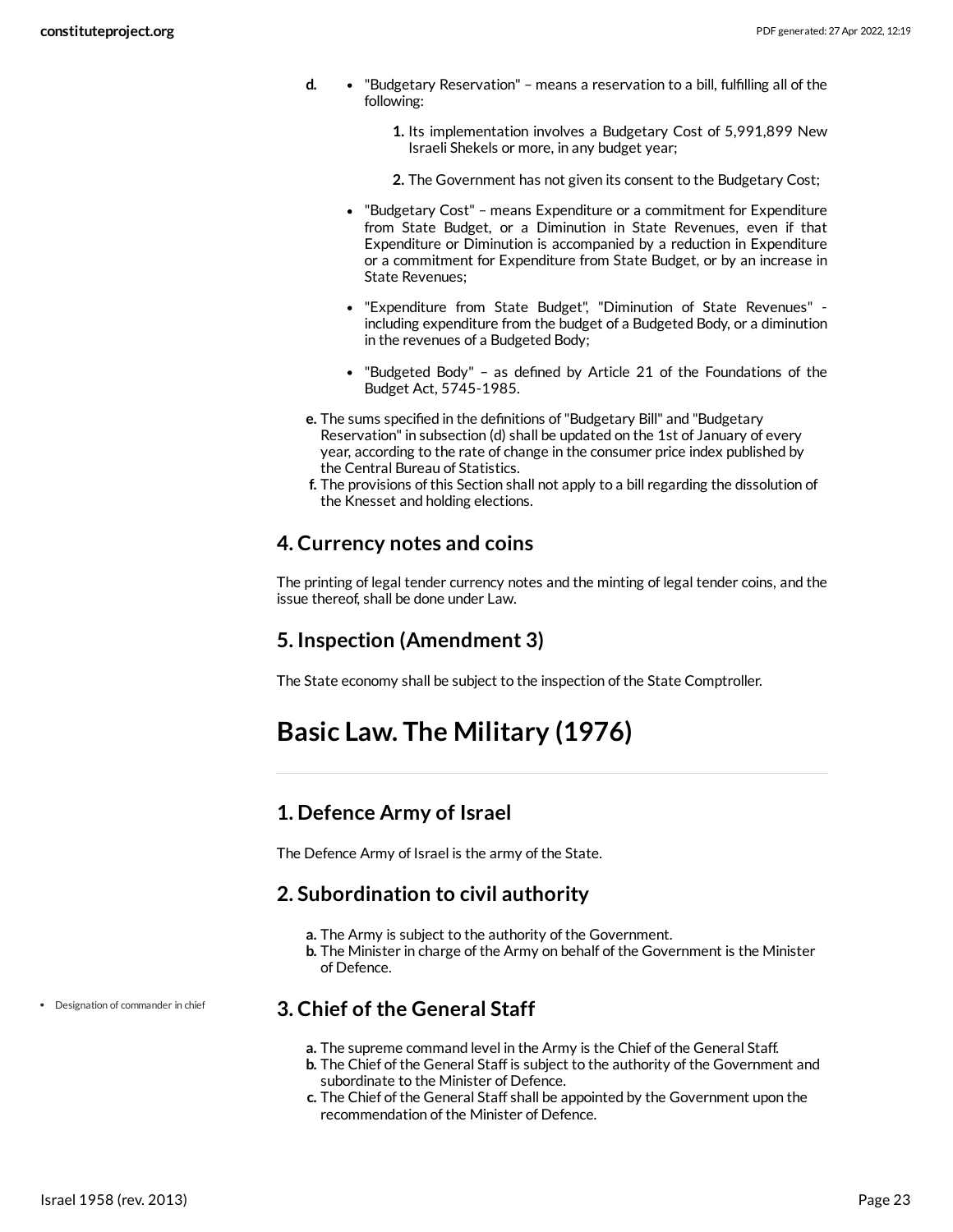### <span id="page-23-0"></span>**4. Duty to serve and recruitment**

• Duty to serve in the military

<span id="page-23-9"></span>The duty of serving in the Army and recruitment for the Army shall be as prescribed by or by virtue of Law.

### <span id="page-23-1"></span>**5. Instructions and orders in the Army**

The power to issue instructions and orders binding in the Army shall be prescribed by or by virtue of Law.

### <span id="page-23-2"></span>**6. Other armed forces**

No armed force other than the Defence Army of Israel shall be established or maintained except under Law.

## <span id="page-23-3"></span>**Basic Law. Jerusalem, Capital of Israel (1980)**

National capital

### <span id="page-23-4"></span>**1. Jerusalem, Capital of Israel**

Jerusalem, complete and united, is the capital of Israel.

### <span id="page-23-5"></span>**2. Seat of the President, the Knesset, the Government and the Supreme Court**

Jerusalem is the seat of the President of the State, the Knesset, the Government and the Supreme Court.

### <span id="page-23-6"></span>**3. Protection of Holy Places**

The Holy Places shall be protected from desecration and any other violation and from anything likely to violate the freedom of access of the members of the different religions to the places sacred to them or their feelings towards those places.

### <span id="page-23-7"></span>**4. Development of Jerusalem**

- **a.** The Government shall provide for the development and prosperity of Jerusalem and the well-being of its inhabitants by allocating special funds, including a special annual grant to the Municipality of Jerusalem (Capital City Grant) with the approval of the Finance Committee of the Knesset.
- **b.** Jerusalem shall be given special priority in the activities of the authorities of the State so as to further its development in economic and other matters.
- **c.** The Government shall set up a special body or special bodies for the implementation of this section.

### <span id="page-23-8"></span>**5. Area of the jurisdiction of Jerusalem (Amendment 1)**

The jurisdiction of Jerusalem includes, as pertaining to this basic law, among others, all of the area that is described in the appendix of the proclamation expanding the borders of municipal Jerusalem beginning the 20th of Sivan 5727 (June 28, 1967), as was given according to the Cities' Ordinance.

Legislative committees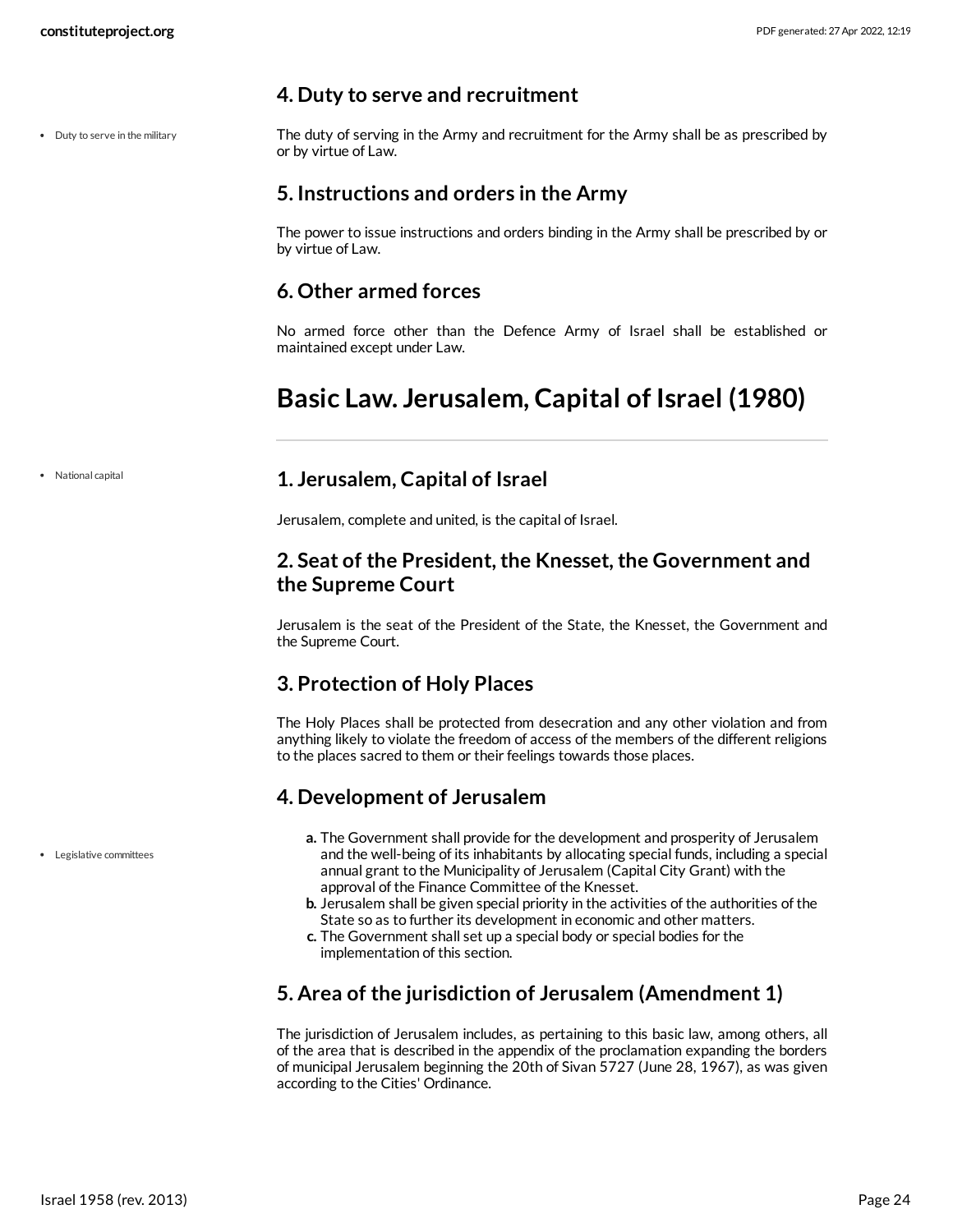Constitution amendment procedure

### <span id="page-24-0"></span>**6. Prohibition of the transfer of authority (Amendment 1)**

No authority that is stipulated in the law of the State of Israel or of the Jerusalem Municipality may be transferred either permanently or for an allotted period of time to a foreign body, whether political, governmental or to any other similar type of foreign body.

### <span id="page-24-1"></span>**7. Entrenchment (Amendment 1)**

Clauses 5 and 6 shall not be modified except by a Basic Law passed by a majority of the members of the Knesset.

## <span id="page-24-2"></span>**Basic Law. The Judiciary (1984)**

### <span id="page-24-3"></span>**Chapter One. Basic Provisions**

Structure of the courts

### <span id="page-24-8"></span>**1. Judicial power**

- **a.** Judicial power is vested in the following courts:
	- **1.** the Supreme Court;
	- **2.** a District Court;
	- **3.** a Magistrate's Court;
	- **4.** another court designated by Law as a court.

In this Law, "judge" means a judge of a court as aforesaid.

**b.** Judicial power is vested also in the following:

- **1.** a religious court (beit din);
- **2.** any other court (beit din):
- **3.** another authority all as prescribed by Law.
- **c.** No court or court (beit din) shall be established for a particular case.

### <span id="page-24-5"></span>**2. Independence**

A person vested with judicial power shall not, in judicial matters, be subject to any authority but that of the Law.

### <span id="page-24-7"></span>**3. Publicity of proceedings**

A court shall sit in public unless otherwise provided by Law or unless the court otherwise directs under Law.

### <span id="page-24-4"></span>**Chapter Two. Judges**

### <span id="page-24-6"></span>**4. Appointment of judges**

- **a.** A judge shall be appointed by the President of the State upon election by a Judges' Election Committee.
- **b.** The Committee shall consist of nine members, namely, the President of the Supreme Court, two other judges of the Supreme Court elected by the body of judges thereof, the Minister of Justice and another Minister designated by the Government, two members of the Knesset elected by the Knesset and two representatives of the Chamber of Advocates elected by the National Council of the Chamber. The Minister of Justice shall be the chairman of the Committee.
- **c.** The Committee may act even if the number of its members has decreased, so long as it is not less than seven.

Judicial independence

• Right to public trial

- Supreme court selection Ordinary court selection
- Number of supreme court judges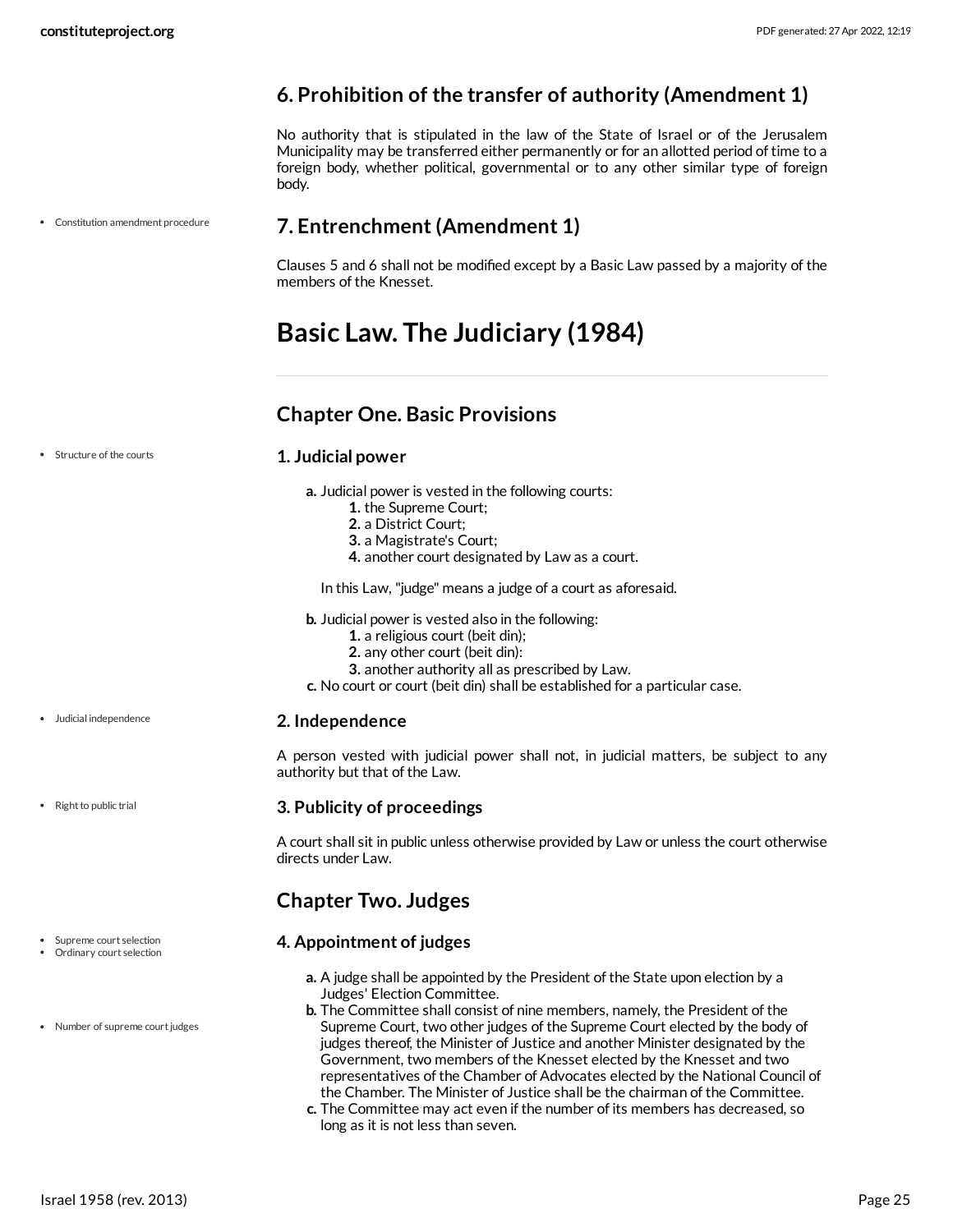- Eligibility for ordinary court judges
- Eligibility for supreme court judges
- Oaths to abide by constitution

• Supreme court term length

<span id="page-25-1"></span>Only an Israeli national shall be appointed judge.

### <span id="page-25-2"></span>**6. Declaration of allegiance**

A person appointed judge shall make a declaration of allegiance before the President of the State. The declaration shall be as follows:

"I pledge myself to be in allegiance to the State of Israel and to its laws, to dispense justice fairly, not to pervert the law and to show no favor.".

### <span id="page-25-4"></span>**7. Period of tenure (Amendment 2)**

The tenure of a judge shall begin upon his declaration of allegiance and shall end only -

- **1.** upon his retirement on pension; or
- **2.** upon his resignation; or
- **3.** upon his being elected or appointed to one of the positions the holders of which are debarred from being candidates for the Knesset; or
- **4.** upon a decision of the Judges' Election Committee prepared by the chairman of the Committee, the Ombudsman of the Israeli Judiciary, or the President of the Supreme Court and passed by a majority of at least seven members; or
- **5.** upon a decision of the Court of Discipline.

### **8. Retired judge**

A judge who has retired on pension may be appointed to the position of a judge for such time, in such manner and on such conditions as may be prescribed by Law.

### **9. Restriction on re-posting**

- **a.** A judge shall not be permanently transferred from the locality where he is serving to a court in another locality save with the consent of the President of the Supreme Court or pursuant to a decision of the Court of Discipline.
- **b.** A judge shall not without his consent be appointed to an acting position at a lower court.

### <span id="page-25-3"></span>**10. Salary and benefits**

- **a.** The salaries of judges and other payments to be made to them during or after their period of tenure or to their survivors after their death shall be prescribed by Law or by a decision of the Knesset or of a Knesset committee empowered by the Knesset in that behalf.
- **b.** No decision shall be passed reducing the salaries of judges only.

### **11. Judge notto engage in additional occupation, etc**

A judge shall not engage in an additional occupation, and shall not carry out any public function save under law or with the consent of the President of the Supreme Court and the Minister of Justice.

### <span id="page-25-0"></span>**12. Criminal proceedings**

- **a.** No criminal investigation shall be opened against a judge save with the consent of the Attorney-General, and no indictment shall be filed against a judge save by the Attorney-General.
- **b.** A criminal charge against a judge shall not be tried save before a District Court consisting of three judges, unless the judge has consented that the charge be tried in the ordinary manner.

• Protection of judges' salaries • Eligibility for ordinary court judges

Attorney general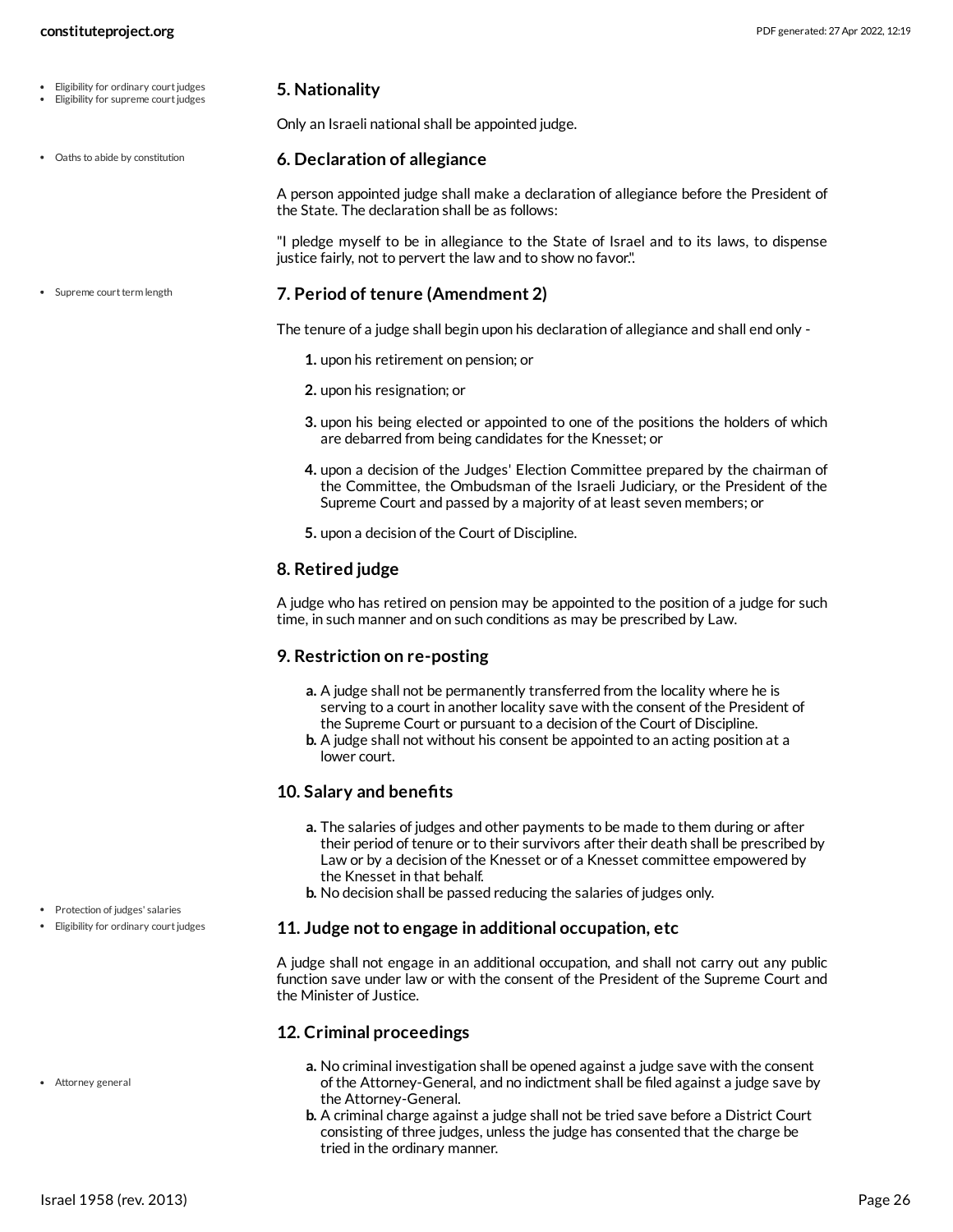Establishment of judicial council

**c.** The provisions of this section shall not apply to categories of offences designated by Law.

### <span id="page-26-1"></span>**13. Disciplinary proceedings**

- **a.** A judge shall be subject to the jurisdiction of a Court of Discipline.
- **b.** A Court of Discipline shall consist of judges or judges retired on pension appointed by the President of the Supreme Court.
- **c.** Provisions as to the grounds for instituting disciplinary proceedings, the modes of filing complaints, the composition of the bench, the powers of the Court of Discipline and the disciplinary measures it shall be authorized to impose shall be prescribed by Law. The rules of procedure shall be in accordance with Law.

### <span id="page-26-4"></span>**14. Suspension (Amendment 1)**

Where a complaint is filed, criminal investigation is initiated, or indictment is filed against a judge, the President of the Supreme Court may suspend him from office for such period as he may prescribe.

### <span id="page-26-0"></span>**Chapter Three. The Courts**

### <span id="page-26-2"></span>**15. Supreme Court**

- **a.** The seat of the Supreme Court is Jerusalem.
- **b.** The Supreme Court shall hear appeals against judgments and other decisions of the District Courts.
- **c.** The Supreme Court shall sit also as a High Court of Justice. When so sitting, it shall hear matters in which it deems it necessary to grant relief for the sake of justice and which are not within the jurisdiction of another court (beit mishpat or beit din).
- **d.** Without prejudice to the generality of the provisions of subsection (c), the Supreme Court sitting as a High Court of Justice shall be competent -
	- **1.** to make orders for the release of persons unlawfully detained or imprisoned.
	- **2.** to order State and local authorities and the officials and bodies thereof, and other persons carrying out public functions under law, to do or refrain from doing any act in the lawful exercise of their functions or, if they were improperly elected or appointed, to refrain from acting;
	- **3.** to order courts (batei mishpat and batei din) and bodies and persons having judicial or quasi- judicial powers under law, other than courts dealt with by this Law and other than religious courts (batei din), to hear, refrain from hearing, or continue hearing a particular matter or to void a proceeding improperly taken or a decision improperly given;
	- **4.** to order religious courts (batei din) to hear a particular matter within their jurisdiction or to refrain from hearing or continue hearing a particular matter not within their jurisdiction, provided that the court shall not entertain an application under this paragraph if the applicant did not raise the question of jurisdiction at the earliest opportunity; and if he had no reasonable opportunity to raise the question of jurisdiction until a decision had been given by a religious court (beit din), the court may quash a proceeding taken or a decision given by the religious court (beit din) without authority.
- **e.** Other powers of the Supreme Court shall be prescribed by Law.

### **16. Other courts**

The establishment, powers, places of sitting and areas of jurisdiction of the District Courts, the Magistrates' Courts and other courts shall be in accordance with Law.

#### **17. Appeal** • Right to appeal judicial decisions

<span id="page-26-3"></span>A judgment of a court of first instance, other than a judgment of the Supreme Court, shall be appealable as of right.

• Supreme/ordinary court judge removal

- Supreme court powers
- Supreme court powers
- Supreme court powers

Establishment of religious courts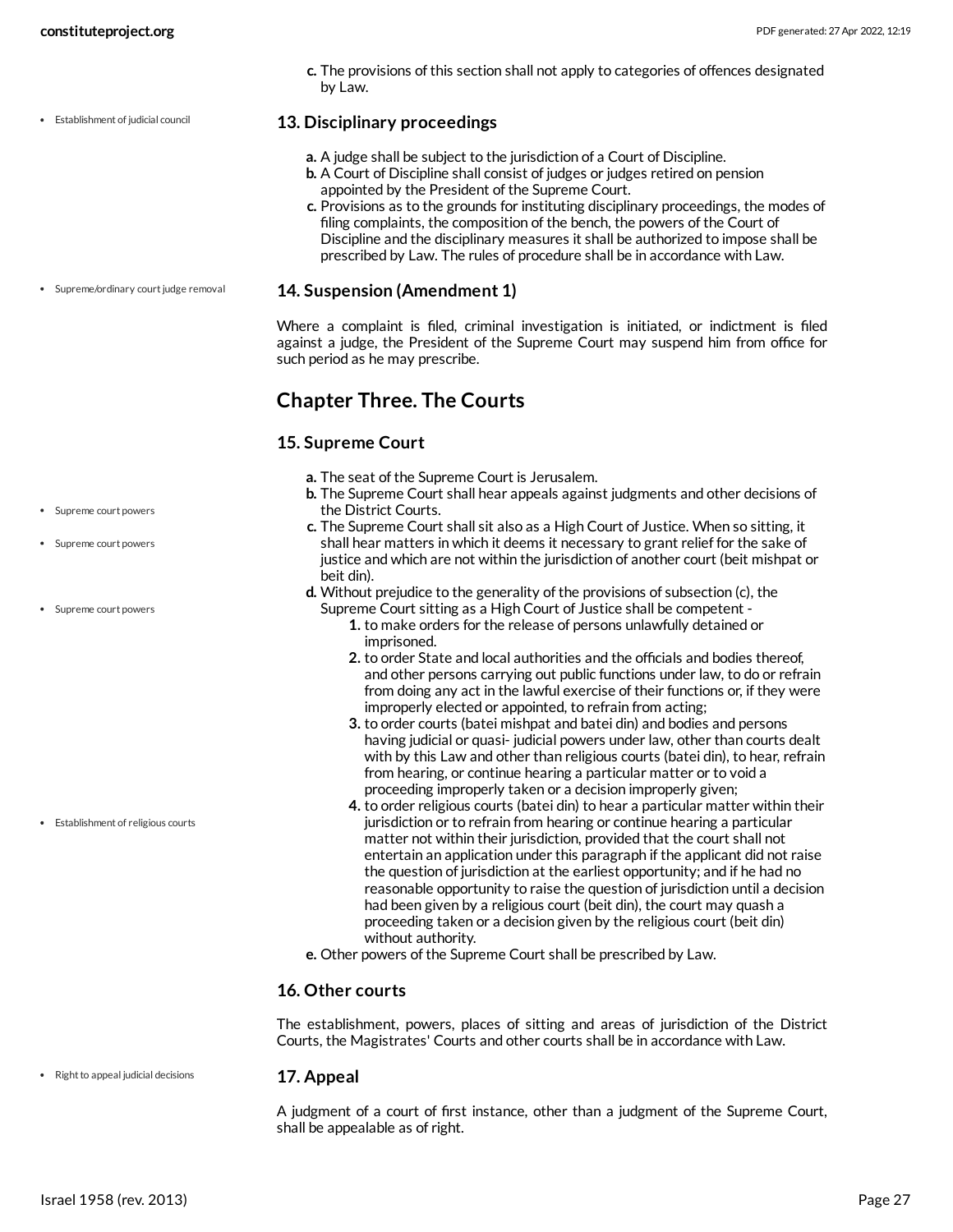### **18. Further hearing**

In a matter adjudged by the Supreme Court by a bench of three, a further hearing may be held by a bench of five or more, on such grounds and in such manner as shall be prescribed by Law.

### **19. Retrial**

In a criminal matter adjudged finally, a retrial may be held on such grounds and in such manner as shall be prescribed by Law.

### <span id="page-27-2"></span>**20. Established rule**

- **a.** A rule laid down by a court shall guide any lower court.
- **b.** A rule laid down by the Supreme Court shall bind any court other than the Supreme Court.

### **21. Registrar**

A court may have a registrar, who may or may not be a judge.

### <span id="page-27-0"></span>**Chapter Four. Miscellaneous Provisions**

**•** Emergency provisions

Judicial precedence

### <span id="page-27-1"></span>**22. Law notto be affected by emergency regulations**

This Law cannot be varied, suspended, or made subject to conditions by emergency regulations.

### **23. Provisions to be prescribed by Law**

Provisions as to the following matters shall be prescribed by Law:

- **1.** the manner of electing, and duration of the tenure of, the members of the Judges' Election Committee;
- **2.** qualifications for the posts of judges of the various grades;
- **3.** the manner of appointing the President of the Supreme Court, the Deputy President of the Supreme Court and the President and Vice-president of a District Court and a Magistrate's Court;
- **4.** the conditions and procedures for terminating the tenure of a judge;
- **5.** the manner of appointing a judge to an acting assignment at another court and of transferring a judge, temporarily or permanently, from the locality where he is serving to a court in another locality;
- **6.** proceedings for the suspension of a judge from office, and review of the suspension;
- **7.** the matters which the courts of the different grades are to hear by a single judge or by three or more judges;
- **8.** the manner of designating the judge or judges who is or are to hear a particular matter.

### **24. Provisions to be prescribed under Law**

Provisions as to the following matters shall be prescribed under Law:

- **1.** rules as to the administration of the courts, the making thereof and responsibility for their implementing;
- **2.** the rules of procedure of the Judges' Election Committee;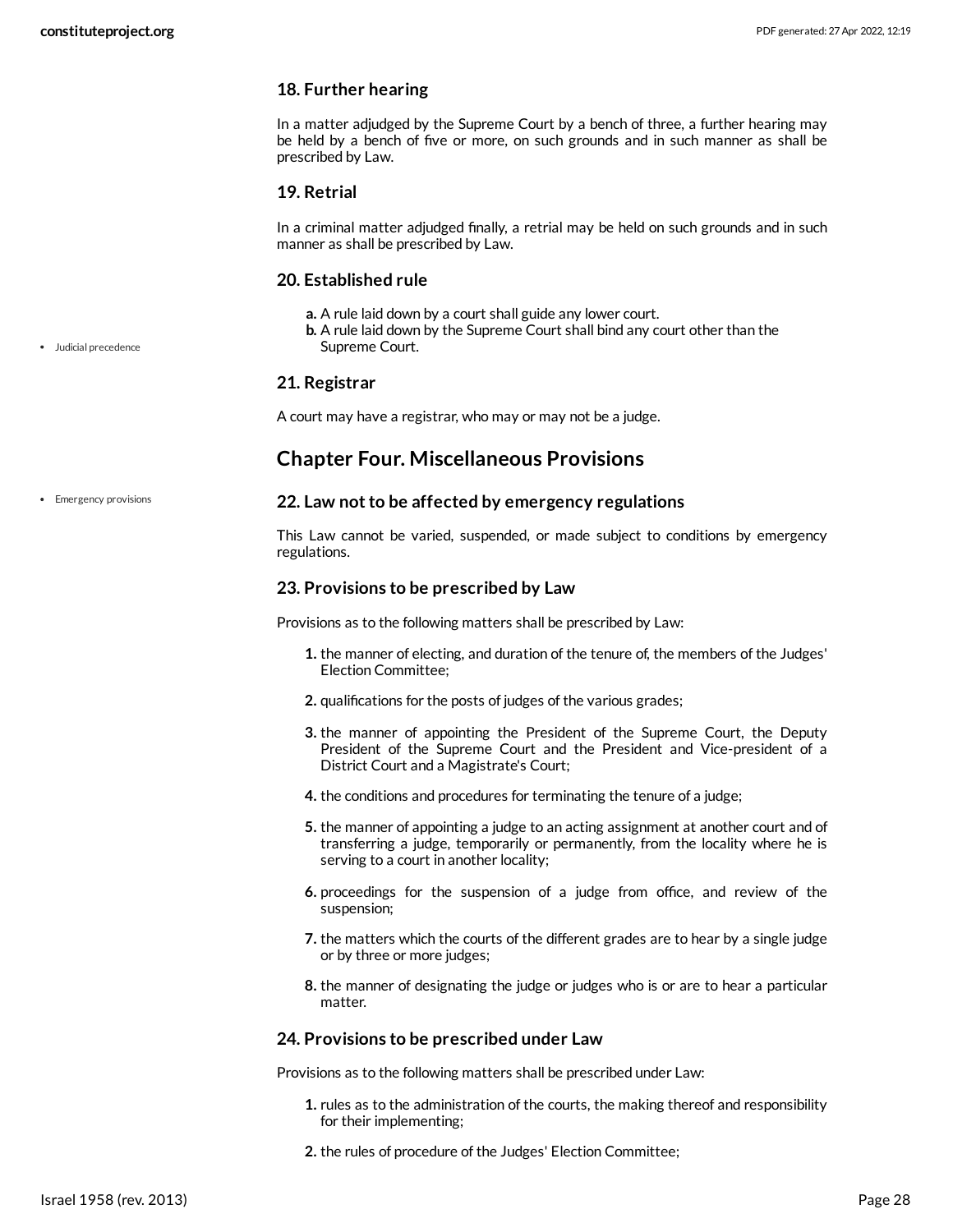- **3.** procedure for the resignation of a judge;
- **4.** procedure for the appointment and the powers of the registrar of a court;
- **5.** the number of judges who are to serve in the courts of the different grades and location.

## <span id="page-28-0"></span>**Basic Law. The State Comptroller (1988)**

### <span id="page-28-1"></span>**1. Essence**

The State Audit shall be implemented by the State Comptroller.

### <span id="page-28-2"></span>**2. State Audit**

- **a.** The Comptroller will audit the economy, the property, the finances, the obligations and the administration of the State, of Government Ministries, of all enterprises, institutions, or corporations of the State, of Local Authorities, and of bodies or other institutions which were defined by law as subject to audit by the State Comptroller.
- **b.** The State Comptroller shall inspect the legality, integrity, managerial norms, efficiency and economy of the audited bodies, as well as any other matter which he deems necessary.

### <span id="page-28-3"></span>**3. Duty to provide information**

A body subject to State Audit will, upon request, immediately provide the State Comptroller with information, documents, explanations, or any other material which the Comptroller deems necessary for audit purposes.

### <span id="page-28-4"></span>**4. Comptroller as Commissioner for Complaints**

The State Comptroller will investigate complaints from the public about bodies and persons, as provided by law: in this capacity the State Comptroller shall bear the title 'Commissioner for Complaints from the Public'.

### <span id="page-28-5"></span>**5. Additional tasks**

The State Comptroller shall undertake additional tasks as provided by law.

### <span id="page-28-6"></span>**6. Accountability to the Knesset**

In carrying out his functions, the State Comptroller shall be accountable only to the Knesset and not to the Cabinet.

### <span id="page-28-7"></span>**7. Election and Term of office (Amendment 1)**

- **a.** The State Comptroller shall be chosen by the Knesset in a secret ballot; the exact arrangements shall be set by law.
- **b.** The term of office of the State Comptroller shall be seven years.
- **c.** The State Comptroller will serve for one term only.

• Ombudsman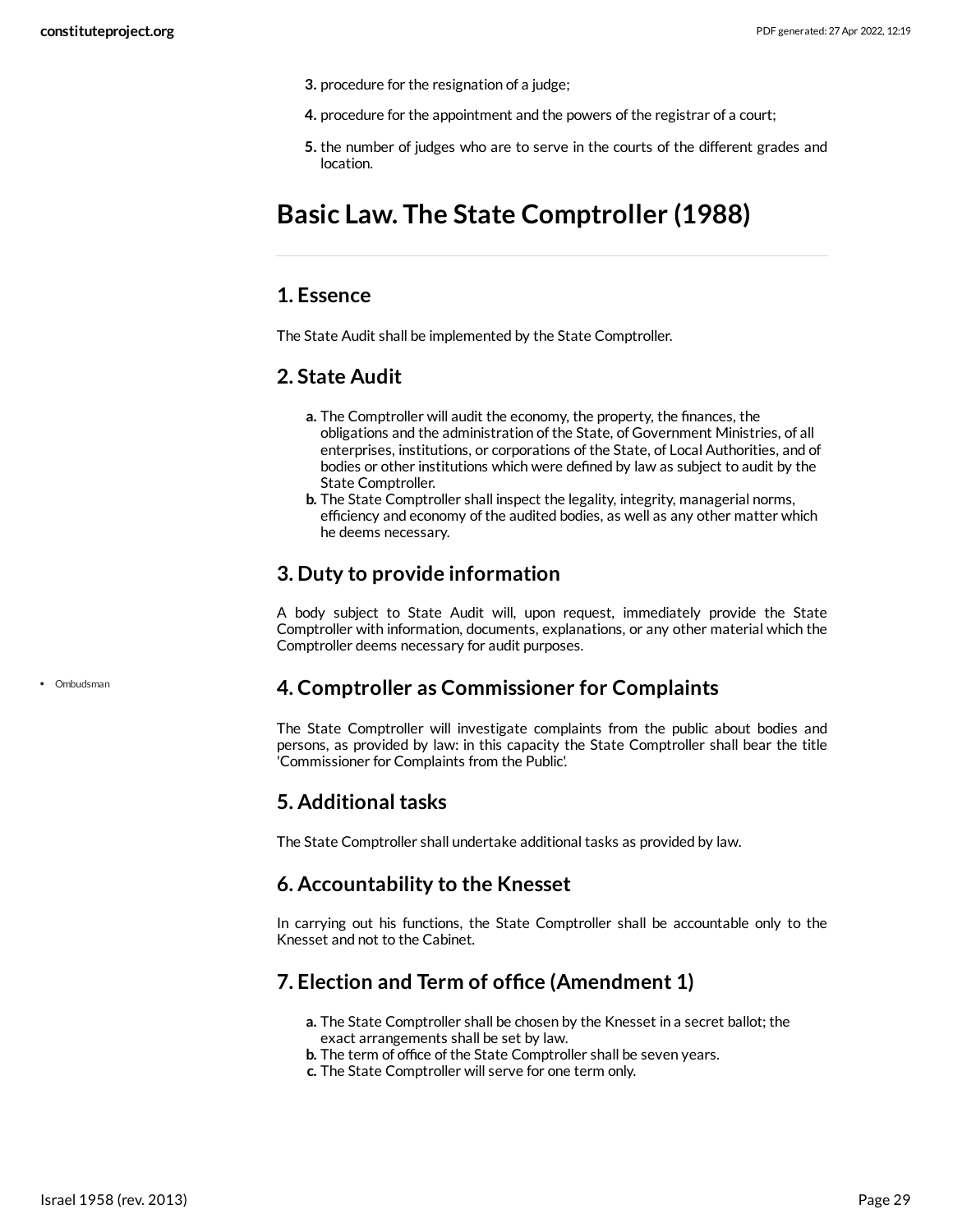### <span id="page-29-0"></span>**8. Qualifications (Amendment 1)**

Any Israeli citizen, residing in Israel, shall be eligible to serve as State Comptroller; any additional qualifications may be determined by law.

### <span id="page-29-1"></span>**9. Pledge of allegiance**

The State Comptroller elected shall make and sign before the Knesset the following declaration:

'I pledge allegiance to the State of Israel and to its laws, and will faithfully carry out my duties as State Comptroller'.

### <span id="page-29-2"></span>**10. Budget**

The budget of the State Comptroller's Office shall be determined by the Appropriations Committee of the Knesset, upon the recommendation of the State Comptroller, and will be published together with the State Budget.

### <span id="page-29-3"></span>**11. Salary and emoluments**

The salary of the State Comptroller and other payments made to him during his term of office or subsequently, or to his survivors upon his demise, shall be determined by law or by a Knesset Resolution or by a duly authorized committee of the Knesset.

### <span id="page-29-4"></span>**12. Contact with Knesset and issuance of reports**

- **a.** The State Comptroller shall maintain contact with the Knesset, as determined by law.
- **b.** The State Comptroller shall issue reports and opinions within the scope of his duties and shall publish them, subject to any restrictions determined by law.

### <span id="page-29-5"></span>**13. Removal from office (Amendment 2)**

The State Comptroller shall not be removed from office except by one of the following:

- **1.** Due to reasons of health he is unable, permanently, to fulfill his functions on the day the Knesset has resolved such by a resolution passed by a majority of the members of the Knesset, following procedure to be determined by law.
- **2.** Due to conduct unbecoming his status as State Comptroller on the day the Knesset has resolved such by a resolution passed by a three-quarters majority of the members of the Knesset, following procedure to be determined by law.

### <span id="page-29-6"></span>**14. Acting State Comptroller**

If the State Comptroller is not able to fulfill his functions, an Acting Comptroller shall be appointed, in a manner and for a period as determined by law.

## <span id="page-29-7"></span>**Basic Law. Human Dignity and Liberty (1992)**

### <span id="page-29-8"></span>**1. Basic principles (Amendment 1)**

Fundamental human rights in Israel are founded upon recognition of the value of the human being, the sanctity of human life, and the principle that all persons are free; these

Oaths to abide by constitution

Legislative committees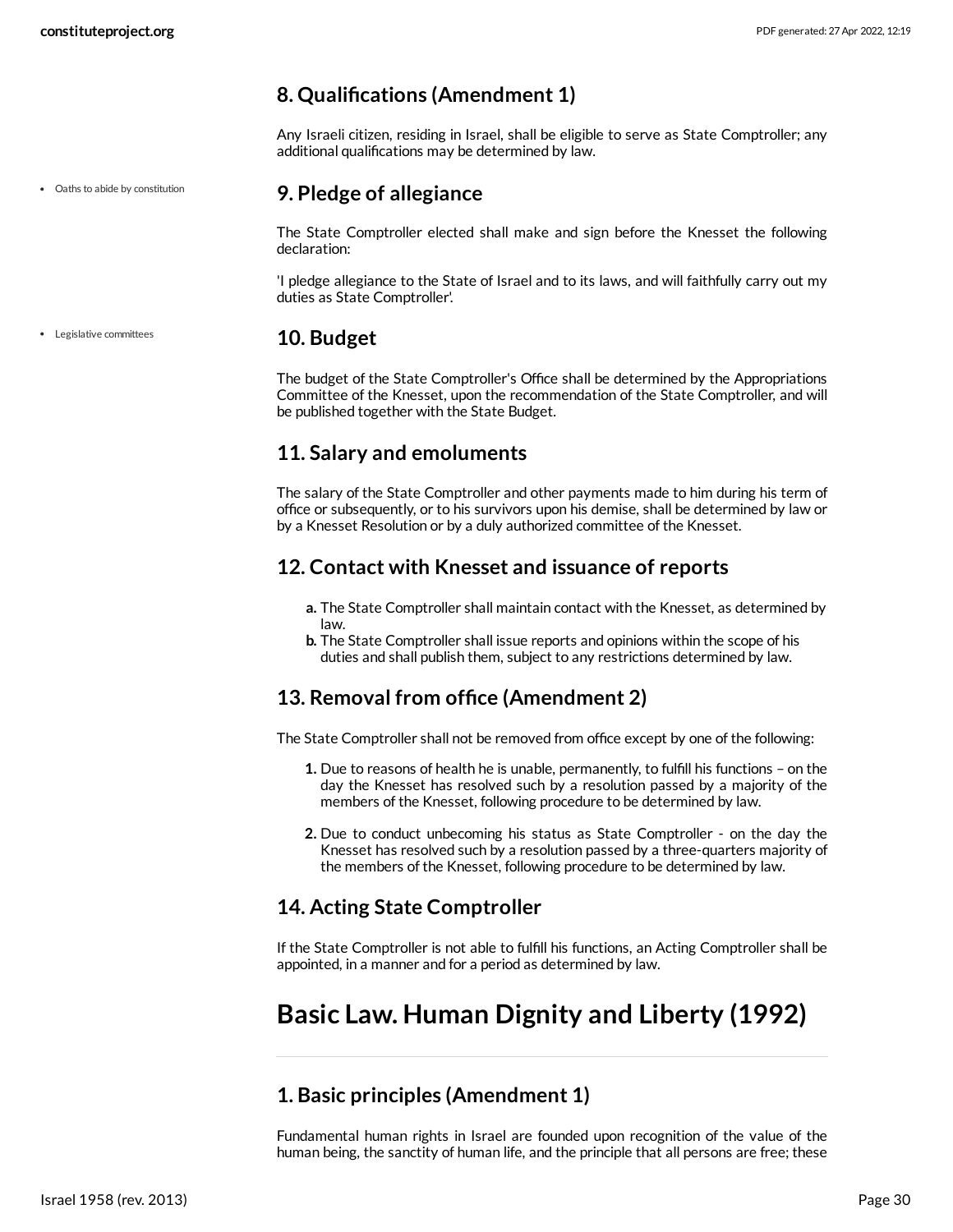- Type of government envisioned
- Human dignity
- Official religion Motives for writing constitution
- Right to life
- Right to own property
- Right to life

• Freedom of movement

- Right to privacy
- Regulation of evidence collection
- Regulation of evidence collection

rights shall be upheld in the spirit of the principles set forth in the Declaration of the Establishment of the State of Israel.

### <span id="page-30-0"></span>**1A. Purpose (Amendment 1)**

The purpose of this Basic Law is to protect human dignity and liberty, in order to establish in a Basic Law the values of the State of Israel as a Jewish and democratic state.

### <span id="page-30-1"></span>**2. Preservation of life, body and dignity**

There shall be no violation of the life, body or dignity of any person as such.

### <span id="page-30-2"></span>**3. Protection of property**

There shall be no violation of the property of a person.

### <span id="page-30-3"></span>**4. Protection of life, body and dignity**

All persons are entitled to protection of their life, body and dignity.

### <span id="page-30-4"></span>**5. Personal liberty**

There shall be no deprivation or restriction of the liberty of a person by imprisonment, arrest, extradition or otherwise.

### <span id="page-30-5"></span>**6. Leaving and entering Israel**

**a.** All persons are free to leave Israel.

**b.** Every Israel national has the right of entry into Israel from abroad.

### <span id="page-30-6"></span>**7. Privacy**

- **a.** All persons have the right to privacy and to intimacy.
- **b.** There shall be no entry into the private premises of a person who has not consented thereto.
- **c.** No search shall be conducted on the private premises of a person, nor in the body or personal effects.
- **d.** There shall be no violation of the confidentiality of conversation, or of the writings or records of a person.

## <span id="page-30-7"></span>**8. Violation of rights (Amendment 1)**

There shall be no violation of rights under this Basic Law except by a law befitting the values of the State of Israel, enacted for a proper purpose, and to an extent no greater than is required, or by regulation enacted by virtue of express authorization in such law.

### <span id="page-30-8"></span>**9. Reservation regarding security forces**

There shall be no restriction of rights under this Basic Law held by persons serving in the Israel Defense Forces, the Israel Police, the Prisons Service and other security organizations of the State, nor shall such rights be subject to conditions, except by virtue of a law, or by regulation enacted by virtue of a law, and to an extent no greater than is required by the nature and character of the service.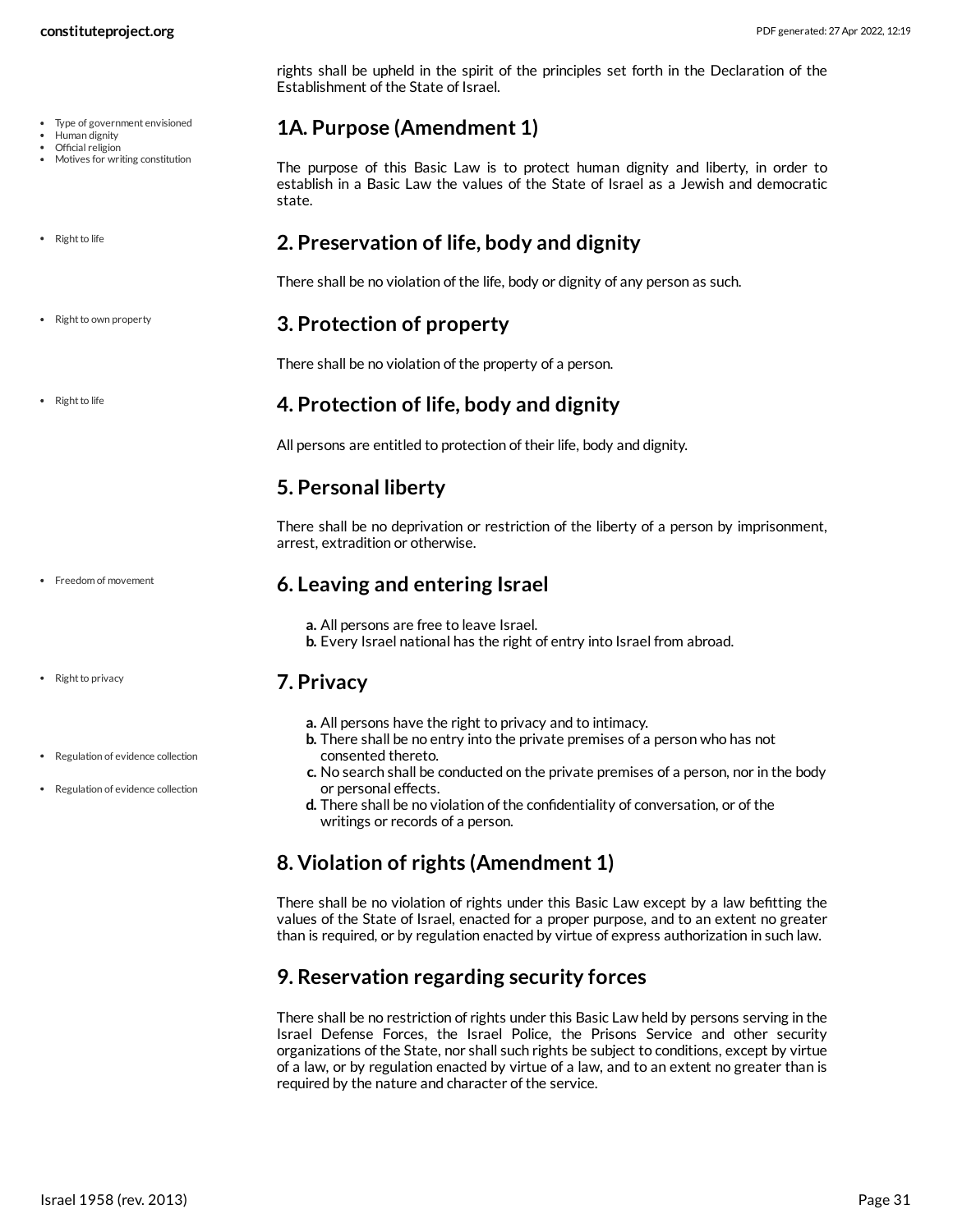### <span id="page-31-0"></span>**10. Validity of laws**

This Basic Law shall not affect the validity of any law (din) in force prior to the commencement of the Basic Law.

### <span id="page-31-1"></span>**11. Application**

<span id="page-31-2"></span>All governmental authorities are bound to respect the rights under this Basic Law.

#### **12. Stability** • Emergency provisions

This Basic Law cannot be varied, suspended or made subject to conditions by emergency regulations; notwithstanding, when a state of emergency exists, by virtue of a declaration under section 9 of the Law and Administration Ordinance, 5708-1948, emergency regulations may be enacted by virtue of said section to deny or restrict rights under this Basic Law, provided the denial or restriction shall be for a proper purpose and for a period and extent no greater than is required.

## <span id="page-31-3"></span>**Basic Law. Freedom of Occupation (1994)**

### <span id="page-31-4"></span>**1. Basic principles**

Fundamental human rights in Israel are founded upon recognition of the value of the human being, the sanctity of human life, and the principle that all persons are free; these rights shall be upheld in the spirit of the principles set forth in the Declaration of the Establishment of the State of Israel.

### <span id="page-31-5"></span>**2. Purpose**

The purpose of this Basic Law is to protect freedom of occupation, in order to establish in a Basic Law the values of the State of Israel as a Jewish and democratic state.

### <span id="page-31-6"></span>**3. Freedom of occupation**

Every Israel national or resident has the right to engage in any occupation, profession or trade.

### <span id="page-31-7"></span>**4. Violation of freedom of occupation**

There shall be no violation of freedom of occupation except by a law befitting the values of the State of Israel, enacted for a proper purpose, and to an extent no greater than is required, or by regulation enacted by virtue of express authorization in such law.

### <span id="page-31-8"></span>**5. Application**

All governmental authorities are bound to respect the freedom of occupation of all Israel nationals and residents.

• Emergency provisions

### <span id="page-31-9"></span>**6. Stability**

This Basic Law shall not be varied, suspended or made subject to conditions by emergency regulations.

Official religion Motives for writing constitution

• Right to choose occupation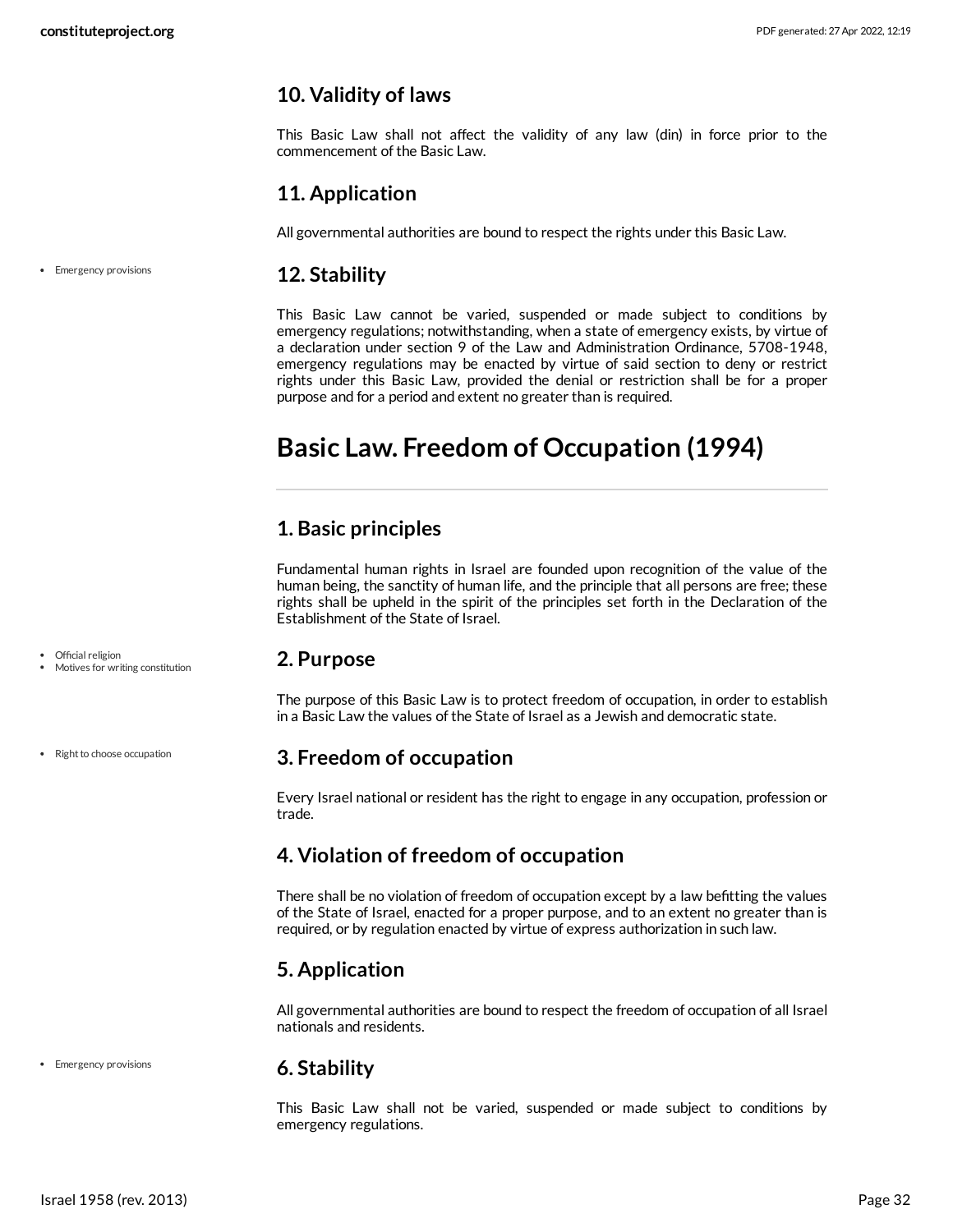Constitution amendment procedure

### <span id="page-32-0"></span>**7. Entrenchment**

This Basic Law shall not be varied except by a Basic Law passed by a majority of the members of the Knesset.

### <span id="page-32-1"></span>**8. Effect of nonconforming law (Amendment 2)**

- **a.** A provision of a law that violates freedom of occupation shall be of effect, even though not in accordance with section 4, if it has been included in a law passed by a majority of the members of the Knesset, which expressly states that it shall be of effect, notwithstanding the provisions of this Basic Law; such law shall expire four years from its commencement unless a shorter duration has been stated therein.
- **b.** The provision regarding the expiration of validity, mentioned in subsection (a) shall not apply to a law adopted within one year from the date in which this Basic Law entered into effect.

### <span id="page-32-2"></span>**9. Repeal**

Basic Law: Freedom of Occupation is hereby repealed.

### <span id="page-32-3"></span>**10. Provisional (Amendments 1 and 2)**

The provisions of any enactment which, immediately prior to this Basic Law would have been of effect but for this Basic Law or the Basic Law repealed in section 9, shall remain in effect until the day of 14 March 2002, unless repealed earlier; however, such provisions shall be construed in the spirit of the provisions of this Basic Law.

### <span id="page-32-4"></span>**11. Amendment of Basic Law: Human Dignity and Liberty**

In Basic Law: Human Dignity and Liberty –

**1.** Section 1 shall be designated 1(a) and shall be preceded by the following section:

"Basic principles

"1. Fundamental human rights in Israel are founded upon recognition of the value of the human being, the sanctity of human life, and the principle that all persons are free; these rights shall be upheld in the spirit of the principles set forth in the Declaration of the Establishment of the State of Israel."

**2.** At the end of section 8, the following shall be added: "or by regulation enacted by virtue of express authorization in such law."

## <span id="page-32-5"></span>**Basic Law. The Government (2001)**

Name/structure of executive(s)

### <span id="page-32-6"></span>**1. What the Government is**

The Government is the executive authority of the State.

### <span id="page-32-7"></span>**2. Seat of Government**

The seat of the Government is Jerusalem.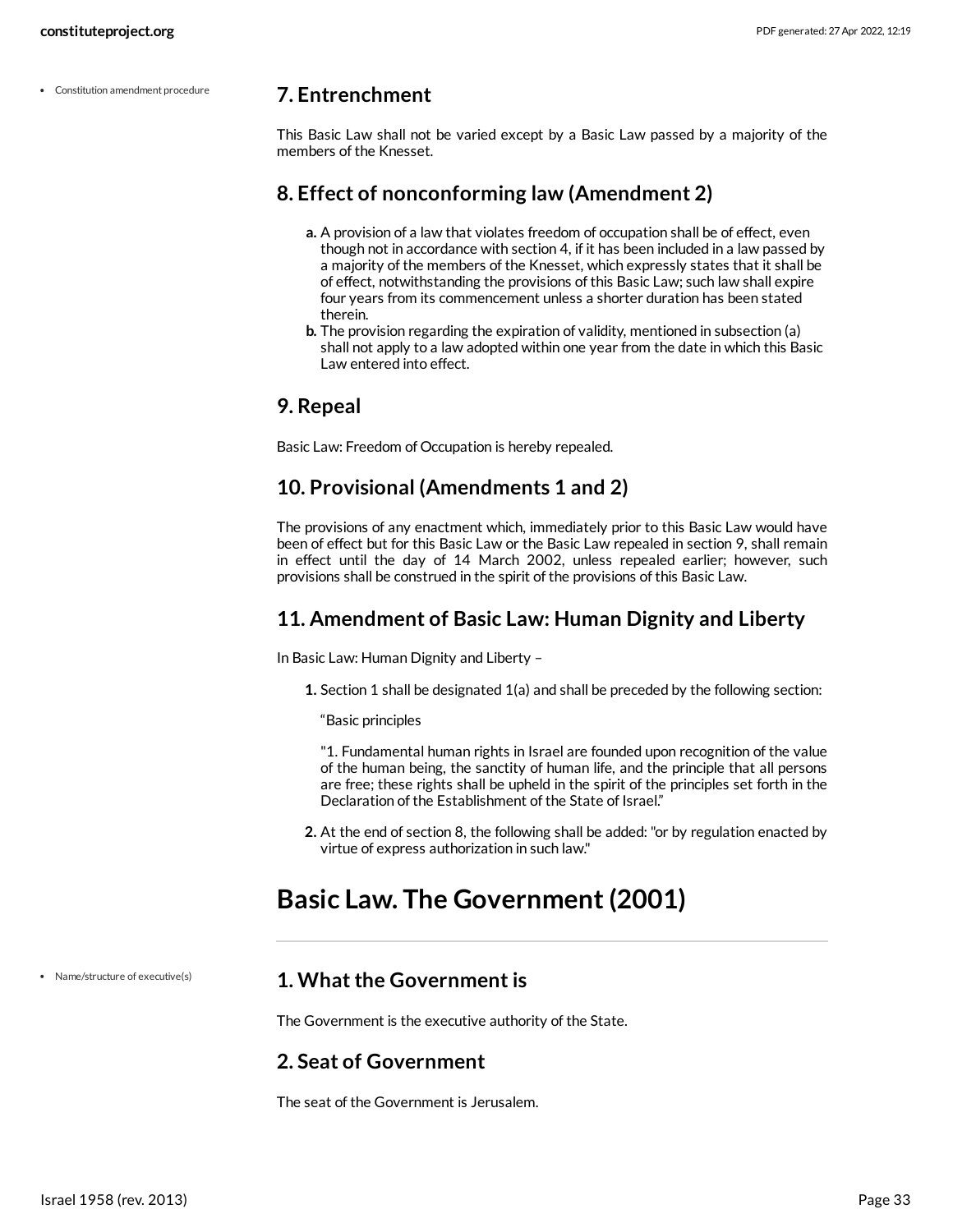### <span id="page-33-0"></span>**3. Confidence of the Knesset**

The Government holds office by virtue of the confidence of the Knesset.

Legislative oversight of the executive

Name/structure of executive(s) Establishment of cabinet/ministers Eligibility for head of government

Establishment of cabinet/ministers

Deputy executive Eligibility for cabinet

### <span id="page-33-1"></span>**4. Responsibility**

The Government is collectively responsible to the Knesset; each Minister is responsible to the Prime Minister for the field of responsibility with which the Minister has been charged.

### <span id="page-33-2"></span>**5. Composition**

<span id="page-33-5"></span>**c**

- **a.** The Government is composed of a Prime Minister and other Ministers.
- **b.** The Prime Minister shall be a member of the Knesset. A Minister need not be a member of the Knesset.
- **c.** A Minister shall be in charge of a Ministry; there may be Ministers without Portfolio.
- **d.** One of the Ministers who is a member of Knesset may be designated as Acting Prime Minister.
- **e.** A Minister may be Deputy Prime Minister.

### <span id="page-33-3"></span>**6. Eligibility of Ministers**

- **a.** A Minister must be an Israeli citizen and a resident of Israel.
- **b.** A person shall not be appointed Minister if he is serving in a position or role as specified in section 7 of The Basic Law: The Knesset, unless he ceased functioning in the said position or role upon or prior to his appointment, as prescribed by law.

• **Electoral commission** 

Cabinet selection

- **1.** If a person was convicted of an offense and sentenced to prison and if seven years have not yet passed since the day he on which he finished serving his period of punishment, or since the handing down of his sentence - whichever was later - shall not be appointed Minister, unless the Chairman of the Central Election Committee states that the circumstances of the offense do not involve moral turpitude.
- **2.** The Chairman of the Central Election Committee shall not so rule if the court determined that the offense involved moral turpitude.
- **d.** If a person holds a citizenship other than Israeli, and if the law of the country of which he is a citizen allows him to be released from such citizenship, he shall be appointed Minister only after he has taken all measures necessary to be released from such citizenship.
- **e.** A Knesset Member seceding from his faction and failing to tender his resignation as a Knesset member may not be appointed as a Minister during the period of service of that Knesset. This does not apply to the splitting of a faction as defined by law. "Secession from a faction" is defined in section 6(a) of The Basic Law: The Knesset.

### <span id="page-33-4"></span>**7. Assignment of task of forming Government**

**a.** When a new Government has to be constituted, the President of the State shall, after consultation with representatives of party groups in the Knesset, assign the task of forming a Government to a Knesset Member who has notified him that he is prepared to accept the task; the President shall do so within seven days of the publication of the election results, or should the need arise to form a new government; and in the case of the death of the Prime Minister, within 14 days of his death.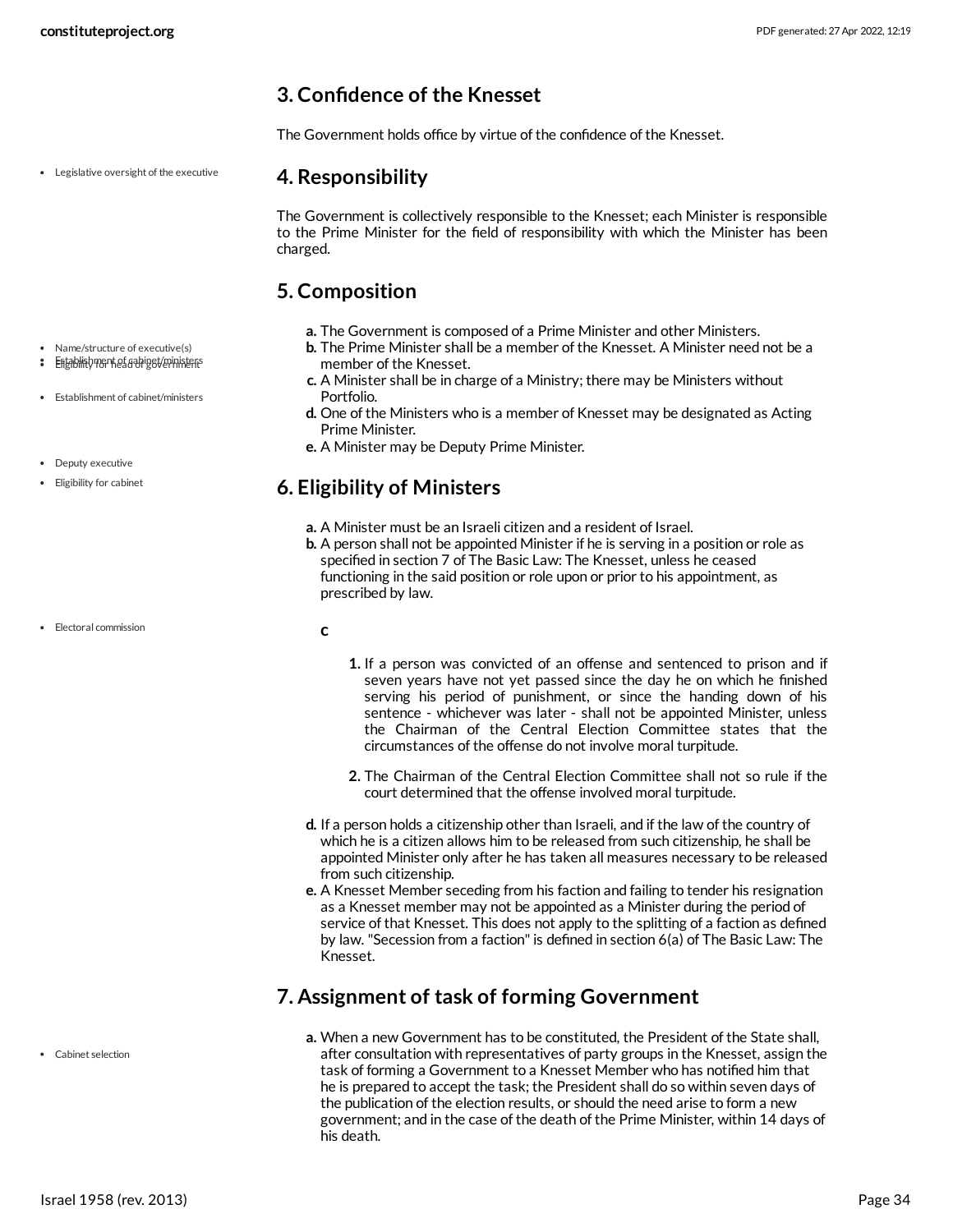- **b.** Should this consultation take place before the new Knesset is convened, the President will consult the representatives of the lists of candidates to be represented in the new Knesset.
- **c.** This section shall not apply to the formation of a Government following a no confidence vote according to section 28 or in the event of an application to the President under section 29(b), and the provisions specified in those sections shall apply.

### <span id="page-34-0"></span>**8. Periods for formation of Government**

The Knesset Member to whom the President has assigned the task of forming a Government under section 7 shall have a period of 28 days for the fulfillment of such task. The President of the State may extend the period by additional periods not exceeding in the aggregate 14 days.

### <span id="page-34-1"></span>**9. Re-assignment of task**

- **a.** Where the periods referred to in section 8 have passed and the Knesset Member has not notified the President of the State that he has formed a Government, or where he has notified him before then that he is unable to form a Government, or where he presented a Government and the Knesset rejected his request for confidence under section 13(d), the President may assign the task of forming a Government to another Knesset Member who has notified him that he is prepared to accept the task, or may inform the Chairman of the Knesset that he sees no possibility of forming a Government - all within three days from the end of the period, or from the day of the Knesset member's statement that he cannot form a government, or from the rejection of confidence in the Government, as applicable.
- **b.** Before assigning the task of forming a Government under this section, or before informing the Chairman of the Knesset that he sees no possibility of forming a Government, the President may again consult with representatives of factions in the Knesset.
- **c.** A Knesset Member to whom the task of forming a Government has been assigned under this section shall have 28 days in which to do so.

### <span id="page-34-2"></span>**10. Assignment of task at the request of party groups**

- **a.** Where the President of the State has informed the Chairman of the Knesset, under section 9(a) that he sees no possibility of forming a Government, or where he has assigned the task of forming a Government to a Knesset Member under the same section and the Knesset Member has not notified him within 28 days that he has formed a Government, or has notified him before then that he is unable to form a Government, or presented a Government and the Knesset rejected his request for confidence under section 13(d), a majority of the members of the Knesset may request, in writing, that the President of the State assign the task to a particular member of the Knesset, who so agreed in writing, all within 21 days of the President's announcement, or from the end of the period designated in section 9(c), or from the statement by the Knesset Member that he cannot form a Government, or from the rejection of confidence in the Government, as relevant.
- **b.** Where a request as aforesaid has been submitted to the President, the President shall assign the task of forming a Government to that Knesset Member within two days.
- **c.** A Knesset Member to whom the task of forming a Government has been assigned under this section shall have a period of fourteen days for its fulfillment.

### <span id="page-34-3"></span>**11. Early elections in the event of failure to form a government**

**a.** Should no request be submitted under section 10(a), or should a Knesset Member fail to form a Government within the period defined in section 10(c), or if

Cabinet selection

Cabinet selection

Cabinet selection

Cabinet selection

- Cabinet selection
- Cabinet selection
- Dismissal of the legislature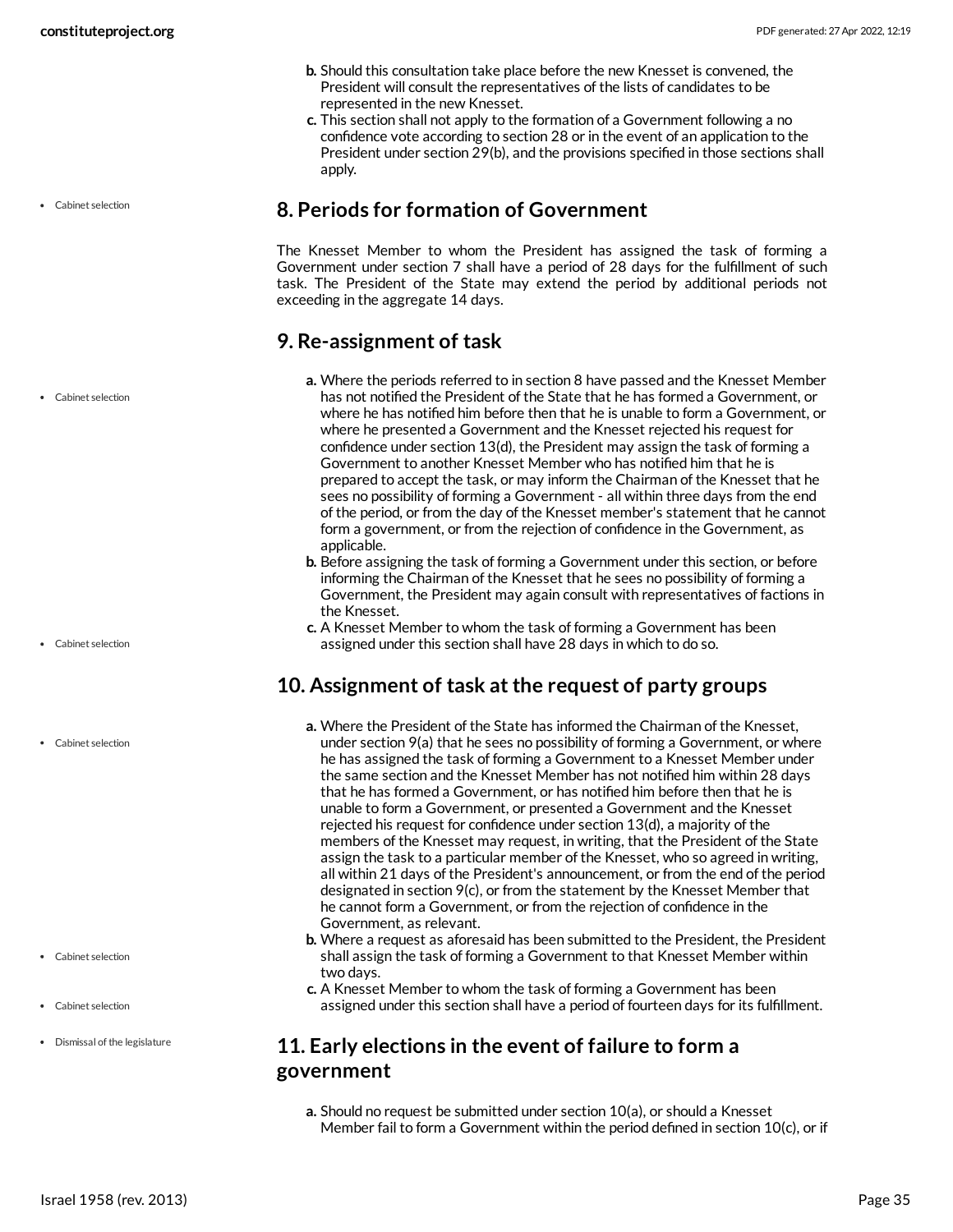- **a.** he should prior to that time inform the President that he cannot form a Government, the President shall so inform the Knesset Chairman.
- **b.** Should the President so inform the Knesset Chairman, or should a Knesset Member charged with forming a Government under section 10(a) present a Government and fail to win the confidence of the Knesset under section 13(d), then the Knesset shall be deemed to have decided to disperse prior to the completion of its period of service, and elections for the Knesset will be held on the last Tuesday before the end of 90 days of the President's announcement, or of the rejection of the request for confidence in the Government, as relevant.

### <span id="page-35-0"></span>**12. Discontinuance of proceedings for formation of Government**

When a Law for the dissolution of the Knesset has been adopted, the proceedings for the formation of a Government shall cease.

### <span id="page-35-1"></span>**13. Formation of Government**

- **a.** Where the President of the State has assigned to a Knesset Member the task of forming a Government, he shall notify the Chairman of the Knesset to such effect, and the Chairman of the Knesset shall notify the Knesset.
- **b.** Where the Knesset Member has formed a Government, he shall notify the President of the State and the Chairman of the Knesset to such effect, and the Chairman of the Knesset shall notify the Knesset and set a date for the presentation of the Government to the Knesset within seven days of such notification.
- **c.** The Knesset Member who has formed a Government shall head it.
- **d.** When a Government has been formed, it shall present itself to the Knesset, shall announce the basic lines of its policy, its composition and the distribution of functions among the Ministers, and shall ask for an expression of confidence. The Government is constituted when the Knesset has expressed confidence in it, and the Ministers shall thereupon assume office.

### <span id="page-35-2"></span>**14. Declaration of allegiance**

As soon as, or as soon as possible after, the Knesset has expressed confidence in the Government, the Prime Minister shall make before the Knesset the following declaration of allegiance: "I (name) as Prime Minister undertake to uphold the State of Israel and its laws, to faithfully fulfill my role as the Prime Minister and to comply with the decisions of the Knesset"; and each of the other Ministers shall make the following declaration of allegiance: "I (name) as a member of the Government, undertake to uphold the State of Israel and its laws, to faithfully fulfill my role as a member of the Government, and to comply with the decisions of the Knesset.".

### <span id="page-35-3"></span>**15. Cooption of a Minister**

The Government may, upon the proposal of the Prime Minister, coopt an additional Minister to the Government. When the Government has decided to coopt a Minister, it shall notify such fact and the function of the additional Minister to the Knesset. Upon the approval of the notification by the Knesset, the additional Minister shall assume office, and as soon as possible after the approval he shall make his declaration of allegiance.

### <span id="page-35-4"></span>**16. Acting Prime Minister**

- **a.** Should the Prime Minister be absent from Israel, meetings of the Government will be convened and conducted by the designated Acting Prime Minister.
- **b.** Should the Prime Minister be temporarily unable to discharge his duties, his place will be filled by the Acting Prime Minister. After the passage of 100 days upon which the Prime Minister does not resume his duties, the Prime Minister will be deemed permanently unable to exercise his office.
- **c.** Failing the appointment of a designated Acting Prime Minister, or should the Acting Prime Minister be prevented from fulfilling his duties under sections (a)

Cabinet selection

Head of government selection

Oaths to abide by constitution

Cabinet selection

#### Deputy executive

- · Deputy executive
- Head of government removal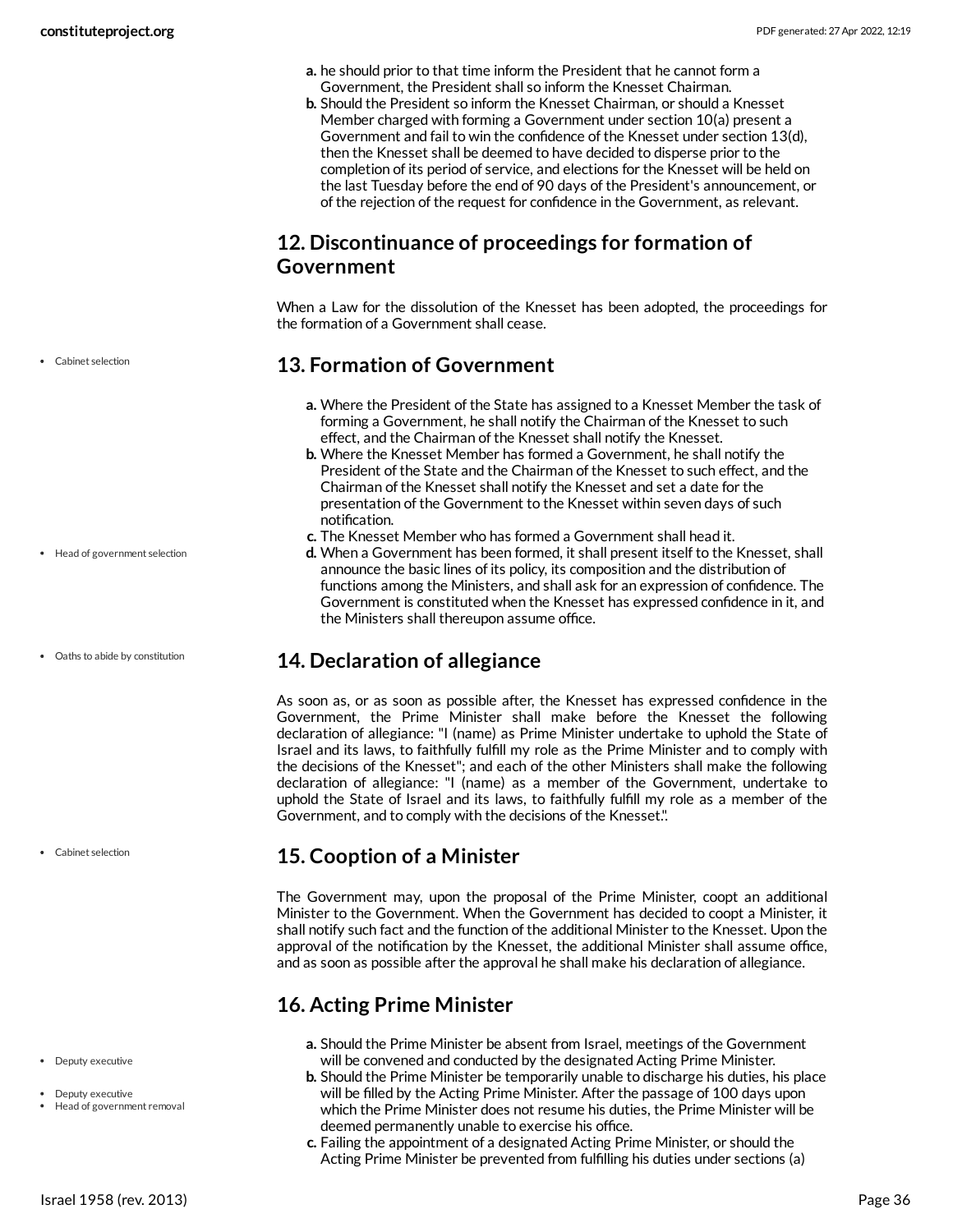**c.** and (b) above, the Government shall designate another Minister, who is a member of the Knesset, to exercise that office.

### <span id="page-36-0"></span>**17. Interrogation and impeachment of the Prime Minister**

- Head of government immunity
- Head of government immunity

- Head of government removal
- Cabinet removal
- Legislative committees

- Cabinet removal
- Head of government removal
- Cabinet removal
- Cabinet removal

- 
- Cabinet removal
- Head of government removal
- **a.** Criminal proceedings shall not be commenced against the Prime Minister save with the agreement of the Attorney General.
- **b.** Criminal proceedings shall not be commenced against someone who served as Prime Minister on suspicion of an offense committed while in office or within a year after serving in office, save with the consent of the Attorney General.
- **c.** An indictment against the Prime Minister will be filed and presided over in the Jerusalem District Court, in a presidium of three judges; proceedings regarding an indictment filed before the Prime Minister begins his term of office shall be prescribed by law.
- **d.** Should the Court convict the Prime Minister of an offense, it will state in its decision whether the offense involved moral turpitude.

### <span id="page-36-1"></span>**18. Removal from office pursuant to an offense**

- **a.** Should the Prime Minister be convicted of an offense, which the court states involves moral turpitude, the Knesset may remove him from office, pursuant to a decision of a majority of the Knesset members. Should the Knesset so decide, the Government shall be deemed to have resigned.
- **b.** Within 30 days of the verdict becoming final, the House Committee of the Knesset will render its decision regarding its recommendation pertaining to the removal of the Prime Minister from office, and shall present its recommendation to the Knesset plenum; should the House Committee fail to bring its recommendation to the plenum during the prescribed period, the Chairman will raise the issue in the Knesset plenum.
- **c.** No decision shall be made by either the Knesset or the House Committee of the Knesset regarding the removal of the Prime Minister from office, before the Prime Minister has been given an opportunity to state his case before them.
- **d.** Should the Knesset decide not to remove the Prime Minister from office, and should the verdict as per subsection (a) above become final, the Prime Minister will cease to serve in office and the Government shall be deemed to have resigned on the day the verdict becomes final.
- **e.** The provisions of sections 42(a) and 42(b) of the Basic Law: the Knesset, shall not apply to the Prime Minister.

### <span id="page-36-2"></span>**19. Resignation of Prime Minister**

The Prime Minister may, after notifying the Government of his intention to do so, resign by submitting a letter of resignation to the President of the State. The resignation of the Prime Minister shall be deemed to be the resignation of the Government.

### <span id="page-36-3"></span>**20. Death or permanent incapacity of Prime Minister**

- **a.** If the Prime Minister dies, the Government shall be deemed to have resigned on the day of his death.
- **b.** Should the Prime Minister be permanently incapacitated, the Government shall be deemed to have resigned on the 101st day during which the Acting Prime Minister served in his place.

### <span id="page-36-4"></span>**21. Prime Minister or Acting Prime Minister ceasing to function as members of Knesset**

- **a.** Should the Prime Minister cease to be a Member of the Knesset, he will be deemed to have resigned on the day his membership of the Knesset ceased. The resignation of the Prime Minister shall be deemed to be the resignation of the Government.
- **b.** Should an Acting Prime Minister cease to be a Knesset Member, he shall cease to serve as Acting Prime Minister.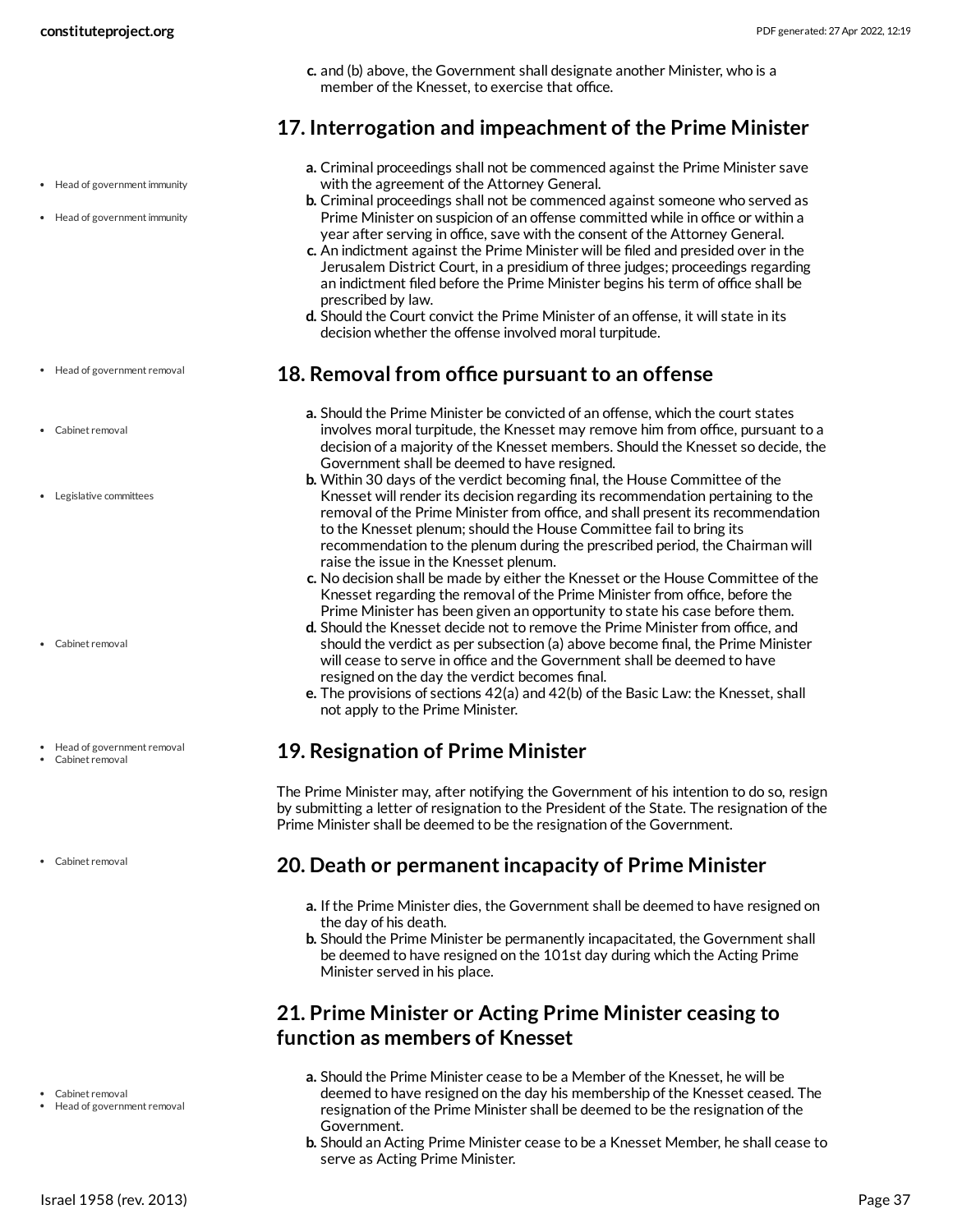Cabinet removal

### <span id="page-37-0"></span>**22. Termination of tenure of Minister**

- **a.** A Minister, other than the Prime Minister, may, after informing the Government of his intention to do so, resign from the Government by submitting a letter of resignation to the Prime Minister. His service in the Government will be terminated upon the passage of 48 hours from the time the letter of resignation reached the Prime Minister, unless he retracts his resignation prior to such time.
- **b.** The Prime Minister may, after informing the Government of his intention to do so, remove a Minister from his post; the removal of Minister will take effect 48 hours after the letter notifying thereof was given to the Minister, unless the Prime Minister retracts prior to such time.
- **c.** The tenure of a Minister in the Government ceases upon his election or appointment to one of the function the holders of which are debarred from being candidates for the Knesset.

### <span id="page-37-1"></span>**23. Termination of tenure of Minister pursuant to an offense**

- **a.** An indictment against a Minister, except for offenses to be determined by law, will be presented and judged in a district court; procedures regarding indictments filed before a Minister assumed tenure will be determined by law.
- **b.** Should a Minister be convicted by the court, it shall state in its verdict whether the offense involves moral turpitude; should the court so state, the Minister's tenure shall cease on the day of such verdict.
- **c.** This section does not apply to the Prime Minister.

### <span id="page-37-2"></span>**24. Acting Minister**

- **a.** Should a Minister, except for the Prime Minister, be absent from the country, the Government can charge another Minister to take his place. The Acting Minister will discharge the Minister's duties, in all or in part, as determined by the Government.
- **b.** Should a Minister cease to hold office or be temporarily incapable of discharging his duties, the Prime Minister or another Minister appointed by the Government will discharge his duties.
- **c.** The period of tenure of an Acting Minister under subsection (b) will not exceed three months.

### <span id="page-37-3"></span>**25. Deputy Ministers**

- **a.** The Minister in charge of an office, may, with the consent of the Prime Minister and the approval of the Government, appoint one Deputy Minister for the office from among the Knesset members. A Deputy Minister shall assume his role after notice of his appointment has been given by the Government at the Knesset; a Deputy Minister appointed by the Prime Minister shall be entitled "a Deputy Minister in the Prime Minister's office".
- **b.** The Deputy Minister shall act both in the Knesset and in the ministry, on behalf of the Minister who appointed him and within the parameters allocated to him.
- **c.** A Knesset member seceding from his faction may not be appointed to the position of Deputy Minister during the period of service of the same Knesset. This provision does not apply to the splitting of a faction under the conditions prescribed by law; for the purposes of this subsection, "secession from a faction" as defined by section 6(a) of The Basic Law: The Knesset.

### <span id="page-37-4"></span>**26. Termination of service of a Deputy Minister**

The service of a Deputy Minister will be terminated in any of the following cases:

**1.** The Deputy Minister resigned by submitting a letter of resignation to the Minister who appointed him;

Cabinet removal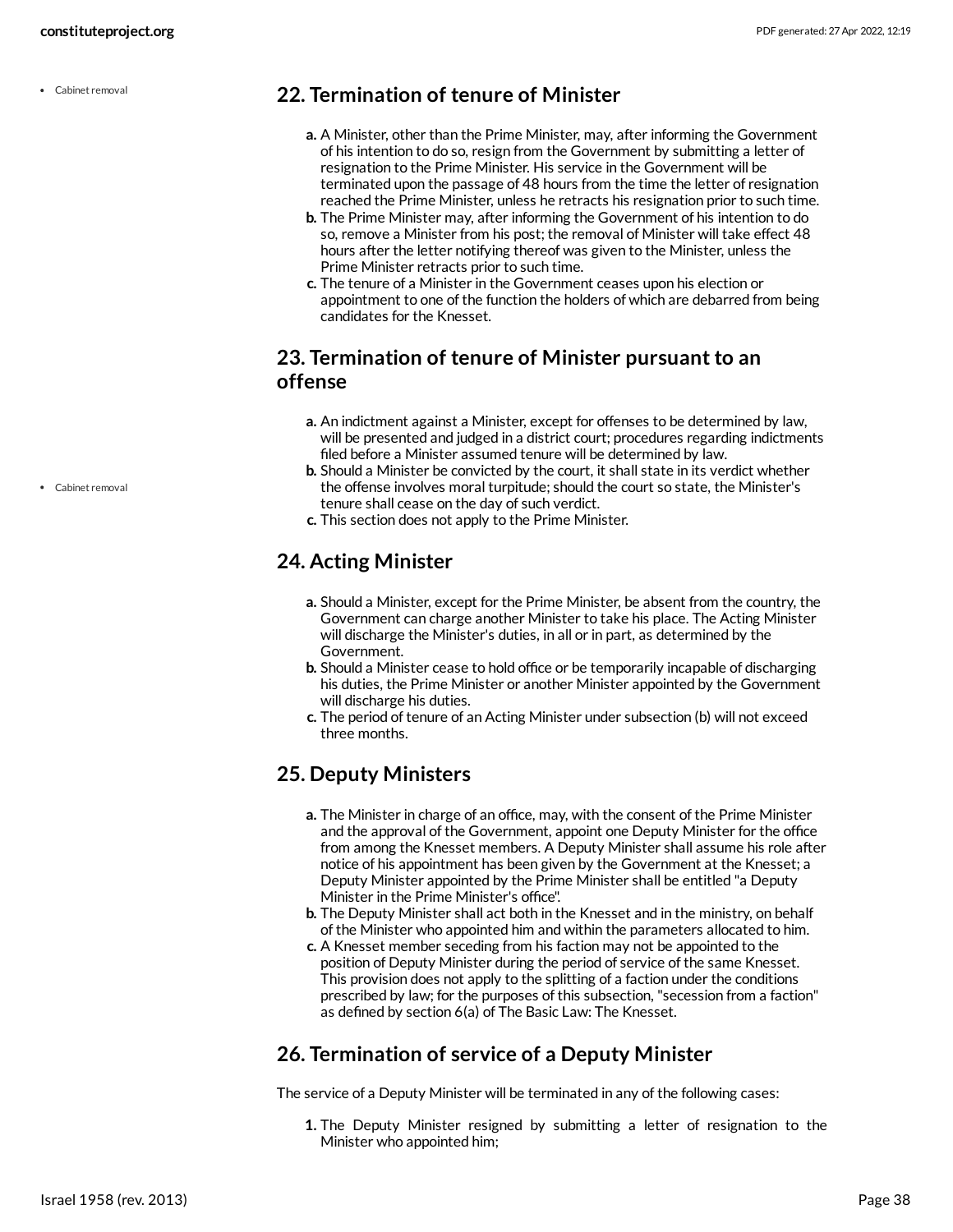- **2.** The Minister who appointed him ceased being a Minister or being in charge of the same office.
- **3.** The Prime Minister, the Government or the appointing Minister decide to terminate the service of the Deputy Minister; however, the Prime Minister will not dismiss a Deputy Minister without first informing both the Government and the appointing Minister of his intention to do so.
- **4.** A new Government was formed.
- **5.** The Deputy Minister ceased being a Knesset Member.

### <span id="page-38-0"></span>**27. Termination of tenure of Deputy Minister pursuant to an offense**

Should a Deputy Minister be convicted by the court, it shall state in its judgment whether the offense involves moral turpitude; should the court so state, the Deputy Minister's tenure shall cease on the day of the judgment.

### <span id="page-38-1"></span>**28. Expression of no confidence in the Government**

- **a.** The Knesset may adopt an expression of no confidence in the Government.
- **b.** An expression of no confidence in the Government will be by a resolution adopted by the majority of the Members of the Knesset to request that the President of the State assign the task of forming a Government to a certain Knesset Member who gave his written consent thereto.
- **c.** If the Knesset has expressed no confidence in the Government, the Government shall be deemed to have resigned on the day of the expression of no confidence. The President will, within two days, charge the Knesset Member so named with the task of forming a Government.
- **d.** A Knesset Member to whom the task of forming a Government has been assigned by the President of the State under this section shall have a period of 28 days for its fulfillment. The President may extend the period by additional periods not in the aggregate exceeding 14 days.
- **e.** Where the periods referred to in subsection (d) have passed and the Knesset Member has not notified the President of the State that he has formed a Government, or where he has notified him before then that he is unable to form a Government, the President will so notify the Chairman of the Knesset.
- **f.** If the President of the State so informed the Chairman of the Knesset as per subsection (e), or where the Knesset Member to whom the task of forming a Government has been assigned under this section presented a Government and the Knesset rejected his request for confidence under section 13(d), it will be deemed to be a Knesset resolution to disperse prior to the completion of its period of service, and elections to the Knesset will be held on the last Tuesday before the end of 90 days of the President's announcement, or of the rejection of the request for confidence in the Government, as relevant.

### <span id="page-38-2"></span>**29. Authority to disperse the Knesset**

- **a.** Should the Prime Minister ascertain that a majority of the Knesset opposes the Government, and that the effective functioning of the Government is prevented as a result, he may, with the approval of the President of the State, disperse the Knesset by way of an order to be published in Reshumot. The order will enter into effect 21 days after its publication, unless a request is submitted under subsection (c), and the Government will be deemed to have resigned on the day of the order's publication.
- **b.** Within 21 days of the publication of the order, a majority of the Knesset Members may request in writing from the President of the State to assign the task of forming a Government to a certain Knesset Member who gave his written consent thereto, and who is not the Prime Minister.
- **c.** Where a request as aforesaid in subsection (b) has been submitted to the President of the State, the President shall inform the Chairman of the Knesset.
- Cabinet removal
- $\cdot$  Head of government removal
- Cabinet removal
- Cabinet removal Head of government removal
- Dismissal of the legislature
- Dismissal of the legislature
- Dismissal of the legislature
- Dismissal of the legislature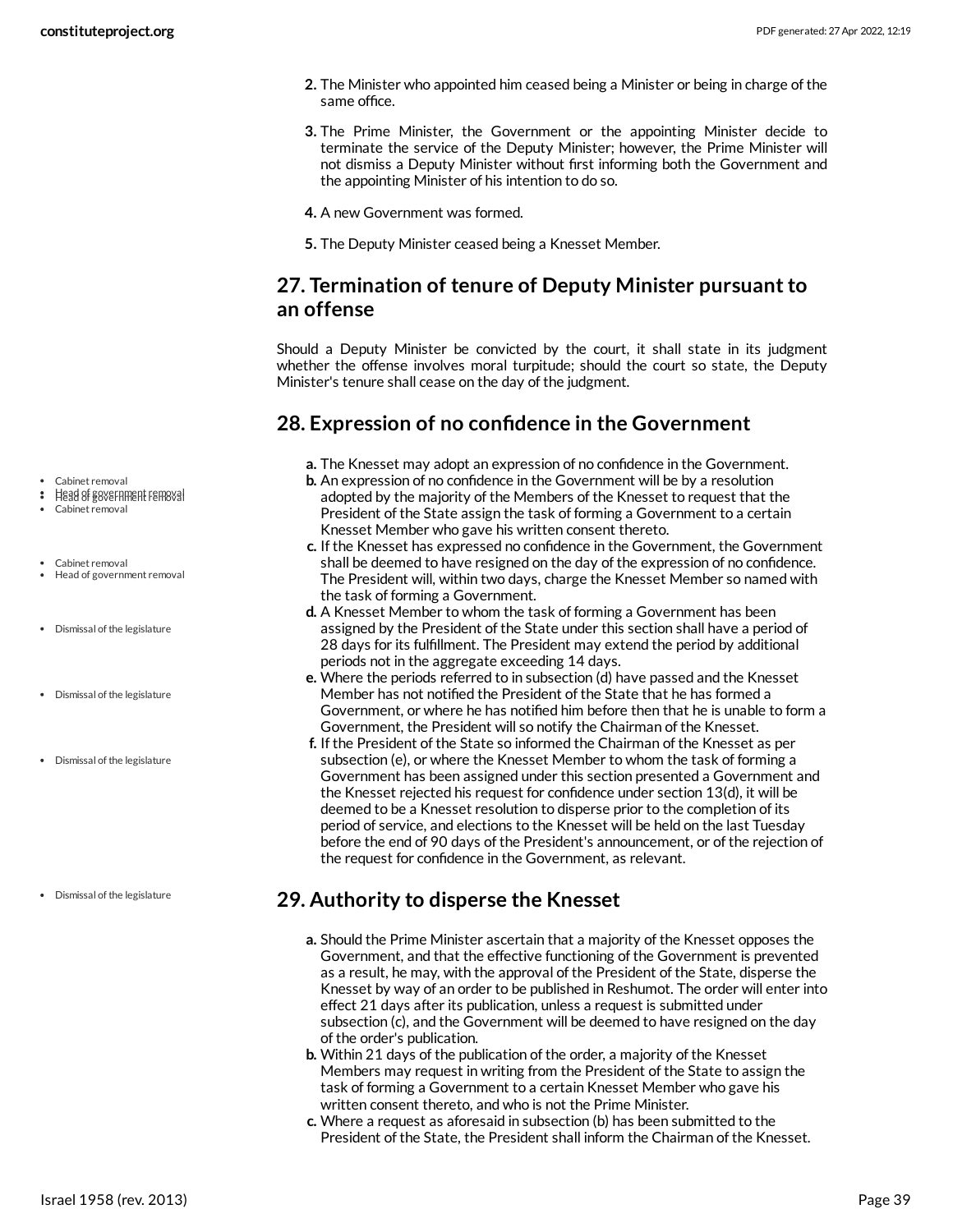- **c.** The President shall assign the task of forming a Government to the Knesset Member named in the request within two days.
- **d.** The Knesset Member to whom the task of forming a Government has been assigned under this section shall have a period of 28 days for its fulfillment. The President of the State may extend the period by additional periods not in the aggregate exceeding 14 days.
- **e.** Where no such request was submitted under subsection (b), or where the periods referred to in subsection (d) have passed and the Knesset Member has not notified the President of the State that he has formed a Government, or where he has notified him before then that he is unable to form a Government, the President will so notify the Chairman of the Knesset.
- **f.** If the President of the State gave notice under subsection (e) or if the Knesset member presented a Government and the Knesset rejected the request that it express confidence in it under section 13(d), then the Knesset is deemed to have decided to disperse before the end of its term of office, and elections to the Knesset will be held on the last Tuesday before the end of 90 days of the day of the order's entry into effect, or of the day the periods to form a Government has passed, or of the day of the announcement to the President, or of the day of the rejection of the request for confidence in the government, as relevant.
- **g.** The Prime Minister may not exercise his authority according to this section **1.** From the beginning of the period of service of the incoming Knesset and until the establishment of the new Government;
	- **2.** After the Knesset has expressed no confidence in the Government under section 28;
	- **3.** After the resignation of the Prime Minister, or from the day on which a verdict was given stating he has committed an offense carrying moral turpitude and until the Knesset plenum renders its decision in the matter in accordance with the provisions of section 18(a).
- **h.** An Acting Prime Minister shall not be entitled to exercise the authority of the Prime Minister under this section.

### <span id="page-39-0"></span>**30. Continuity of Government**

- **a.** When a new Knesset has been elected or the Government has resigned under sections 18, 19, 20, 21, 28 or 29, or if a request is submitted under section 29(b), the President of the State shall begin proceedings for the formation of a new Government, as laid out in this Basic Law.
- **b.** When a new Knesset has been elected or the Government has resigned under sections 18, 19, 20, 21 28 or 29, the outgoing Government shall continue to carry out its functions until the new Government is constituted.
- **c.** A Prime Minister who has resigned shall continue to carry out his functions pending the constitution of the new Government. If the Prime Minister has died, or is permanently incapacitated from carrying out his duties, or if his tenure was ended because of an offense, the Government shall designate another of the Ministers who is a Member of the Knesset and of the Prime Minister's faction to be Interim Prime Minister pending the constitution of the new Government.
- **d.** A Government that serves under subsection (b) may appoint a Knesset Member as a Minister in place of a Minister who has ceased to serve; the appointment of a Minister under this subsection does not require the approval of the Knesset.

### <span id="page-39-1"></span>**31. Functioning of the Government**

- **a.** The Government may, with the approval of the Knesset, change the division of roles among the Ministers, with the exception of the role of the Prime Minister.
- **b.** The Government may, with the approval of the Knesset, transfer authorities and duties legally belonging to one Minister, in all or in part, to another Minister.
- **c.** The Government may, with the approval of the Knesset, unite or divide Government ministries, abolish or establish new ministries.
- **d.** The Government may transfer areas of actions from one ministry to another.
- **e.** The Government may establish permanent or temporary Ministerial committees, or for particular matters; after the appointment of a committee the Government may conduct its operations through it.
- **f.** The Government will set work, meetings and debate procedures, and decisionmaking processes in the Government, whether permanent or for a specific matter.

Head of government replacement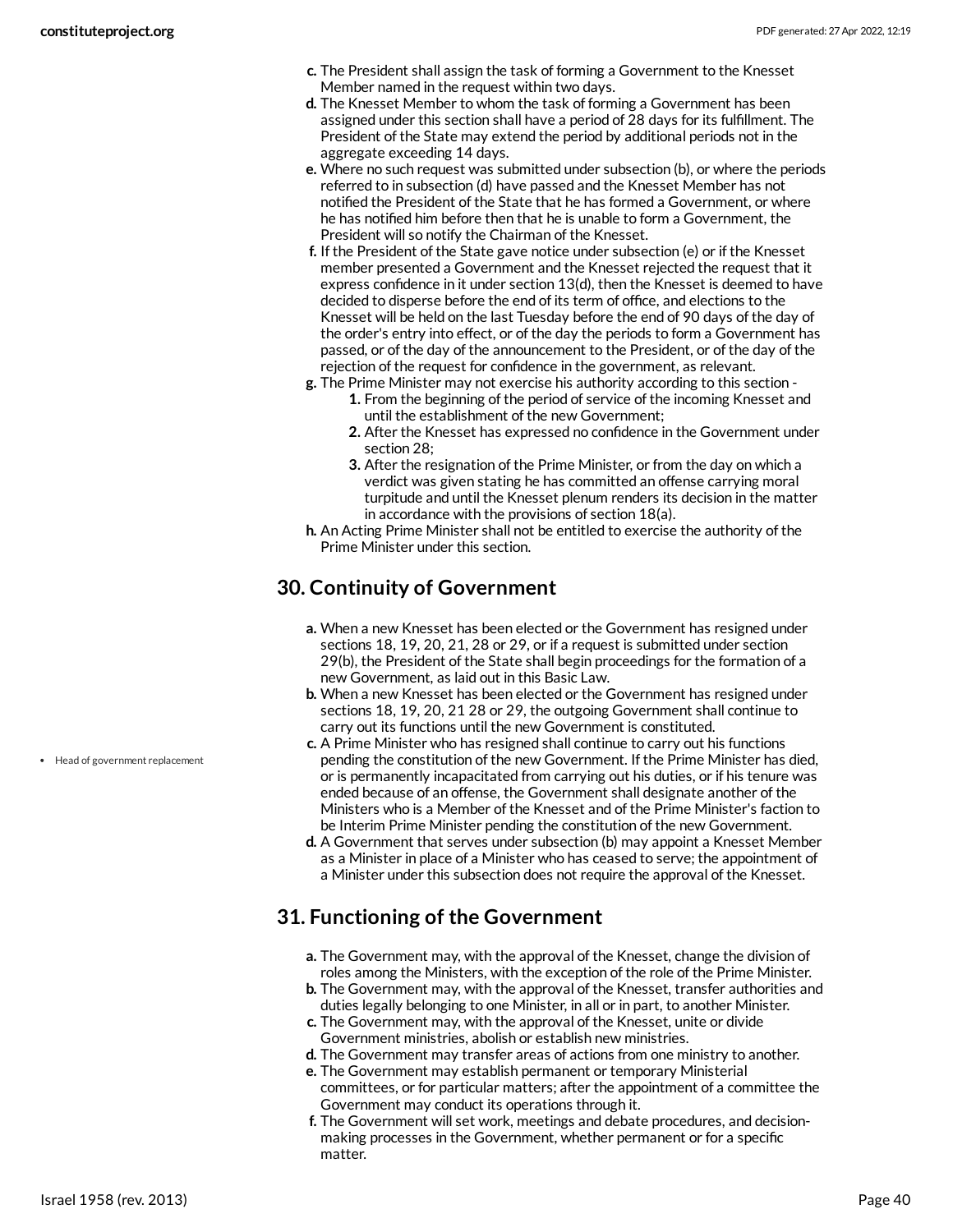Powers of cabinet

### <span id="page-40-0"></span>**32. Residual powers of Government**

The Government is authorized to perform in the name of the State, and subject to any law, all actions which are not legally incumbent on another authority.

### <span id="page-40-1"></span>**33. Delegation of powers**

- **a.** Powers granted by law (din) to the Government may be delegated to one of the Ministers; this does not apply to powers granted in accordance with this Basic Law, except for powers under section 32.
- **b.** Powers granted to a Minister by law, or transferred to him under the provisions of section 31(b), with the exclusion of the authority to make regulations, may be delegated by the Minister, either totally or partially or subject to conditions, to a civil servant.
- **c.** Powers delegated by the Government to a Minister, with the exception of the power to make regulations, may be delegated by the Minister, either totally or partially or subject to conditions, to a civil servant, provided that the Government empowered him to do so.
- **d.** For the purposes of this section, the power granted to the Government or a Minister also refers to duties incumbent upon them.
- **e.** The provisions of this section will apply provided no other intention is evidenced by the law conferring the power or imposing the obligation.

### <span id="page-40-2"></span>**34. Assumption of powers**

A Minister charged with the implementation of a law, may assume any power, with the exception of powers of a judicial nature, granted by the same law to a civil servant, provided that no other intention is evidenced by the law; the Minister may do the above for a particular matter or for a specific period.

### <span id="page-40-3"></span>**35. Secrecy**

- **a.** The debates and decisions of the Government and those of the Ministerial committees regarding the following matters are secret and their disclosure and publication is prohibited:
	- **1.** State security;
	- **2.** Foreign relations of the State;
	- **3.** Matters regarding which the Government deems secrecy to be essential to the State, and a notification thereof having been declared in an order, for the purposes of this section;
	- **4.** A matter that the Government has decided to keep secret; the disclosure and publication of such matters is forbidden only to persons who were aware of the decision.
- **b.** The provisions of subsection (a) shall not apply to matters regarding which the Government or the Prime Minister, or such persons that the Government or the Prime Minister have so specifically authorized, have permitted their publication, or to matters the publication of which is legally mandatory.

### <span id="page-40-4"></span>**36. Salaries and pensions**

The salaries of the Ministers and the Deputy Ministers and other payments paid to them during their period of service or thereafter, or to their next of kin after their deaths, will be specified by law, or by virtue of a decision of the Knesset or of a Knesset committee appointed by the Knesset for that purpose.

### <span id="page-40-5"></span>**37. Regulations**

**a.** The Minister charged with the implementation of a law, is empowered to make regulations for its implementation.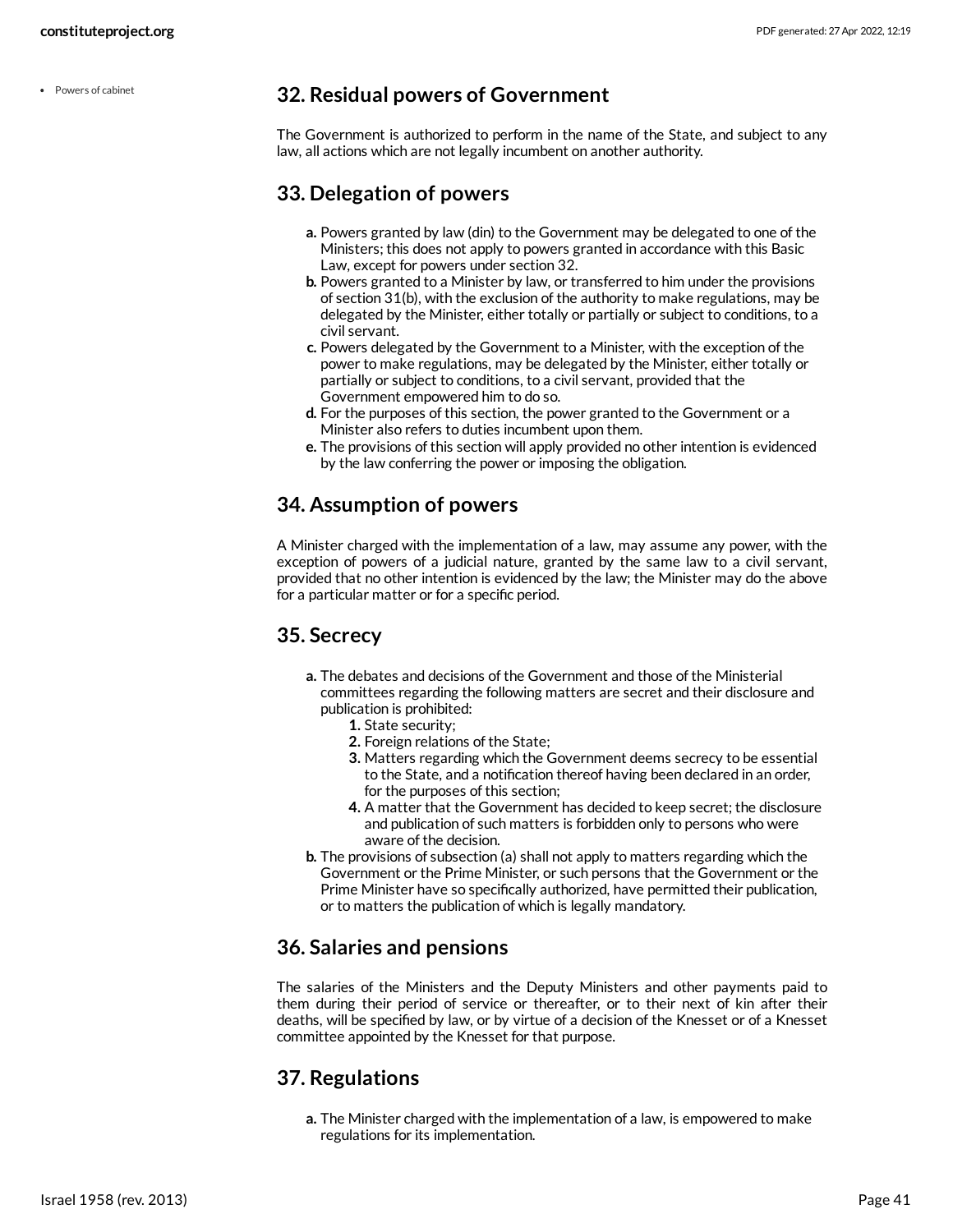**b.** A law may empower the Prime Minister or a Minister to make regulations in a matter decided by the empowerment.

### <span id="page-41-0"></span>**38. Declaration of a state of emergency**

- **a.** Should the Knesset ascertain that the State is in a state of emergency, it may, of its own initiative or pursuant to a Government proposal, declare that a state of emergency exists.
- **b.** The declaration will remain in force for the period prescribed therein, but may not exceed one year; the Knesset may make a renewed declaration of a state of emergency as stated.
- **c.** Should the Government ascertain that a state of emergency exists in the State, and that its urgency necessitates the declaration of a state of emergency even before it becomes possible to convene the Knesset, it may declare a state of emergency. The declaration's validity shall expire upon 7 days from its proclamation, if not previously approved or revoked by the Knesset pursuant to a decision by a majority of its members; should the Knesset fail to convene, the Government may make a renewed declaration of a state of emergency as stated in this subsection.
- **d.** The Knesset and Governmental declarations of a state of emergency will be published in Reshumot; should publication in Reshumot not be possible, another appropriate manner of publication will be adopted, provided that notification thereof be published in Reshumot at the earliest possible date.
- **e.** The Knesset may at all times revoke the declaration of the state of emergency; notification of its revocation will be published in Reshumot.

### <span id="page-41-1"></span>**39. State of emergency**

- **a.** During a state of emergency the Government may make emergency regulations for the defense of the State, public security and the maintenance of essential services and supplies; emergency regulations will be submitted to the Foreign Affairs and Security Committee at the earliest possible date after their enactment.
- **b.** Should the Prime Minister deem it impossible to convene the Government, and that there exists an immediate and critical need to make emergency regulations, he may make such regulations or empower a Minister to make them.
- **c.** Emergency regulations may alter any law, temporarily suspend its effect or introduce conditions, and may also impose or increase taxes or other compulsory payments, unless there is another provision by law.
- **d.** Emergency regulations may not prevent recourse to legal action, or prescribe retroactive punishment, or allow infringement upon human dignity.
- **e.** Emergency regulations shall not be enacted, nor shall arrangements, measures and powers be implemented in their wake, except to the extent warranted by the state of emergency.
- **f.** The force of emergency regulations shall expire three months after the day of their enactment, unless their force is extended by law, or they are revoked by the Knesset by law or pursuant to a decision of a majority of the Members of Knesset.
- **g.** Emergency regulations shall come into force on the day of their publication in Reshumot; should publication in Reshumot not be possible another appropriate means of publication will be adopted provided that they be published in Reshumot at the earliest possible date.
- **h.** Should the state of emergency cease to exist, the regulations enacted will remain in force for the duration of the prescribed period, however not longer than for 60 days after the termination of the state of emergency; state of emergency regulations whose force was lengthened by law shall remain in force.

### <span id="page-41-2"></span>**40. Declaration of war**

- **a.** The state may only begin a war pursuant to a Government decision.
- **b.** Nothing in the provisions of this section will prevent the adoption of military actions necessary for the defense of the state and public security.
- **c.** Notification of a Government decision to begin a war under the provision of subsection (a) will be submitted to the Knesset Foreign Affairs and Security

• Emergency provisions

• Emergency provisions

• Human dignity

Power to declare/approve war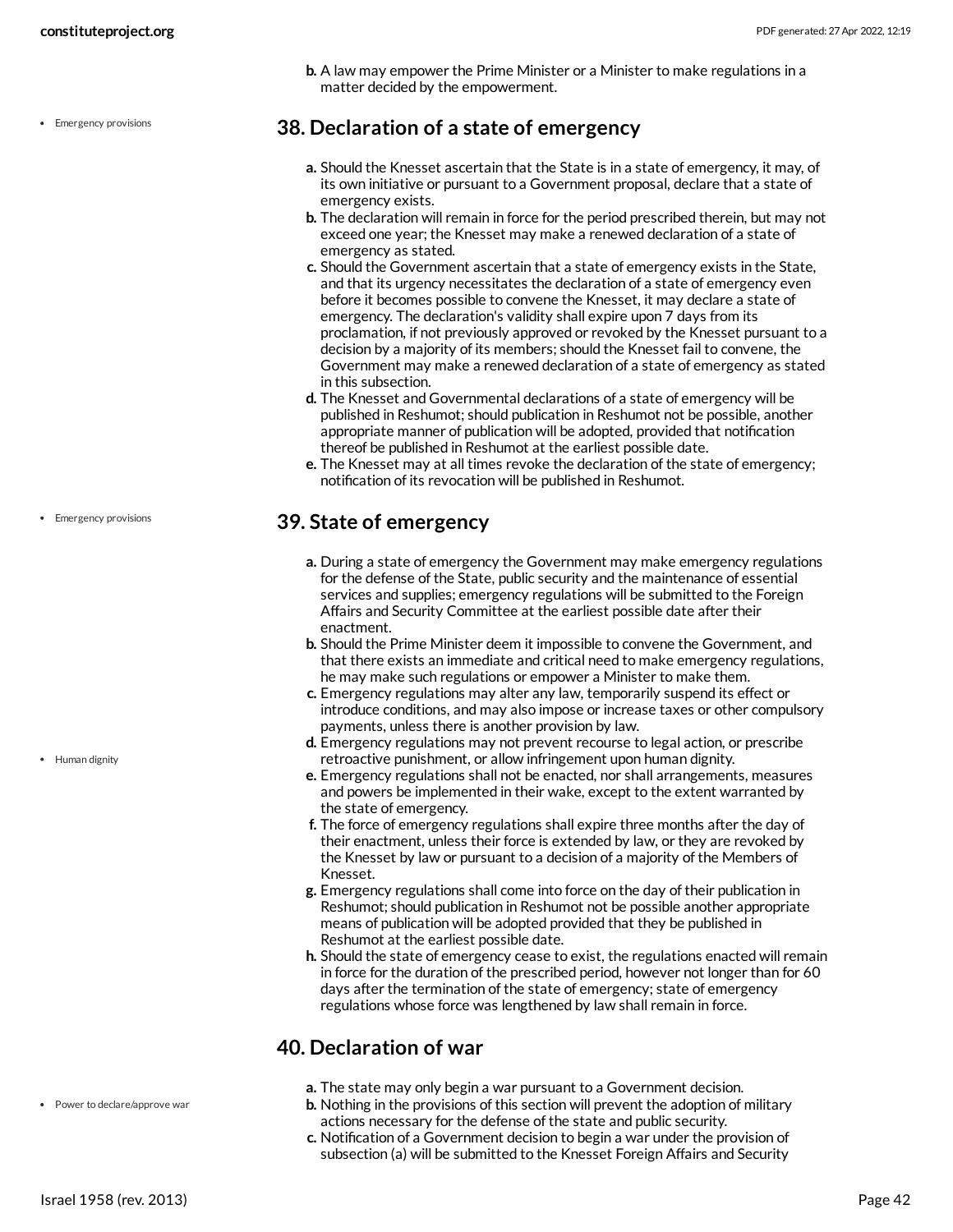**c.** Committee as soon as possible; the Prime Minister also will give notice to the Knesset plenum as soon as possible; notification regarding military actions as stated in subsection (b) will be given to the Knesset Foreign Affairs and Security Committee as soon as possible.

- Emergency provisions
- Legislative committees
- Legislative oversight of the executive
- Legislative oversight of the executive
- Legislative oversight of the executive

Scheduling of elections

Constitution amendment procedure

<span id="page-42-0"></span>**41. Inapplicability of emergency laws**

Notwithstanding the provisions of any law, emergency regulations cannot change this Basic Law, temporarily suspend it, or make it subject to conditions.

### <span id="page-42-1"></span>**42. The Government and Knesset committees**

- **a.** The Government will provide the Knesset and its committees with information upon request and will assist them in the discharging of their roles; special provisions will be prescribed by law for the classification of information when the same is required for the protection of state security and foreign relations or international trade connections or the protection of a legally mandated privilege.
- **b.** The Knesset may, at the request of at least forty of its members, conduct a session with the participation of the Prime Minister, pertaining to a topic decided upon; requests as stated may be submitted no more than once a month.
- **c.** The Knesset may obligate a Minister to appear before it, similar authority is granted to any of the Knesset committees within the framework of their tasks.
- **d.** Any of the Knesset committees may within the framework of the discharging of their tasks, and under the auspices of the relevant Minister or with his knowledge, require a civil servant or any other person prescribed in the law, to appear before them.
- **e.** Any Minister may speak before the Knesset and its committees.
- **f.** Details regarding the implementation of this section may be prescribed by law or in the Knesset Rules.

### <span id="page-42-2"></span>**43. Change in election date**

When a the date for elections to the Knesset has been set under sections 11, 28, and 29, the Knesset may - by a resolution passed by a majority of its members adopted within five days after grounds for holding the elections arose - decide that because of the proximity of the date of elections to a holiday, festival day or memorial day, the elections will be postponed to a date no later than 100 days after the day on which such grounds arose.

### <span id="page-42-3"></span>**44. Permanence of the Law**

- **a.** This Basic Law can only be changed by a majority of the Knesset Members; the majority under this subsection will be required for decisions of the Knesset plenum in the first, second and third readings; for purposes of this subsection, "change" is either explicit or by implication.
- **b.** The provisions of this subsection will not apply to sections 45 and 46.

### <span id="page-42-4"></span>**45. Amendment of Basic Law: The Knesset - No. 30**

In the Basic Law: The Knesset -

**1.** The following will be added after section 21:

"21A. Knesset supervision of secondary legislation

"(c) Regulations enacted by a Minister whose violation entails criminal punishment shall not enter into force, unless they have been approved prior to publication by a committees of the Knesset committees responsible for that matter; should the committee fail to approve or reject the regulations within 45 days of receiving the regulations, the regulations will be deemed approved.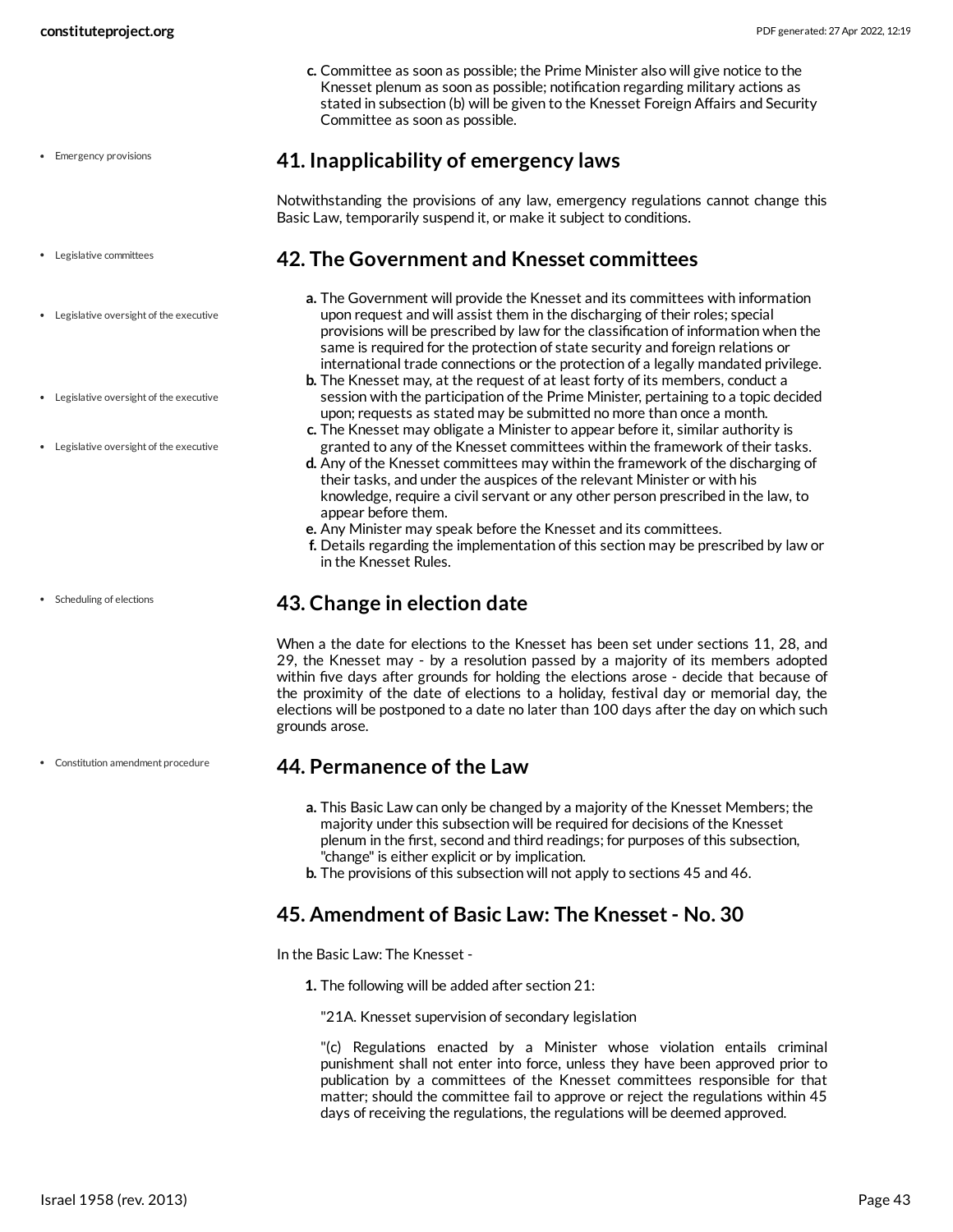- **1.** "(d) The provisions of this subsection do not prejudice the provisions of any Basic Law or other law regarding regulations."
- **2.** Section 35 shall conclude "not later than five months from the adoption of the law."
- **3.** The following will be added after section 36:

"36A. Dispersion due to failure to adopt budget

"(c) Non-adoption of the Budget Law within three months subsequent to the beginning of the fiscal year will be considered to be a Knesset decision on its dispersion, prior to the completion of its term of service, on the day following the end of this period (hereafter: the determining date), and early elections will be held on the last Tuesday before the end of 90 days of the determining date, unless the Knesset decides by a majority vote of its members, within five days of the determining date, that because of the proximity of the date of elections to a holiday, festival day or memorial day, to postpone the elections to a date no later than 100 days from the determining date.

"(d) Notwithstanding the provisions of subsection (a), should the President of the State begin procedures to form a new Government under section 30 of The Basic Law: The Government, or should a law be adopted to disperse the Knesset, or should elections to the Knesset be held, after the date for submission of the Draft Budget under section 3 of The Basic Law: The State Economy and before the passage of three months from the beginning of the fiscal year, the determining day under subsection (a), shall be "three months from the beginning of the fiscal year or 45 days from the constitution of the Government, whichever is later."

### <span id="page-43-0"></span>**46. Repeal of The Basic Law: The Government**

The Basic Law: The Government (1992) is repealed.

### <span id="page-43-1"></span>**47. Effect and applicability**

- **a.** The provisions of this Basic Law shall apply to elections and to formation of the Government, beginning with elections to the 16th Knesset.
- **b.** Subject to the provisions of subsection (a), this Law shall go into effect on the day the Government is formed as said in subsection (a).
- **c.** Notwithstanding the provisions of subsection (b), section 44 shall go into effect on the day on which this Law is published.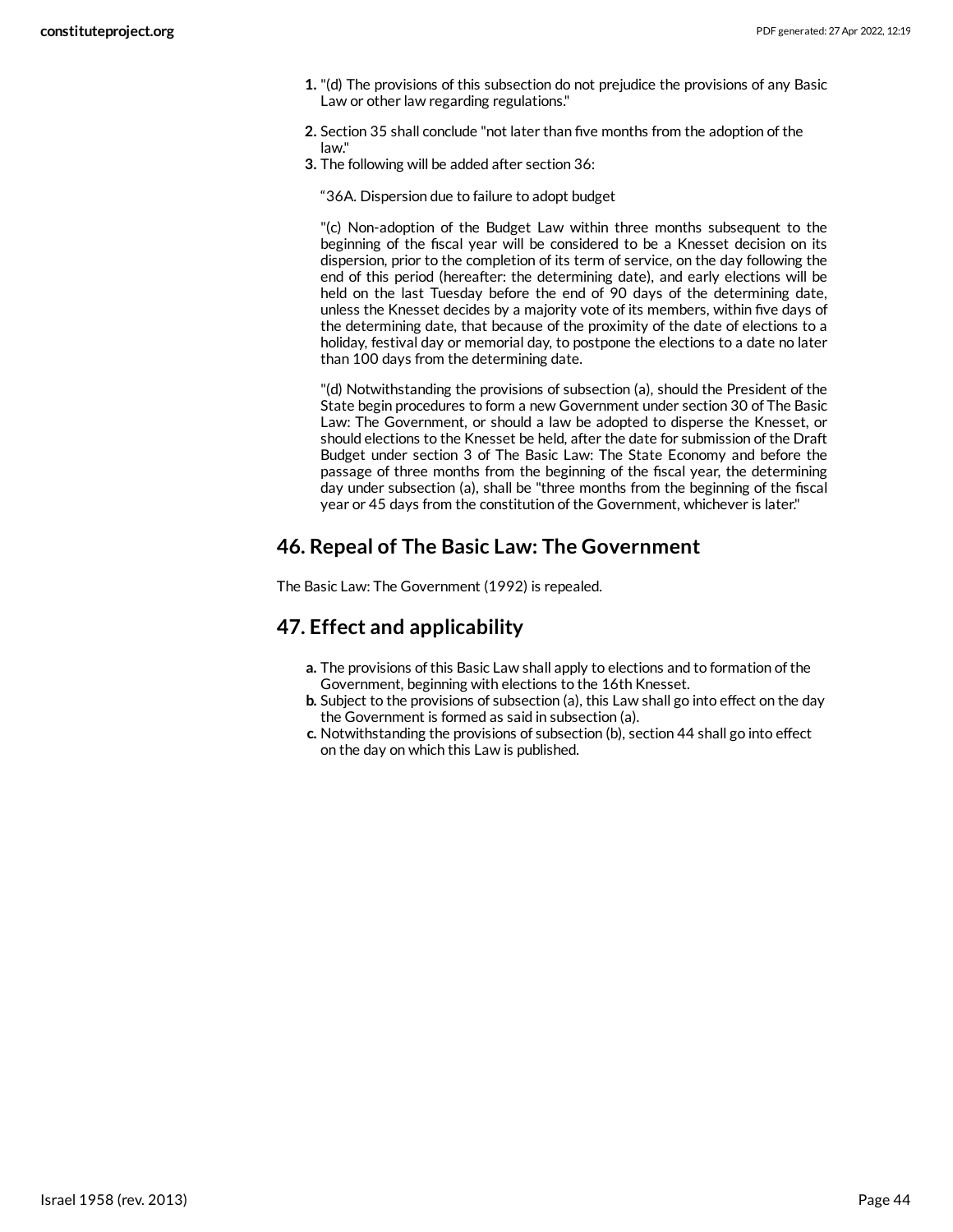## **Topic index**

### A

### C

### D

### E

### F

### H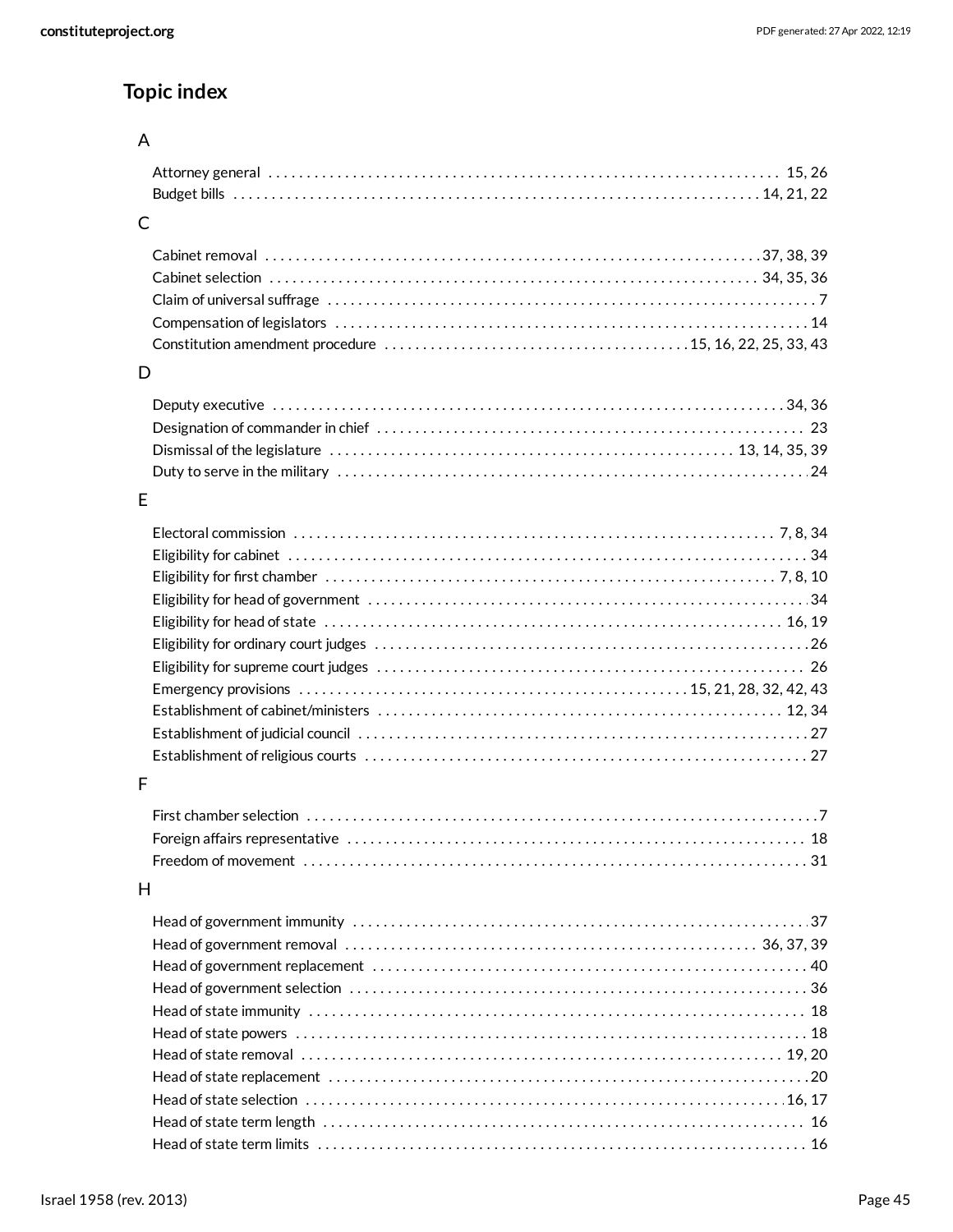| I            |  |
|--------------|--|
|              |  |
| J            |  |
|              |  |
|              |  |
| L            |  |
|              |  |
|              |  |
|              |  |
|              |  |
|              |  |
| M            |  |
|              |  |
|              |  |
| N            |  |
|              |  |
|              |  |
|              |  |
| O            |  |
|              |  |
|              |  |
|              |  |
|              |  |
|              |  |
| P            |  |
|              |  |
|              |  |
|              |  |
|              |  |
|              |  |
|              |  |
| Q            |  |
|              |  |
| $\mathsf{R}$ |  |
|              |  |
|              |  |
|              |  |
|              |  |
|              |  |
|              |  |
|              |  |
|              |  |

[25](#page-24-7) Right to public trial . . . . . . . . . . . . . . . . . . . . . . . . . . . . . . . . . . . . . . . . . . . . . . . . . . . . . . . . . . . . . . . . . . . . .